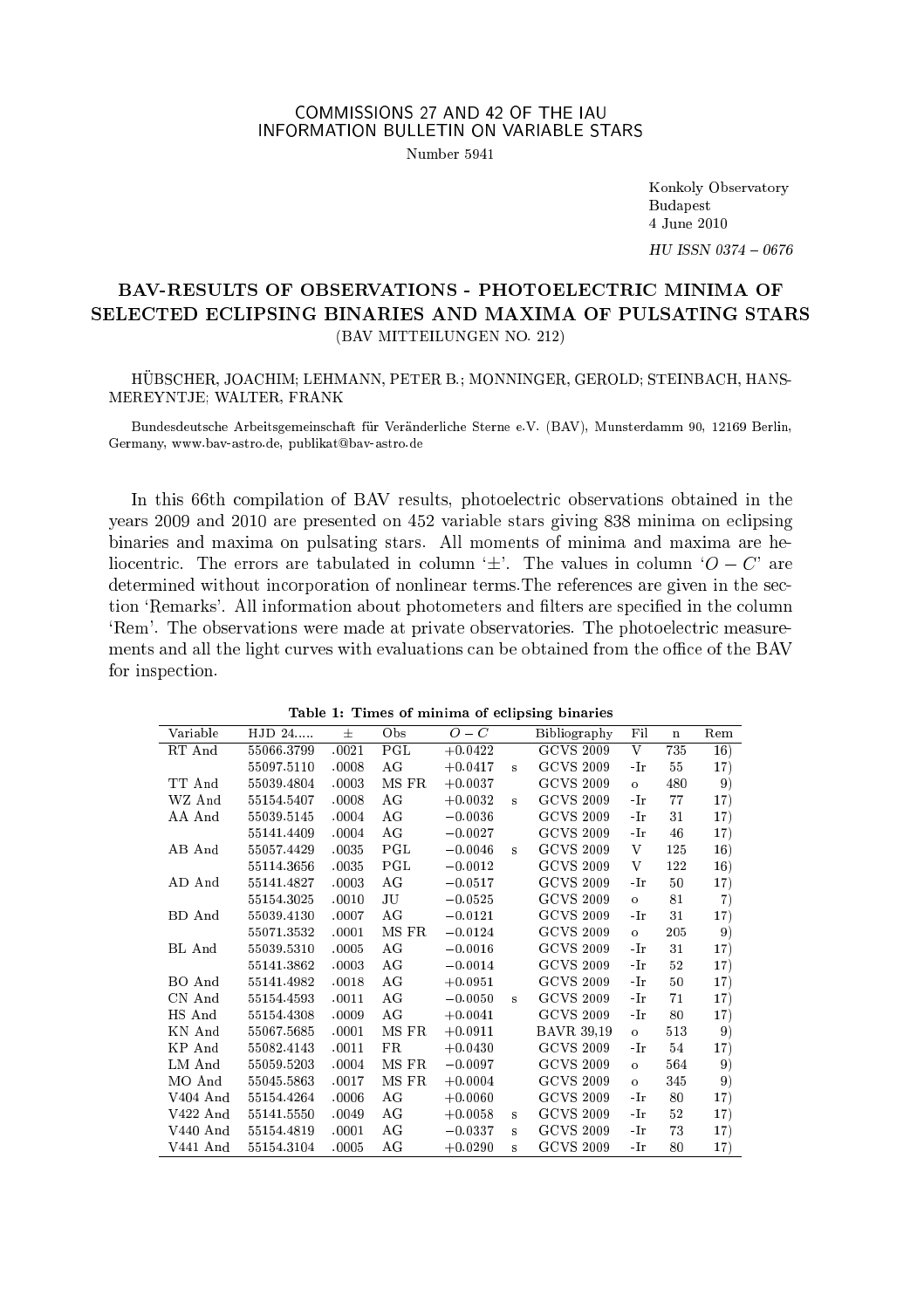Table 1: (cont.)

| Variable  | HJD 24      | 士     | Obs          | $O-C$     |                         | Bibliography      | Fil                                                                              | $\bf n$        | Rem  |
|-----------|-------------|-------|--------------|-----------|-------------------------|-------------------|----------------------------------------------------------------------------------|----------------|------|
| V441 And  | 55154.5444  | .0005 | AG           | $+0.0282$ |                         | <b>GCVS 2009</b>  | -Ir                                                                              | 80             | 17)  |
| $HS$ Aqr  | 55041.3878  | .0012 | $_{\rm FR}$  | $-0.0028$ | $\bf{s}$                | <b>GCVS 2009</b>  | -Ir                                                                              | 47             | 12)  |
| LL Aqr    | 54735.339   | .003  | <b>BKN</b>   | $-0.019$  |                         | <b>IBVS 5557</b>  | V                                                                                | 240            | 14)  |
| V1075 Aql | 55067.4082  | .0003 | AG           | $-0.0352$ |                         | <b>GCVS 2009</b>  | -Ir                                                                              | 23             | 17)  |
|           |             |       |              |           |                         | <b>GCVS 2009</b>  |                                                                                  |                |      |
| V1097 Aql | 55067.3592  | .0014 | AG           | $-0.0654$ |                         |                   | -Ir                                                                              | 23             | 17)  |
| V1353 Aql | 55067.3984  | .0003 | BRL          | $+0.0065$ | s                       | <b>BAVR 44,62</b> | $\circ$                                                                          | 31             | 20)  |
|           | 55067.4090  | .0030 | WTR          | $+0.0171$ | s                       | <b>BAVR 44,62</b> | -Ir                                                                              | 75             | 13)  |
|           | 55072.3650  | .0024 | BRL          | $+0.0213$ |                         | <b>BAVR 44,62</b> | $\circ$                                                                          | 48             | (20) |
| BC Aur    | 54829.6857  | .0007 | FR           | $-0.6804$ | $\bf{s}$                | <b>GCVS 2009</b>  | -Ir                                                                              | 37             | 17)  |
| EM Aur    | 55164.4382  | .0035 | PGL          | $-0.1983$ |                         | <b>GCVS 2009</b>  | V                                                                                | 387            | 16)  |
| IU Aur    | 54908.3706  | .0042 | ATB          | $-0.0066$ | s                       | <b>GCVS 2009</b>  | $\circ$                                                                          | 88             | 6)   |
| KO Aur    | 55083.5852  | .0002 | MS FR        | $+0.0486$ |                         | <b>GCVS 2009</b>  | $\circ$                                                                          | 363            | 9)   |
| TZ Boo    |             |       |              |           |                         |                   | V                                                                                |                |      |
|           | 54648.5095  | .0002 | $G$ $B$      | $-0.0448$ |                         | BAVM 68           |                                                                                  | 0              | 6)   |
|           | 54658.4660  | .0002 | GB           | $-0.0430$ | $\bf{s}$                | BAVM 68           | $\mathbf{o}$                                                                     | $\overline{0}$ | 6)   |
|           | 54 866 6247 | .0003 | GВ           | $-0.0425$ |                         | BAVM 68           | $B+V$                                                                            | 0              | 6)   |
|           | 54921.4526  | .0002 | GВ           | $-0.0400$ | s                       | BAVM 68           | $B + V$                                                                          | 0              | 6)   |
|           | 54921.6020  | .0007 | GB           | $-0.0392$ |                         | BAVM 68           | $B + V$                                                                          | 0              | 6)   |
|           | 54924.4240  | .0003 | GВ           | $-0.0402$ | s                       | BAVM 68           | $B + V$                                                                          | $\bf{0}$       | 6)   |
|           | 54924.5734  | .0002 | GВ           | $-0.0394$ |                         | BAVM 68           | $B + V$                                                                          | 0              | 6)   |
|           | 54928.4367  | .0003 | GВ           | $-0.0391$ |                         | BAVM 68           | $B + V$                                                                          | 0              | 6)   |
|           |             | .0007 | GВ           |           |                         |                   |                                                                                  |                |      |
|           | 54928.5855  |       |              | $-0.0389$ | s                       | BAVM 68           | $B + V$                                                                          | 0              | 6)   |
| AC Boo    | 54928.4989  | .0001 | GВ           | $-0.0135$ | $\mathbf{s}$            | <b>GCVS 2009</b>  | $B + V$                                                                          | $\bf{0}$       | 6)   |
|           | 54931.4908  | .0001 | MS FR        | $-0.0172$ |                         | <b>GCVS 2009</b>  | $\ddot{\mathbf{o}}$                                                              | 495            | 9)   |
|           | 54933.4300  | .0002 | GB           | $-0.0164$ | $\bf{s}$                | <b>GCVS 2009</b>  | $B+V$                                                                            | 0              | 6)   |
| BG Boo    | 55012.4328  | .0070 | JU           | $-0.0178$ | $\overline{\mathbf{s}}$ | <b>GCVS 2009</b>  | $\mathbf{o}$                                                                     | 46             | 7)   |
| UU Cam    | 55125.3768  | .0016 | AG           | $+0.0069$ |                         | <b>GCVS 2009</b>  | -Ir                                                                              | 33             | 17)  |
| VZ CVn    | 54972.4395  | .0004 | AG           | $-0.0005$ |                         | <b>GCVS 2009</b>  | -Ir                                                                              | 38             | 17)  |
| EE CVn    | 54972.3989  | .0001 | AG           | $-0.0062$ |                         | <b>GCVS 2009</b>  | -Ir                                                                              | 38             | 17)  |
|           |             |       |              |           |                         |                   |                                                                                  |                |      |
|           | 54972.5392  | .0007 | AG           | $-0.0062$ | s                       | <b>GCVS 2009</b>  | -Ir                                                                              | 38             | 17)  |
| EF CVn    | 54972.3898  | .0008 | AG           | $-0.0052$ |                         | <b>GCVS 2009</b>  | $\mathbin{{\mathbb L}}$                                                          | 38             | 17)  |
|           | 54972.5251  | .0005 | AG           | $-0.0059$ | s                       | <b>GCVS 2009</b>  | $\mathbin{\textup{--}\mathbf{I}}$                                                | 38             | 17)  |
| EH CVn    | 54972.3979  | .0006 | AG           | $-0.0441$ | s                       | <b>GCVS 2009</b>  | -Ir                                                                              | 38             | 17)  |
|           | 54972.5292  | .0007 | AG           | $-0.0446$ |                         | <b>GCVS 2009</b>  | -Ir                                                                              | 38             | 17)  |
| EI CVn    | 54972.4345  | .0005 | AG           | $-0.0143$ |                         | <b>GCVS 2009</b>  | -Ir                                                                              | 38             | 17)  |
|           | 54972.5640  | .0004 | AG           | $-0.0152$ | s                       | <b>GCVS 2009</b>  | $\mathbin{\text{-}\mathop{\text{-}\mathop{\text{-}}\mathop{\text{-}}\nolimits}}$ | 38             | 17)  |
| TW Cas    | 55070.3996  | .0002 | FLG          | $-0.0107$ |                         | <b>GCVS 2009</b>  | V                                                                                | 218            | 15)  |
| XX Cas    | 55154.6029  | .0014 | AG           | $+0.0162$ |                         | <b>GCVS 2009</b>  | -Ir                                                                              | 45             | 17)  |
|           |             |       |              |           |                         |                   |                                                                                  |                |      |
| ZZ Cas    | 55108.4344  | .0014 | AG           | $-0.0056$ |                         | <b>GCVS 2009</b>  | -Ir                                                                              | 48             | 17)  |
| AE Cas    | 55060.4764  | .0003 | AG           | $+0.0656$ |                         | <b>GCVS 2009</b>  | -Ir                                                                              | 57             | 17)  |
|           | 55073.3818  | .0003 | JU           | $+0.0660$ |                         | <b>GCVS 2009</b>  | $\circ$                                                                          | 46             | 7)   |
| AQ Cas    | 55081.3180  | .0080 | AG           | $-0.0476$ |                         | <b>GCVS 2009</b>  | -Ir                                                                              | 119            | 17)  |
| AX Cas    | 55154.5556  | .0010 | AG           | $-0.1003$ |                         | <b>GCVS 2009</b>  | -Ir                                                                              | 45             | 17)  |
| BH Cas    | 55029.4444  | .0014 | AG           |           |                         |                   | -Ir                                                                              | 44             | 17)  |
|           | 55096.4225  | .0014 | AG           |           |                         |                   | $-Ir$                                                                            | 48             | 17)  |
|           | 55096.6184  | .0020 | AG           |           |                         |                   | $\mathbin{\text{-}\mathop{\text{-}\mathop{\text{-}}\mathop{\text{-}}\nolimits}}$ | 48             | 17)  |
| BS Cas    | 55049.4897  | .0002 | MS FR        | $-0.0153$ | $\bf s$                 | <b>IBVS 4778</b>  | $\circ$                                                                          | 540            | 9)   |
|           |             |       |              |           |                         |                   |                                                                                  |                |      |
|           | 55124.3673  | .0014 | JU           | $-0.0176$ | s                       | <b>IBVS 4778</b>  | $\circ$                                                                          | 85             | 7)   |
| BU Cas    | 55154.4159  | .0023 | AG           | $-0.0231$ |                         | <b>GCVS 2009</b>  | -Ir                                                                              | 45             | 17)  |
| BW Cas    | 55059.5049  | .0003 | AG           | $+0.4199$ |                         | <b>GCVS 2009</b>  | -Ir                                                                              | 68             | 17)  |
|           | 55155.4815  | .0028 | $_{\rm SCI}$ | $-0.2485$ |                         | <b>GCVS 2009</b>  | $\circ$                                                                          | 60             | 7)   |
| BZ Cas    | 55059.4279  | .0004 | AG           | $+0.2764$ |                         | <b>GCVS 2009</b>  | -Ir                                                                              | 68             | 17)  |
| CR Cas    | 55082.3348  | .0010 | JU           | $+0.1369$ |                         | <b>GCVS 2009</b>  | $\circ$                                                                          | 70             | 7)   |
| CW Cas    | 55029.5291  | .0001 | AG           | $-0.0409$ | $\bf{s}$                | <b>GCVS 2009</b>  | -Ir                                                                              | 44             | 17)  |
| DZ Cas    | 55063.3971  | .0016 | AG           | $-0.1762$ |                         | <b>GCVS 2009</b>  | -Ir                                                                              | 30             | 17)  |
|           |             |       |              |           |                         |                   |                                                                                  |                |      |
| EG Cas    | 55049.4661  | .0007 | AG           | $+0.1060$ | s                       | <b>GCVS 2009</b>  | -Ir                                                                              | 43             | 17)  |
|           | 55063.5305  | .0010 | AG           | $+0.1069$ | s                       | <b>GCVS 2009</b>  | -Ir                                                                              | 30             | 17)  |
|           | 55067.5070  | .0010 | AG           | $+0.1089$ |                         | <b>GCVS 2009</b>  | -Ir                                                                              | 32             | 17)  |
|           | 55074.5358  | .0006 | AG           | $+0.1060$ | $\bf{s}$                | <b>GCVS 2009</b>  | -Ir                                                                              | 41             | 17)  |
| EK Cas    | 55067.1444  | .0100 | AG           | $-0.2562$ |                         | <b>GCVS 2009</b>  | -Ir                                                                              | 75             | 17)  |
| EN Cas    | 55155.4759  | .0017 | AG           | $+0.2721$ |                         | <b>GCVS 2009</b>  | -Ir                                                                              | 48             | 17)  |
| EP Cas    | 55049.4897  | .0005 | AG           | $-0.0360$ |                         | <b>GCVS 2009</b>  | -Ir                                                                              | 43             | 17)  |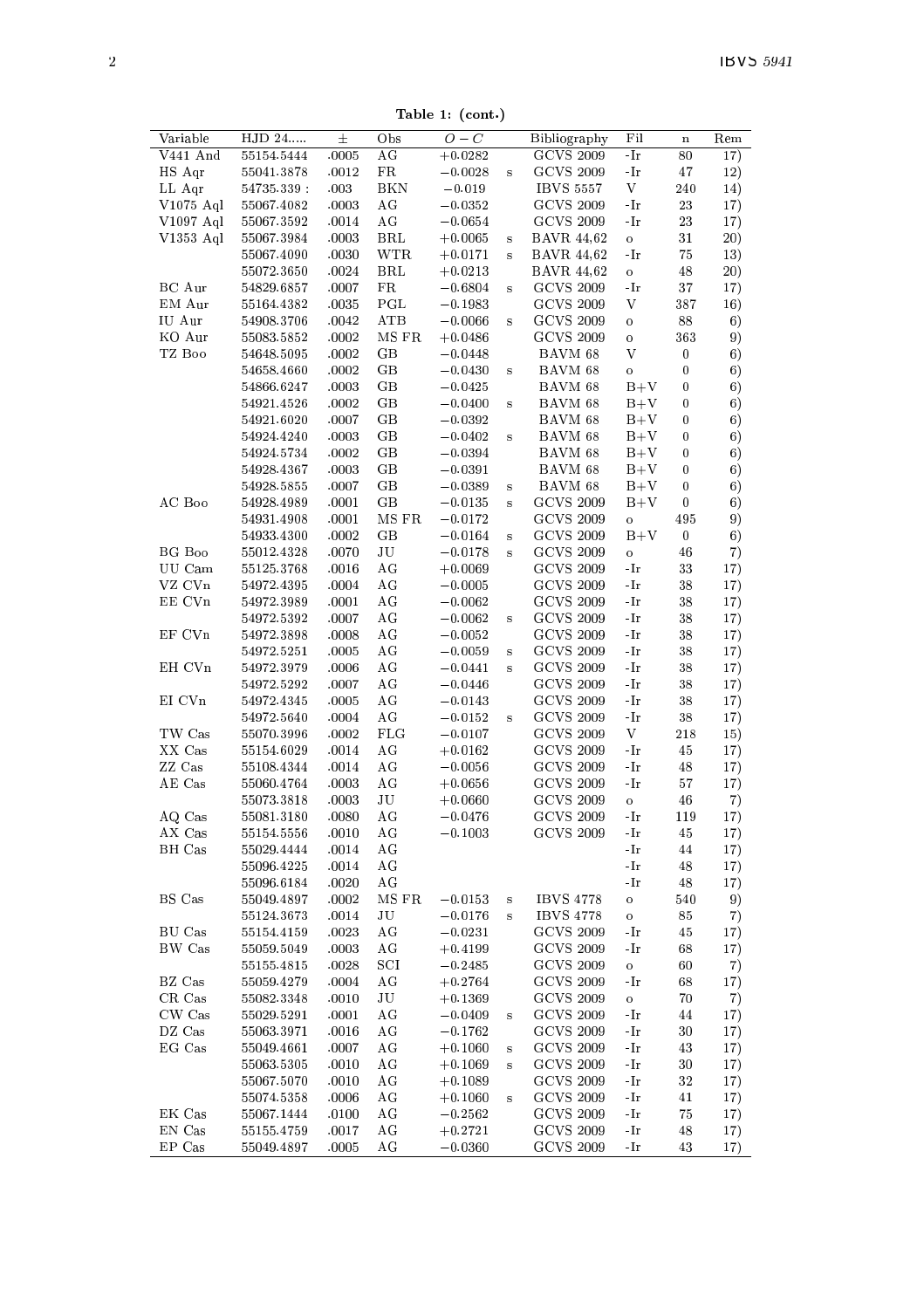Table 1: (cont.)

| Variable                 | HJD 24     | 士     | Obs          | $O-C$       |              | Bibliography      | Fil     | $\mathbf n$ | Rem |
|--------------------------|------------|-------|--------------|-------------|--------------|-------------------|---------|-------------|-----|
| EP Cas                   | 55067.3854 | .0009 | AG           | $-0.0360$   |              | <b>GCVS 2009</b>  | -Ir     | 33          | 17) |
| ES Cas                   | 55049.5616 | .0025 | AG           | $-0.4487$   |              | <b>GCVS 2009</b>  | -Ir     | 43          | 17) |
| EY Cas                   | 55063.5764 | .0013 | AG           | $+0.0344$   |              | <b>GCVS 2009</b>  | -Ir     | 30          | 17) |
|                          | 55067.4309 | .0011 | AG           | $+0.0331$   |              | <b>GCVS 2009</b>  | $-Ir$   | 33          | 17) |
| GH Cas                   | 55141.4236 | .0007 | AG           | $-0.5770$   |              | <b>GCVS 2009</b>  | $-Ir$   | 65          | 17) |
| GK Cas                   | 55075.4062 | .0002 | MS FR        | $-0.3265$   |              | <b>GCVS 2009</b>  | $\circ$ | 660         | 9)  |
| GU Cas                   | 55067.3473 | .0035 | AG           | $-0.3429$   |              | <b>GCVS 2009</b>  | -Ir     | 33          | 17) |
| IQ Cas                   | 55154.6432 | .0028 | AG           | $-0.2418$   |              | <b>GCVS 2009</b>  | $-Ir$   | 64          | 17) |
| IR Cas                   | 55039.4456 | .0006 | AG           | $+0.0084$   | s            | <b>GCVS 2009</b>  | $-Ir$   | 31          | 17) |
|                          | 55141.5477 | .0007 | AG           | $+0.0077$   | s            | <b>GCVS 2009</b>  | -Ir     | 50          | 17) |
| IS Cas                   | 55058.3938 | .0006 | AG           | $+0.0658$   |              | <b>GCVS 2009</b>  | -Ir     | 50          | 17) |
| IT Cas                   | 55125.3986 | .0035 | $_{\rm PGL}$ | $+0.2602$   | s            | <b>GCVS 2009</b>  | V       | 171         | 19) |
|                          | 55154.4254 | .0002 | FR           | $+0.0622$   |              | <b>GCVS 2009</b>  | -Ir     | 71          | 17) |
| IV Cas                   | 55060.5282 | .0001 | MS FR        | $-0.0769$   |              | <b>GCVS 2009</b>  | $\circ$ | 482         | 9)  |
|                          | 55157.3840 | .0001 | WTR          | $-0.0779$   |              | <b>GCVS 2009</b>  | -Ir     | 119         | 13) |
| KL Cas                   | 55154.5653 | .0038 | AG           | $-0.0188$   | s            | <b>GCVS 2009</b>  | $-Ir$   | 44          | 17) |
| LR Cas                   | 55081.5291 | .0023 | AG           | $-0.0031$   |              | <b>GCVS 2009</b>  | $-Ir$   | 46          | 17) |
| MS Cas                   | 55058.3987 | .0015 | AG           | $+0.0395$   | s            | <b>GCVS 2009</b>  | -Ir     | 54          | 17) |
|                          | 55096.5121 | .0016 | AG           | $+0.0390$   |              | <b>GCVS 2009</b>  | $-Ir$   | 48          | 17) |
| MT Cas                   | 55067.4622 | .0014 | AG           | $+0.0188$   | s            | <b>GCVS 2009</b>  | $-Ir$   | 33          | 17) |
|                          | 55074.3675 | .0006 | AG           | $+0.0188$   | s            | <b>GCVS 2009</b>  | -Ir     | 41          | 17) |
|                          | 55074.5247 | .0004 | AG           | $+0.0191$   |              | <b>GCVS 2009</b>  | -Ir     | 41          | 17) |
| MU Cas                   | 55029.4201 | .0017 | AG           | $+0.2846$   |              | <b>GCVS 2009</b>  | -Ir     | 44          | 17) |
|                          | 55058.3791 | .0036 | AG           | $+0.2851$   | s            | <b>GCVS 2009</b>  | -Ir     | 51          | 17) |
| MV Cas                   | 55029.5362 | .0005 | AG           | $-0.0910$   |              | <b>GCVS 2009</b>  | -Ir     | 44          | 17) |
|                          | 55108.5087 | .0014 | AG           | $-0.0887$   |              | <b>GCVS 2009</b>  | $-Ir$   | 48          | 17) |
| NN Cas                   | 55063.4971 | .0052 | AG           | $+0.1253$   |              | <b>GCVS 2009</b>  | $-Ir$   | 30          | 17) |
| NT Cas                   | 55155.6232 | .0020 | SCI          | $+0.0248$   |              | <b>GCVS 2009</b>  | $\circ$ | 23          | 7)  |
| NU Cas                   | 55074.5812 | .0009 | AG           | $-0.1423$   | s            | <b>GCVS 2009</b>  | -Ir     | 40          | 17) |
|                          | 55147.4185 | .0031 | SCI          | $-0.1398$   | s            | <b>GCVS 2009</b>  | $\circ$ | 35          | 7)  |
| OR Cas                   | 55029.3718 | .0013 | AG           | $-0.0224$   |              | <b>GCVS 2009</b>  | -Ir     | 43          | 17) |
|                          | 55108.4699 | .0014 | AG           | $-0.0270$   | s            | <b>GCVS 2009</b>  | -Ir     | 48          | 17) |
| OX Cas                   | 55125.3390 | .0035 | PGL          | $+0.0220$   |              | <b>GCVS 2009</b>  | V       | 398         | 19) |
| PV Cas                   | 55098.5216 | .0013 | AG           | $+0.0005$   | s            | <b>GCVS 2009</b>  | -Ir     | 41          | 17) |
|                          | 55134.3712 | .0007 | SIR          | $-0.0345$   |              | <b>GCVS 2009</b>  | -Ir     | 323         | 11) |
|                          | 55135.2801 | .0010 | JU           | $-0.0009$   | $\bf{s}$     | <b>GCVS 2009</b>  | $\circ$ | 70          | 7)  |
| QQ Cas                   | 55096.4094 | .0019 | AG           | $+0.1121$   | $\bf s$      | <b>BAVR 35,1</b>  | -Ir     | 48          | 17) |
| $V336$ $Cas$             | 55096.5187 | .0025 | AG           | $-0.0152$   | s            | <b>GCVS 2009</b>  | -Ir     | 48          | 17) |
|                          | 55108.4691 | .0014 | AG           | $-0.0105$   | s            | <b>GCVS 2009</b>  | -Ir     | 48          | 17) |
| $V337$ $Cas$             | 55063.4174 | .0012 | AG           | $-0.0646$   |              | <b>GCVS 2009</b>  | -Ir     | 30          | 17) |
| $V345$ $Cas$             | 55039.4661 | .0005 | AG           | $-0.0176$   | s            | <b>GCVS 2009</b>  | -Ir     | 31          | 17) |
|                          | 55097.3199 | .0011 | AG           | $-0.01\,96$ | s            | <b>GCVS 2009</b>  | $-Ir$   | 55          | 17) |
|                          | 55141.4011 | .0021 | AG           | $-0.0189$   | s            | <b>GCVS 2009</b>  | -Ir     | 50          | 17) |
| $V350$ $Cas$             | 55097.5041 | .0002 | AG           | $-0.0443$   |              | <b>GCVS 2009</b>  | -Ir     | 55          | 17) |
| $V355$ $Cas$             | 55067.3733 | .0008 | AG           | $-0.1304$   |              | <b>GCVS 2009</b>  | -Ir     | 32          | 17) |
|                          | 55076.4035 | .0026 | ΑG           | $-0.1382$   |              | <b>GCVS 2009</b>  | -Ir     | 19          | 17) |
|                          | 55155.4922 | .0005 | AG           | $-0.1316$   |              | <b>GCVS 2009</b>  | -Ir     | 45          | 17) |
| $V357$ $Cas$             | 55067.5507 | .0033 | AG           | $-0.2698$   |              | <b>GCVS 2009</b>  | -Ir     | 32          | 17) |
| $V359$ $Cas$             | 55072.4352 | .0001 | MS FR        | $+0.0005$   |              | <b>IBVS 5016</b>  | $\circ$ | 414         | 9)  |
|                          | 55074.3880 | .0026 | AG           | $-0.0025$   | s            | <b>IBVS 5016</b>  | -Ir     | 41          | 17) |
|                          | 55076.3472 | .0019 | AG           | $+0.0009$   |              | <b>IBVS 5016</b>  | -Ir     | 19          | 17) |
|                          | 55098.5146 | .0009 | AG           | $+0.0024$   |              | <b>IBVS 5016</b>  | -Ir     | 41          | 17) |
| $V361$ $Cas$             | 55047.5512 | .0001 | MS FR        | $-0.2000$   |              | <b>GCVS 2009</b>  | $\circ$ | 405         | 9)  |
|                          | 55063.5278 | .0010 | AG           | $-0.2002$   |              | <b>GCVS 2009</b>  | -Ir     | 30          | 17) |
|                          |            |       |              |             |              |                   | -Ir     | 43          |     |
| $V374$ $Cas$             | 55049.4637 | .0004 | AG           | $+0.0175$   |              | <b>GCVS 2009</b>  |         |             | 17) |
|                          | 55063.5679 | .0027 | AG           | $+0.0167$   | $\mathbf{s}$ | <b>GCVS 2009</b>  | -Ir     | 30          | 17) |
|                          | 55074.5402 | .0005 | ΑG           | $+0.0185$   |              | <b>GCVS 2009</b>  | -Ir     | 41          | 17) |
|                          | 55155.5159 | .0042 | AG           | $+0.0215$   | $\bf S$      | <b>GCVS 2009</b>  | -Ir     | 49          | 17) |
| $V375$ $Cas$             | 55108.4494 | .0013 | AG           | $+0.2234$   | s            | <b>BAVR 32,36</b> | -Ir     | 48          | 17) |
| V384 Cas<br>$V396$ $Cas$ | 55124.5807 | .0014 | SCI          | $-0.1482$   |              | <b>GCVS 2009</b>  | $\circ$ | 61          | 7)  |
|                          | 55098.6057 | .0019 | AG           | $-1.4901$   |              | <b>GCVS 2009</b>  | -Ir     | 44          | 17) |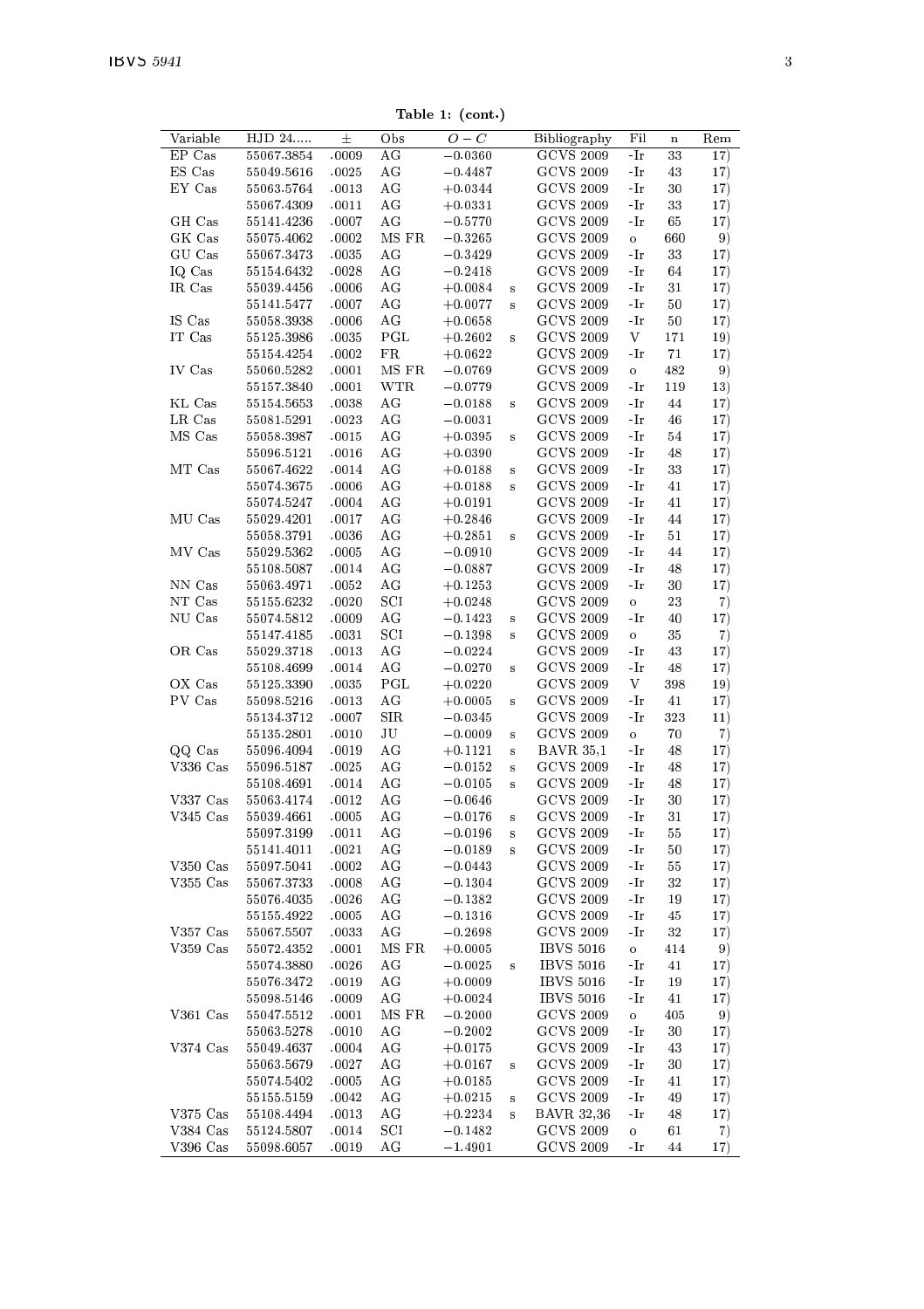Table 1: (cont.)

|                                                |                          |                |              | 18016 1. (COM. <i>)</i> |                         |                                         |                                   |                   |            |
|------------------------------------------------|--------------------------|----------------|--------------|-------------------------|-------------------------|-----------------------------------------|-----------------------------------|-------------------|------------|
| Variable<br>$V423$ Cas                         | HJD 24                   | 士              | Obs          | $O-C$                   |                         | <b>Bibliography</b><br><b>GCVS 2009</b> | Fil                               | $\mathbf n$<br>68 | Rem        |
| $V449$ Cas                                     | 55059.4823<br>55154.4709 | .0010<br>.0022 | AG<br>AG     | $-0.0874$               | s                       |                                         | -Ir<br>-Ir                        | 44                | 17)<br>17) |
| $V471$ Cas                                     | 55141.3835               | .0007          | AG           | $-0.0248$               | s                       | <b>GCVS 2009</b>                        | -Ir                               | 63                |            |
|                                                | 55141.5843               | .0012          | AG           | $+0.0080$               |                         | <b>GCVS 2009</b>                        | $-Ir$                             | 63                | 17)<br>17) |
| $V473$ $Cas$                                   | 55141.3018               | .0008          | AG           | $-0.0188$               |                         | <b>IBVS 4669</b>                        | $-Ir$                             | 65                | 17)        |
|                                                | 55141.5099               | .0018          | AG           | $-0.0185$               | s                       | <b>IBVS 4669</b>                        | $-Ir$                             | 65                | 17)        |
| $V520$ Cas                                     | 55063.5544               | .0017          | AG           | $+0.0016$               | s                       | <b>GCVS 2009</b>                        | -Ir                               | 29                | 17)        |
|                                                | 55067.4756               | .0009          | AG           | $+0.0061$               | $\overline{\mathbf{s}}$ | <b>GCVS 2009</b>                        | -Ir                               | 31                | 17)        |
| $V546$ Cas                                     | 55096.5573               | .0025          | AG           | $-0.0033$               |                         | <b>GCVS 2009</b>                        | -Ir                               | 48                | 17)        |
| $V651$ Cas                                     | 55098.5733               | .0008          | AG           | $+0.0027$               |                         | <b>IBVS 3554</b>                        | -Ir                               | 42                | 17)        |
|                                                | 55155.3914               | .0003          | AG           | $+0.0027$               |                         | <b>IBVS 3554</b>                        | -Ir                               | 48                | 17)        |
| $V654$ Cas                                     | 55058.3900               | .0016          | AG           |                         |                         |                                         | -Ir                               | 52                | 17)        |
| $V776$ Cas                                     | 55154.3451               | .0028          | SCI          |                         |                         |                                         | $\mathbf{o}$                      | 99                | 7)         |
| U Cep                                          | 55067.4176               | .0024          | <b>FLG</b>   | $+0.1680$               |                         | <b>GCVS 2009</b>                        | V                                 | 277               | 15)        |
| SU Cep                                         | 55058.5355               | .0022          | AG           | $+0.0090$               |                         | <b>GCVS 2009</b>                        | $-Ir$                             | 50                | 17)        |
| VW Cep                                         | 55053.3838               | .0021          | PGL          | $-0.0458$               |                         | <b>GCVS 2009</b>                        | V                                 | 378               | 16)        |
|                                                | 55068.4114               | .0003          | FLG          | $-0.0472$               |                         | <b>GCVS 2009</b>                        | V                                 | 156               | 15)        |
| AI Cep                                         | 55058.5260               | .0020          | AG           | $+0.1669$               |                         | <b>GCVS 2009</b>                        | -Ir                               | 52                | 17)        |
| BE Cep                                         | 55097.4971               | .0004          | AG           | $-0.1003$               | s                       | <b>GCVS 2009</b>                        | -Ir                               | 55                | 17)        |
|                                                | 55098.5584               | .0002          | AG           | $-0.1000$               |                         | <b>GCVS 2009</b>                        | -Ir                               | 41                | 17)        |
| CO Cep                                         | 55064.5721               | .0005          | AG           | $-0.1884$               |                         | <b>GCVS 2009</b>                        | -Ir                               | 51                | 17)        |
|                                                | 55083.3994               | .0004          | AG           | $-0.1954$               | s                       | <b>GCVS 2009</b>                        | $\mathbin{\textup{--}\mathbf{I}}$ | 79                | 17)        |
| DV Cep                                         | 55028.4772               | .0004          | AG           | $+0.0066$               |                         | <b>BAVR 50,159</b>                      | $\mathbin{\textup{--}\mathbf{I}}$ | 44                | 17)        |
| GS Cep                                         | 55051.4333               | .0002          | AG           | $-0.0461$               | s                       | <b>GCVS 2009</b>                        | -Ir                               | 39                | 17)        |
|                                                | 55098.5267               | .0011          | AG           | $-0.0448$               | s                       | <b>GCVS 2009</b>                        | -Ir                               | 41                | 17)        |
| GW Cep                                         | 55064.4796               | .0006          | AG           | $-0.0122$               | $\overline{\mathbf{s}}$ | <b>BAVR 33,160</b>                      | -Ir                               | 51                | 17)        |
|                                                | 55083.4513               | .0004          | AG           | $-0.0109$               |                         | <b>BAVR 33,160</b>                      | $-Ir$                             | 79                | 17)        |
|                                                | 55103.3781               | .0009          | AG           | $-0.0111$               | s                       | <b>BAVR 33,160</b>                      | -Ir                               | 64                | 17)        |
| $LM$ $Cep$                                     | 55045.4643               | .0002          | AG           | $+0.1060$               |                         | <b>GCVS 2009</b>                        | -Ir                               | 61                | 17)        |
| NR Cep                                         | 55060.5145               | .0005          | AG           | $-0.0489$               |                         | <b>GCVS 2009</b>                        | -Ir                               | 57                | 17)        |
| ZZ Cyg                                         | 55075.4530               | .0015          | AG           | $-0.0540$               | s                       | <b>GCVS 2009</b>                        | $-Ir$                             | 38                | 17)        |
| BO Cyg                                         | 54749.383                | .010           | BKN          | $-0.781$                |                         | <b>GCVS 2009</b>                        | V                                 | 147               | 14)        |
|                                                | 54815.2342               | .0002          | BKN          | $+0.0890$               |                         | <b>GCVS 2009</b>                        | V                                 | 79                | 14)        |
|                                                | 55051.4496               | .0012          | AG           | $-0.7862$               |                         | <b>GCVS 2009</b>                        | -Ir                               | $5\,2$            | 17)        |
| CG Cyg                                         | 55068.3322               | .0011          | FR           | $+0.0648$               | s                       | <b>GCVS 2009</b>                        | -Ir                               | 25                | 17)        |
| CV Cyg                                         | 55062.4548               | .0003          | FR           | $-0.2614$               |                         | <b>GCVS 2009</b>                        | -Ir                               | 55                | 17)        |
| DK Cyg                                         | 55050.4319               | .0008          | JU           | $+0.0552$               |                         | <b>BAVR 35,1</b>                        | $\circ$                           | 50                | 7)         |
|                                                | 55058.4350               | .0019          | $_{\rm SCI}$ | $+0.0565$               |                         | <b>BAVR 35,1</b>                        | $\circ$                           | 160               | 7)         |
|                                                | 55083.3824               | .0003          | FR           | $+0.0573$               |                         | <b>BAVR 35,1</b>                        | -Ir                               | 69                | 12)        |
|                                                | 55083.6205               | .0004          | FR           | $+0.0601$               | s                       | <b>BAVR 35,1</b>                        | -Ir                               | 69                | 12)        |
| DL Cyg                                         | 55081.5687               | .0016          | AG           | $+0.1046$               |                         | <b>GCVS 2009</b>                        | -Ir                               | 59                | 17)        |
|                                                | 55098.4811               | .0073          | AG           | $+0.1106$               | $\overline{\mathbf{s}}$ | <b>GCVS 2009</b>                        | -Ir                               | 27                | 17)        |
| DO Cyg                                         | 55125.3208               | .0001          | AG           | $-0.0228$               |                         | <b>GCVS 2009</b>                        | -Ir                               | 50                | 17)        |
| DP Cyg                                         | 55071.3618               | .0017          | AG           |                         | s                       |                                         | -Ir                               | 42                | 17)        |
|                                                | 55125.3400               | .0008          | AG           |                         | s                       |                                         | -Ir                               | 50                | 17)        |
| DX Cyg                                         | 55073.3759               | .0011          | SCI          | $-0.0744$               |                         | <b>GCVS 2009</b>                        | $\mathbf{o}$                      | 77                | 7)         |
| EN Cyg                                         | 55068.5177               | .0002          | AG           | $+0.4390$               |                         | <b>GCVS 2009</b>                        | -Ir                               | 37                | 17)        |
| GG Cyg                                         | 55096.4211               | .0005          | AG           | $+0.1373$               |                         | <b>GCVS 2009</b>                        | $-Ir$                             | 54                | 17)        |
|                                                |                          | .0012          | AG           | $-0.2299$               |                         | <b>GCVS 2009</b>                        | -Ir                               | 41                | 17)        |
|                                                | 55050.5134               |                |              | $-0.0253$               | s                       | <b>GCVS 2009</b>                        | -Ir                               | 41                | 17)        |
|                                                | 55083.4792               | .0026          | AG           |                         |                         |                                         |                                   |                   |            |
|                                                | 55050.5301               | .0004          | AG           | $+0.1604$               | $\overline{\mathbf{s}}$ | <b>GCVS 2009</b>                        | -Ir                               | 31                | 17)        |
|                                                | 55059.4457               | .0004          | AG           | $+0.1599$               | s                       | <b>GCVS 2009</b>                        | -Ir                               | 33                | 17)        |
|                                                | 55062.4175               | .0007          | AG           | $+0.1597$               | s                       | <b>GCVS 2009</b>                        | $-Ir$                             | 32                | 17)        |
|                                                | 55064.3989               | .0011          | AG           | $+0.1597$               | $\overline{\mathbf{s}}$ | <b>GCVS 2009</b>                        | -Ir                               | 32                | 17)        |
|                                                | 55102.5397               | .0017          | AG           | $+0.1594$               |                         | <b>GCVS 2009</b>                        | -Ir                               | 58                | 17)        |
|                                                | 55075.4040               | .0001          | FR           | $+0.0147$               |                         | <b>GCVS 2009</b>                        | -Ir                               | 58                | 17)        |
|                                                | 55096.5329               | .0003          | AG           | $+0.0148$               |                         | <b>GCVS 2009</b>                        | -Ir                               | 53                | 17)        |
|                                                | 55027.4156               | .0002          | AG           | $+0.0066$               | s                       | <b>GCVS 2009</b>                        | -Ir                               | 35                | 17)        |
|                                                | 55032.4491               | .0010          | ΑG           | $+0.0063$               | s                       | <b>GCVS 2009</b>                        | -Ir                               | 49                | 17)        |
| GM Cyg<br>GT Cyg<br>GV Cyg<br>KR Cyg<br>LO Cyg | 55042.5176<br>55083.4166 | .0002<br>.0005 | AG<br>AG     | $+0.0071$<br>$+0.0060$  | s<br>s                  | <b>GCVS 2009</b><br><b>GCVS 2009</b>    | -Ir<br>$-Ir$                      | 35<br>41          | 17)<br>17) |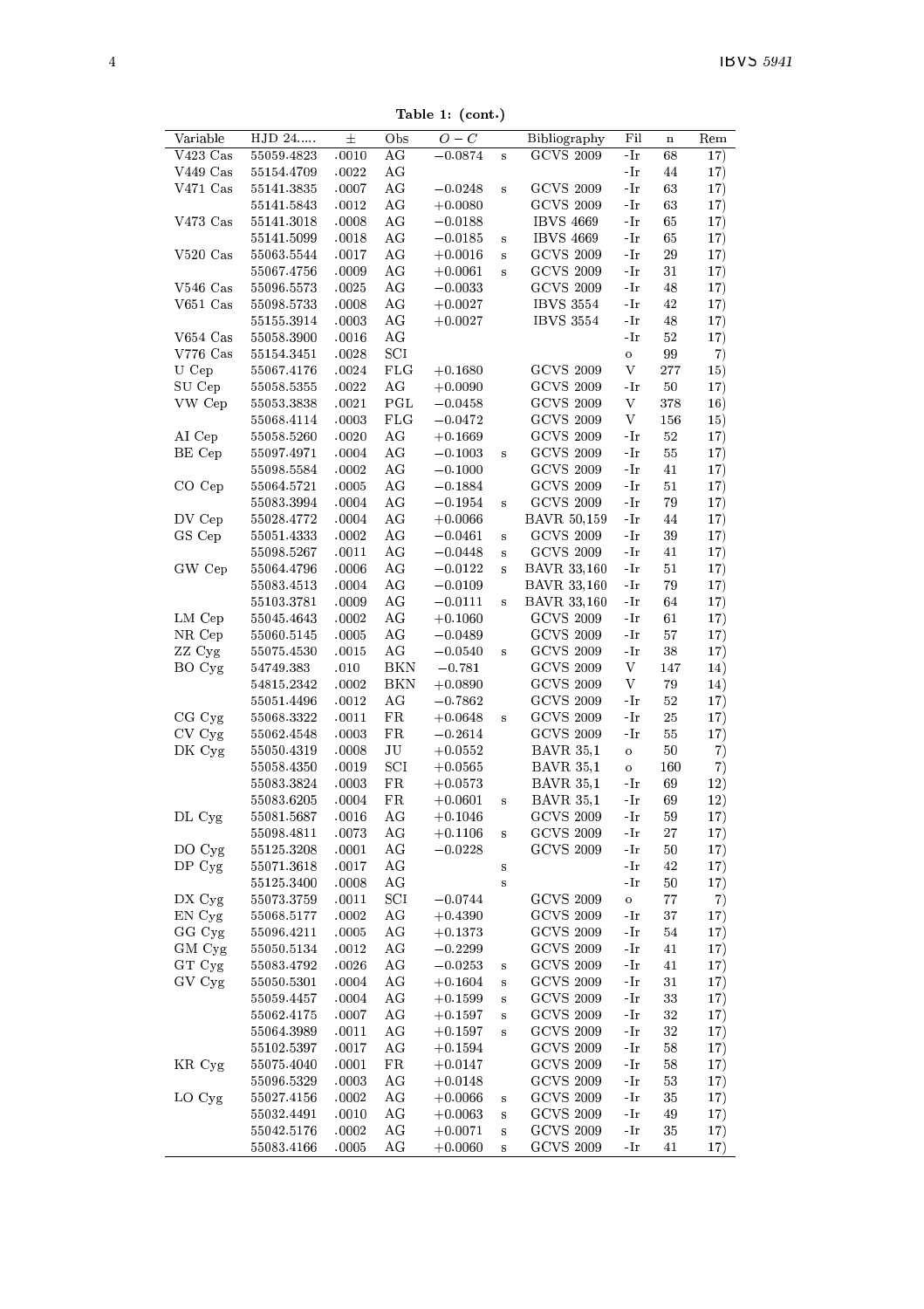Table 1: (cont.)

| Variable              | $HJD$ 24   | 士     | Obs          | $O-C$     |          | <b>Bibliography</b> | Fil          | $\mathbf n$ | Rem |
|-----------------------|------------|-------|--------------|-----------|----------|---------------------|--------------|-------------|-----|
| MR Cyg                | 55059.4878 | .0009 | AG           | $-0.0009$ | s        | <b>GCVS 2009</b>    | -Ir          | 33          | 17) |
| PQ Cyg                | 55071.4698 | .0031 | $_{\rm SCI}$ | $+0.0291$ |          | <b>GCVS 2009</b>    | $\circ$      | 32          | 7)  |
| QS Cyg                | 55101.4886 | .0020 | SCI          | $-0.0254$ |          | <b>GCVS 2009</b>    | $\circ$      | 77          | 7)  |
|                       |            |       |              |           |          |                     |              |             |     |
| QU Cyg                | 54922.6161 | .0002 | MS FR        | $-0.0711$ |          | <b>GCVS 2009</b>    | $\circ$      | 570         | 9)  |
| QW Cyg                | 55062.4673 | .0008 | FR           | $-0.0726$ | s        | <b>GCVS 2009</b>    | -Ir          | 52          | 17) |
| $V345$ Cyg            | 55096.5230 | .0012 | AG           | $+0.0444$ |          | <b>IBVS 5016</b>    | -Ir          | 53          | 17) |
| $V366$ Cyg            | 55075.5517 | .0053 | AG           | $-0.0050$ | s        | <b>GCVS 2009</b>    | -Ir          | 39          | 17) |
|                       | 55124.3251 | .0014 | SCI          | $-0.0044$ |          | <b>GCVS 2009</b>    | $\mathbf{o}$ | 110         | 7)  |
|                       |            |       |              |           |          |                     |              |             |     |
| V370 Cyg              | 54996.4592 | .0021 | AG           | $-0.0214$ | $\bf{s}$ | <b>GCVS 2009</b>    | -Ir          | 56          | 17) |
| V388 Cyg              | 55048.4145 | .0010 | JU           | $-0.0859$ |          | <b>GCVS 2009</b>    | $\circ$      | 50          | 7)  |
|                       | 55063.4496 | .0013 | FR           | $-0.0839$ | s        | <b>GCVS 2009</b>    | -Ir          | 40          | 12) |
| $V401$ Cyg            | 55103.4137 | .0013 | AG           | $+0.0594$ |          | <b>GCVS 2009</b>    | -Ir          | 24          | 17) |
| $V435$ Cyg            | 54995.5385 | .0035 | SCI          | $+0.2128$ |          | <b>GCVS 2009</b>    | $\circ$      | 39          | 7)  |
|                       |            |       |              |           |          |                     |              |             |     |
| V442 Cyg              | 55063.4046 | .0006 | FR           | $-0.0394$ | $\bf{s}$ | <b>GCVS 2009</b>    | -Ir          | 73          | 17) |
| V444 Cyg              | 55084.5104 | .0034 | FR           | $+0.2233$ | s        | <b>GCVS 2009</b>    | -Ir          | 52          | 17) |
| V454 Cyg              | 55082.4439 | .0013 | SCI          | $-0.0078$ |          | <b>GCVS 2009</b>    | $\circ$      | 126         | 7)  |
| $V456$ Cyg            | 55050.4922 | .0007 | AG           | $+0.0455$ |          | <b>GCVS 2009</b>    | -Ir          | 40          | 17) |
| $V463$ Cyg            | 55048.4178 | .0019 | $_{\rm SCI}$ | $+0.0562$ |          | <b>GCVS 2009</b>    | $\circ$      | 218         | 7)  |
|                       | 55084.4140 | .0003 | FR           | $+0.0538$ |          | <b>GCVS 2009</b>    | -Ir          | 39          | 17) |
|                       |            |       |              |           |          |                     |              |             |     |
| V466 Cyg              | 55076.3902 | .0001 | AG           | $+0.0068$ |          | <b>GCVS 2009</b>    | -Ir          | 17          | 17) |
| $V477$ Cyg            | 55096.4061 | .0016 | AG           | $+0.6769$ |          | <b>GCVS 2009</b>    | -Ir          | 50          | 17) |
| $V483$ $Cyg$          | 55060.4777 | .0017 | $_{\rm SCI}$ | $+0.0054$ |          | <b>GCVS 2009</b>    | $\circ$      | 105         | 7)  |
| $V488$ Cyg            | 55096.4975 | .0004 | AG           | $+0.0610$ | s        | <b>GCVS 2009</b>    | -Ir          | 50          | 17) |
| V490 Cyg              | 55096.4362 | .0004 | AG           | $+0.1683$ |          | <b>GCVS 2009</b>    | -Ir          | 50          | 17) |
|                       |            |       | AG           |           |          | <b>GCVS 2009</b>    |              |             |     |
| $V508$ Cyg            | 55075.5525 | .0004 |              | $-0.0173$ |          |                     | -Ir          | 39          | 17) |
| $V509$ Cyg            | 55075.4765 | .0025 | AG           | $+0.1984$ | $\bf{s}$ | <b>GCVS 2009</b>    | -Ir          | 35          | 17) |
| $V512 \text{ Cyg}$    | 55075.5807 | .0005 | AG           | $+0.1134$ |          | <b>GCVS 2009</b>    | $-Ir$        | 38          | 17) |
|                       | 55075.5885 | .0027 | $_{\rm SCI}$ | $+0.1212$ |          | <b>GCVS 2009</b>    | $\circ$      | 157         | 7)  |
| $V519$ $Cyg$          | 55075.4786 | .0009 | AG           | $-0.2254$ | s        | <b>GCVS 2009</b>    | -Ir          | 39          | 17) |
|                       | 55102.4484 |       | SCI          | $-0.2242$ |          | <b>GCVS 2009</b>    |              |             |     |
|                       |            | .0024 |              |           |          |                     | $\circ$      | 115         | 7)  |
| V526 Cyg              | 55059.3864 | .0025 | SCI          | $+0.0469$ |          | <b>GCVS 2009</b>    | $\circ$      | 53          | 7)  |
|                       | 55102.5528 | .0006 | AG           | $+0.0421$ |          | <b>GCVS 2009</b>    | -Ir          | 58          | 17) |
| $V534$ Cyg            | 55059.5413 | .0002 | FR           | $+0.1807$ |          | <b>GCVS 2009</b>    | -Ir          | 62          | 17) |
| $V536$ Cyg            | 55084.5057 | .0024 | SCI          | $+0.4191$ |          | <b>GCVS 2009</b>    | $\mathbf{o}$ | 159         | 7)  |
|                       | 55102.5335 | .0004 | AG           | $+0.4163$ |          | <b>GCVS 2009</b>    | -Ir          | 58          | 17) |
|                       |            |       | AG           |           |          | <b>GCVS 2009</b>    |              |             |     |
|                       | 55108.5449 | .0009 |              | $+0.4175$ |          |                     | -Ir          | 44          | 17) |
| $V537 \,\mathrm{Cyg}$ | 55108.5259 | .0025 | ΑG           | $+0.5373$ |          | <b>GCVS 2009</b>    | -Ir          | 44          | 17) |
| V541 Cyg              | 55066.5740 | .0024 | AG           | $+0.0594$ |          | <b>GCVS 2009</b>    | $-Ir$        | 49          | 17) |
| V587 Cyg              | 55074.5098 | .0011 | AG           | $+0.2173$ |          | <b>GCVS 2009</b>    | -Ir          | 36          | 17) |
| V616 Cyg              | 55064.4998 | .0005 | AG           | $-0.3182$ |          | <b>GCVS 2009</b>    | -Ir          | 31          | 17) |
|                       | 55074.4553 | .0012 | AG           | $-0.3126$ | $\bf{s}$ | <b>GCVS 2009</b>    | -Ir          | 36          | 17) |
|                       |            |       |              |           |          |                     |              |             |     |
|                       | 55102.3088 | .0018 | AG           | $+0.3445$ |          | <b>GCVS 2009</b>    | $-Ir$        | 58          | 17) |
| $V628$ Cyg            | 54931.5818 | .0013 | MS FR        | $+0.0018$ |          | <b>IBVS 4381</b>    | $\circ$      | 300         | 9)  |
|                       | 55050.4679 | .0009 | AG           | $-0.0028$ |          | <b>IBVS 4381</b>    | -Ir          | 31          | 17) |
| $V635$ Cyg            | 55042.4851 | .0004 | AG           | $-0.0495$ |          | <b>GCVS 2009</b>    | -Ir          | 35          | 17) |
|                       | 55059.5900 | .0026 | AG           | $-0.0527$ | $\bf s$  | <b>GCVS 2009</b>    | -Ir          | 33          | 17) |
|                       | 55064.5350 | .0008 | AG           | $-0.0501$ |          | <b>GCVS 2009</b>    | -Ir          | 32          | 17) |
|                       |            |       |              |           |          |                     |              |             |     |
|                       | 55074.4198 | .0005 | ΑG           | $-0.0500$ |          | <b>GCVS 2009</b>    | -Ir          | 36          | 17) |
|                       | 55083.5444 | .0004 | AG           | $-0.0497$ |          | <b>GCVS 2009</b>    | -Ir          | 41          | 17) |
|                       | 55102.5535 | .0005 | ΑG           | $-0.0496$ |          | <b>GCVS 2009</b>    | -Ir          | 58          | 17) |
|                       | 55108.6340 | .0017 | AG           | $-0.0520$ |          | <b>GCVS 2009</b>    | -Ir          | 44          | 17) |
| $V661$ Cyg            | 55083.5388 | .0020 | AG           | $+0.0284$ |          | <b>GCVS 2009</b>    | -Ir          | 40          | 17) |
|                       |            |       |              |           |          |                     |              |             |     |
| $V675$ Cyg            | 55059.5185 | .0012 | AG           | $+0.6075$ |          | <b>GCVS 2009</b>    | -Ir          | 33          | 17) |
| V680 Cyg              | 55063.5310 | .0005 | AG           | $+0.0192$ |          | <b>BAVR 32,36</b>   | -Ir          | 45          | 17) |
| $V699$ Cyg            | 55050.4695 | .0056 | $_{\rm SCI}$ | $-0.0825$ |          | <b>GCVS 2009</b>    | $\circ$      | 66          | 7)  |
|                       | 55067.5843 | .0031 | $_{\rm SCI}$ | $-0.0344$ |          | <b>GCVS 2009</b>    | $\circ$      | 66          | 7)  |
| V700Cyg               | 55050.4457 | .0009 | ΑG           | $-0.0609$ | s        | <b>GCVS 2009</b>    | -Ir          | 41          | 17) |
|                       | 55050.5908 | .0009 | AG           | $-0.0858$ |          | <b>GCVS 2009</b>    | -Ir          | 41          | 17) |
|                       |            |       |              |           |          |                     |              |             |     |
|                       | 55073.4063 | .0004 | AG           | $-0.0534$ |          | <b>GCVS 2009</b>    | -Ir          | 48          | 17) |
|                       | 55073.5506 | .0007 | AG           | $-0.0791$ | s        | <b>GCVS 2009</b>    | $-Ir$        | 48          | 17) |
| V704 Cvg              | 54995.4990 | .0002 | MS FR        | $+0.0303$ |          | <b>GCVS 2009</b>    | $\circ$      | 522         | 9)  |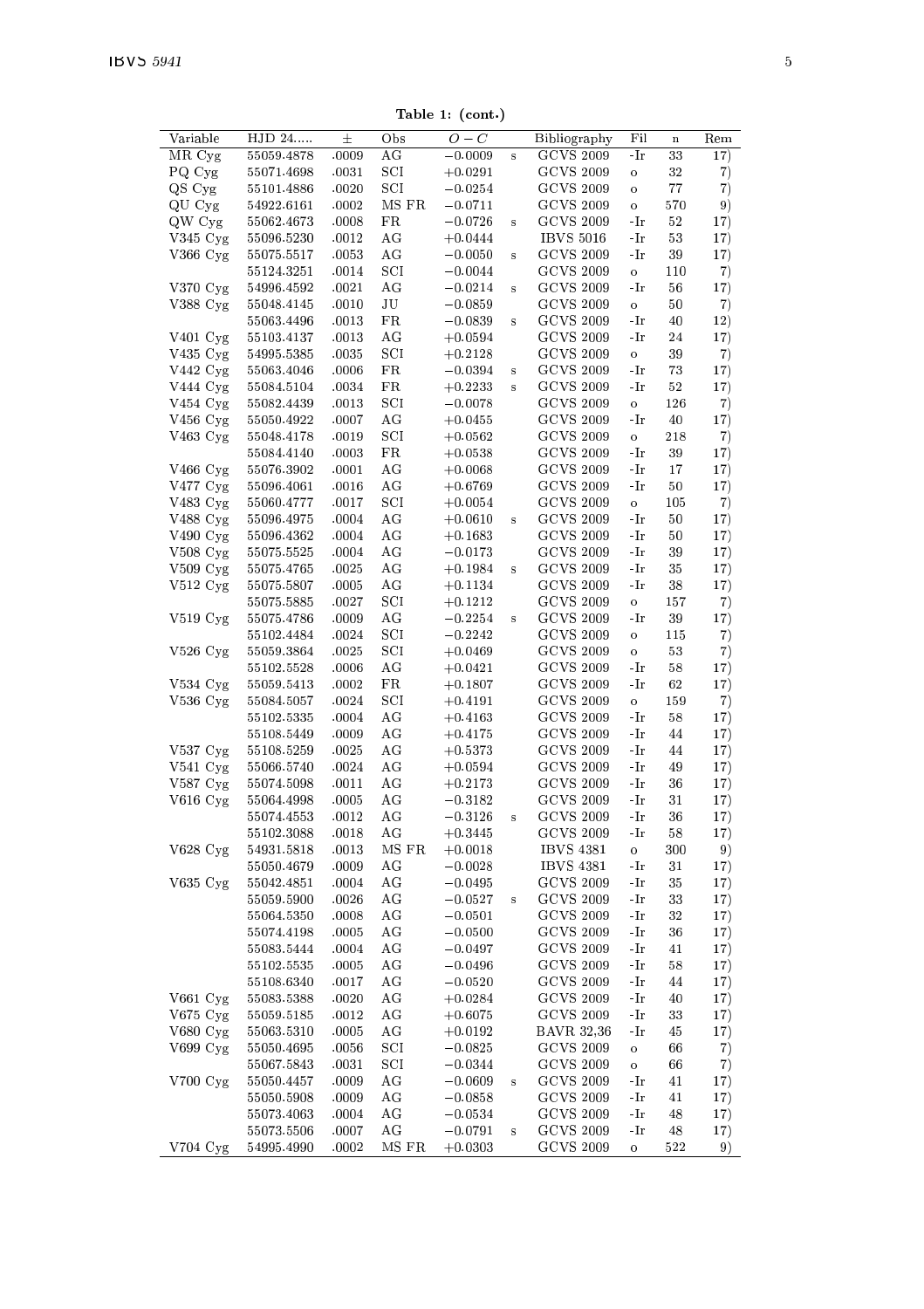Table 1: (cont.)

| $O-C$<br>Variable<br>HJD 24<br>士<br>Obs<br>Bibliography<br>Fil<br>$\mathbf n$<br><b>GCVS 2009</b><br>V704 Cyg<br>ΑG<br>$+0.0320$<br>55074.5432<br>.0008<br>-Ir<br>36<br>$\bf s$<br><b>GCVS 2009</b><br>$V705$ Cyg<br>AG<br>55051.4630<br>.0008<br>$-0.3000$<br>-Ir<br>52<br>s<br>$V706$ $Cyg$<br>.0006<br>AG<br>$-0.0510$<br><b>GCVS 2009</b><br>52<br>55051.4876<br>-Ir<br><b>GCVS 2009</b><br>55062.4443<br>.0004<br>ΑG<br>$-0.0513$<br>88<br>-Ir<br>$\mathbf{s}$<br>MS FR<br><b>GCVS 2009</b><br>420<br>55074.3327<br>.0001<br>$-0.0525$<br>$\circ$<br>V711 Cyg<br>AG<br><b>GCVS 2009</b><br>55050.4503<br>.0068<br>$-0.0276$<br>28<br>-Ir<br>AG<br><b>GCVS 2009</b><br>32<br>55062.4368<br>.0003<br>$-0.0290$<br>-Ir<br>$\mathbf{s}$<br><b>GCVS 2009</b><br>55064.5082<br>.0014<br>ΑG<br>$-0.0245$<br>-Ir<br>32<br>AG<br><b>GCVS 2009</b><br>55074.4330<br>.0050<br>$-0.0208$<br>-Ir<br>34<br><b>GCVS 2009</b><br>V726 Cyg<br>55073.4674<br>.0002<br>ΑG<br>$+0.0418$<br>$\mathbin{\text{-}\mathop{\text{-}\mathop{\text{-}}\mathop{\text{-}}\nolimits}}$<br>49<br>V728 Cyg<br>55045.3985<br>.0002<br>AG<br>$+0.0539$<br><b>GCVS 2009</b><br>$\mathbin{\text{-}\mathop{\text{-}\mathop{\text{-}}\mathop{\text{-}}\nolimits}}$<br>61<br>V749 Cyg<br><b>GCVS 2009</b><br>.0013<br>ΑG<br>55073.5737<br>$-0.0394$<br>-Ir<br>58<br>s<br>V787 Cyg<br>AG<br><b>GCVS 2009</b><br>55075.3598<br>.0011<br>$+0.0018$<br>-Ir<br>39<br>V828 Cyg<br>JU<br><b>GCVS 2009</b><br>55059.4263<br>.0011<br>$+0.1216$<br>86<br>$\circ$<br>$\bf{s}$<br><b>GCVS 2009</b><br>MS FR<br>$V842 \,\mathrm{Cyg}$<br>54937.5723<br>.0004<br>$+0.0299$<br>540<br>$\circ$<br><b>GCVS 2009</b><br>AG<br>55060.4318<br>.0003<br>$+0.0327$<br>-Ir<br>35<br>$V850$ $Cyg$<br>55066.5153<br>AG<br><b>GCVS 2009</b><br>45<br>.0012<br>$+0.6453$<br>-Ir<br><b>GCVS 2009</b><br>V856 Cyg<br>55068.4650<br>.0009<br>ΑG<br>$+0.0864$<br>37<br>-Ir<br><b>GCVS 2009</b><br>$V859$ $Cyg$<br>55097.3786<br>FR<br>-Ir<br>42<br>.0043<br>$+0.0078$<br>V869 Cyg<br>$_{\rm SCI}$<br><b>GCVS 2009</b><br>55063.4184<br>.0024<br>$+0.1229$<br>34<br>$\circ$<br>V873 Cyg<br>54996.5357<br>$_{\rm SCI}$<br><b>GCVS 2009</b><br>.0023<br>$+0.0264$<br>44<br>$\circ$<br>AG<br><b>GCVS 2009</b><br>V877 Cyg<br>55068.4991<br>.0022<br>$+0.0245$<br>-Ir<br>36<br>s<br><b>GCVS 2009</b><br>V880 Cyg<br>MS FR<br>54943.5499<br>.0001<br>$-0.0027$<br>504<br>$\circ$<br><b>GCVS 2009</b><br>V891 Cyg<br>55097.2948<br>.0014<br>FR<br>$+0.0458$<br>26<br>-Ir<br><b>GCVS 2009</b><br>$V906$ Cyg<br>55074.4128<br>.0008<br>SCI<br>$+0.0605$<br>56<br>$\circ$<br>$_{\rm SCI}$<br><b>GCVS 2009</b><br>.0011<br>55074.5957<br>$+0.0608$<br>56<br>$\bf{s}$<br>o<br>V909Cyg<br>AG<br><b>BAVR 47,2</b><br>55060.4863<br>.0011<br>$-0.0194$<br>-Ir<br>35<br>$\bf s$<br>$V912 \,\mathrm{Cyg}$<br>55061.4172<br>SCI<br><b>GCVS 2009</b><br>70<br>.0021<br>$-0.1107$<br>o<br>.0004<br>AG<br><b>GCVS 2009</b><br>55066.4690<br>$-0.1153$<br>-Ir<br>51<br>V940 Cyg<br>$_{\rm SCI}$<br><b>GCVS 2009</b><br>55125.3967<br>.0014<br>$+0.0509$<br>38<br>$\circ$<br>s<br>AG<br><b>GCVS 2009</b><br>$V941$ Cyg<br>55060.3824<br>.0019<br>$-0.0700$<br>-Ir<br>35<br>AG<br><b>GCVS 2009</b><br>55103.3897<br>.0005<br>$-0.0700$<br>-Ir<br>$^{22}$<br><b>GCVS 2009</b><br>V961 Cyg<br>54996.4601<br>.0003<br>AG<br>$-0.0788$<br>-Ir<br>57<br><b>GCVS 2009</b><br>$V962$ Cyg<br>AG<br>55060.5454<br>.0022<br>$-0.1984$<br>34<br>-Ir<br><b>GCVS 2009</b><br>V965 Cyg<br>$_{\rm FR}$<br>$-0.128$<br>60<br>55084.598 :<br>.001<br>-Ir<br>s<br>V1004 $Cyg$<br>.0004<br>AG<br>$-0.1691$<br><b>GCVS 2009</b><br>$\mathbin{\text{-}\mathop{\text{-}\mathop{\text{-}}\mathop{\text{-}}\nolimits}}$<br>55096.4691<br>54<br><b>GCVS 2009</b><br>V1011 Cyg<br>$_{\rm SCI}$<br>55049.5452<br>.0049<br>$+0.0371$<br>$\circ$<br>123<br><b>GCVS 2009</b><br>FR<br>55075.4612<br>.0008<br>$+0.0382$<br>-Ir<br>43<br><b>GCVS 2009</b><br>V1013 Cyg<br>55075.3545<br>.0002<br>FR<br>$+0.1541$<br>-Ir<br>87<br><b>GCVS 2009</b><br>55096.4268<br>.0015<br>ΑG<br>$+0.1678$<br>$-Ir$<br>54<br>$\mathbf{s}$<br><b>GCVS 2009</b><br>$V1034$ Cyg<br>55075.3711<br>.0016<br>FR<br>$+0.0098$<br>-Ir<br>35<br>s<br><b>GCVS 2009</b><br>55096.3645<br>.0005<br>AG<br>$-0.0008$<br>-Ir<br>53<br>V1048 Cyg<br>55073.5378<br>.0045<br>AG<br><b>GCVS 2009</b><br>$+0.0073$<br>-Ir<br>58<br>s<br>AG<br><b>GCVS 2009</b><br>55075.3902<br>.0010<br>$+0.0042$<br>-Ir<br>39<br><b>GCVS 2009</b><br>$V1061$ Cyg<br>.004<br>BKN<br>$-0.039$<br>V<br>54395.386<br>67<br>V1066 Cyg<br><b>GCVS 2009</b><br>55059.5537<br>.0006<br>FR<br>$+0.0773$<br>-Ir<br>39<br><b>GCVS 2009</b><br>V1073 Cyg<br>55083.5635<br>.0005<br>FR<br>$-0.1262$<br>-Ir<br>68<br>V1083 Cyg<br><b>GCVS 2009</b><br>AG<br>55041.4207<br>.0019<br>$-0.0594$<br>-Ir<br>41<br>$\bf s$<br><b>GCVS 2009</b><br>AG<br>$-0.0632$<br>55063.3659<br>.0010<br>-Ir<br>44<br>V1136 Cyg<br>AG<br>$+0.0832$<br><b>GCVS 2009</b><br>55066.4248<br>.0003<br>-Ir<br>50<br>AG<br><b>GCVS 2009</b><br>55068.4650<br>.0014<br>$+0.3920$<br>-Ir<br>37<br>$\bf{s}$<br><b>GCVS 2009</b><br>$V1171$ $Cyg$<br>FR<br>39<br>55062.4181<br>.0014<br>$-0.0482$<br>-Ir<br>$\bf{s}$<br><b>GCVS 2009</b><br>55067.5288<br>.0006<br>$_{\rm FR}$<br>$-0.0550$<br>-Ir<br>48<br>FR<br>$-0.0531$<br><b>GCVS 2009</b><br>55075.5724<br>.0004<br>-Ir<br>47<br>$\bf{s}$<br><b>GCVS 2009</b><br>55103.3536<br>.0020<br>AG<br>$-0.0522$<br>-Ir<br>$^{21}$<br>$\bf s$<br><b>GCVS 2009</b><br>V1188 Cyg<br>AG<br>55075.3371<br>.0014<br>$-0.0178$<br>39<br>-Ir<br><b>GCVS 2009</b><br>V1189 Cyg<br>55073.4151<br>.0008<br>AG<br>$-0.0509$<br>-Ir<br>55<br><b>GCVS 2009</b><br>$V1193$ $Cyg$<br>55045.4725<br>.0001<br>AG<br>$-0.1605$<br>-Ir<br>61<br>$\mathbf{s}$<br><b>GCVS 2009</b><br>$V1321$ $Cyg$<br>.0008<br>ΑG<br>37<br>55073.4045<br>$+0.0825$<br>-Ir<br>V1326 Cyg<br>AG<br><b>GCVS 2009</b><br>55073.5038<br>.0020<br>$-0.0012$<br>-Ir<br>58 |  |  | дарле 1: (соц.,) |  |  |                               |
|------------------------------------------------------------------------------------------------------------------------------------------------------------------------------------------------------------------------------------------------------------------------------------------------------------------------------------------------------------------------------------------------------------------------------------------------------------------------------------------------------------------------------------------------------------------------------------------------------------------------------------------------------------------------------------------------------------------------------------------------------------------------------------------------------------------------------------------------------------------------------------------------------------------------------------------------------------------------------------------------------------------------------------------------------------------------------------------------------------------------------------------------------------------------------------------------------------------------------------------------------------------------------------------------------------------------------------------------------------------------------------------------------------------------------------------------------------------------------------------------------------------------------------------------------------------------------------------------------------------------------------------------------------------------------------------------------------------------------------------------------------------------------------------------------------------------------------------------------------------------------------------------------------------------------------------------------------------------------------------------------------------------------------------------------------------------------------------------------------------------------------------------------------------------------------------------------------------------------------------------------------------------------------------------------------------------------------------------------------------------------------------------------------------------------------------------------------------------------------------------------------------------------------------------------------------------------------------------------------------------------------------------------------------------------------------------------------------------------------------------------------------------------------------------------------------------------------------------------------------------------------------------------------------------------------------------------------------------------------------------------------------------------------------------------------------------------------------------------------------------------------------------------------------------------------------------------------------------------------------------------------------------------------------------------------------------------------------------------------------------------------------------------------------------------------------------------------------------------------------------------------------------------------------------------------------------------------------------------------------------------------------------------------------------------------------------------------------------------------------------------------------------------------------------------------------------------------------------------------------------------------------------------------------------------------------------------------------------------------------------------------------------------------------------------------------------------------------------------------------------------------------------------------------------------------------------------------------------------------------------------------------------------------------------------------------------------------------------------------------------------------------------------------------------------------------------------------------------------------------------------------------------------------------------------------------------------------------------------------------------------------------------------------------------------------------------------------------------------------------------------------------------------------------------------------------------------------------------------------------------------------------------------------------------------------------------------------------------------------------------------------------------------------------------------------------------------------------------------------------------------------------------------------------------------------------------------------------------------------------------------------------------------------------------------------------------------------------------------------------------------------------------------------------------------------------------------------------------------------------------------------------------------------------------------------------------------------------------------------------------------------------------------------------------------------------------------------------------------------------------------------------------------------------------------------------------------------------------------------------------------------------------------------------------------------------------------|--|--|------------------|--|--|-------------------------------|
|                                                                                                                                                                                                                                                                                                                                                                                                                                                                                                                                                                                                                                                                                                                                                                                                                                                                                                                                                                                                                                                                                                                                                                                                                                                                                                                                                                                                                                                                                                                                                                                                                                                                                                                                                                                                                                                                                                                                                                                                                                                                                                                                                                                                                                                                                                                                                                                                                                                                                                                                                                                                                                                                                                                                                                                                                                                                                                                                                                                                                                                                                                                                                                                                                                                                                                                                                                                                                                                                                                                                                                                                                                                                                                                                                                                                                                                                                                                                                                                                                                                                                                                                                                                                                                                                                                                                                                                                                                                                                                                                                                                                                                                                                                                                                                                                                                                                                                                                                                                                                                                                                                                                                                                                                                                                                                                                                                                                                                                                                                                                                                                                                                                                                                                                                                                                                                                                                                                                                      |  |  |                  |  |  | $\operatorname{Re}\mathrm{m}$ |
|                                                                                                                                                                                                                                                                                                                                                                                                                                                                                                                                                                                                                                                                                                                                                                                                                                                                                                                                                                                                                                                                                                                                                                                                                                                                                                                                                                                                                                                                                                                                                                                                                                                                                                                                                                                                                                                                                                                                                                                                                                                                                                                                                                                                                                                                                                                                                                                                                                                                                                                                                                                                                                                                                                                                                                                                                                                                                                                                                                                                                                                                                                                                                                                                                                                                                                                                                                                                                                                                                                                                                                                                                                                                                                                                                                                                                                                                                                                                                                                                                                                                                                                                                                                                                                                                                                                                                                                                                                                                                                                                                                                                                                                                                                                                                                                                                                                                                                                                                                                                                                                                                                                                                                                                                                                                                                                                                                                                                                                                                                                                                                                                                                                                                                                                                                                                                                                                                                                                                      |  |  |                  |  |  | 17)                           |
|                                                                                                                                                                                                                                                                                                                                                                                                                                                                                                                                                                                                                                                                                                                                                                                                                                                                                                                                                                                                                                                                                                                                                                                                                                                                                                                                                                                                                                                                                                                                                                                                                                                                                                                                                                                                                                                                                                                                                                                                                                                                                                                                                                                                                                                                                                                                                                                                                                                                                                                                                                                                                                                                                                                                                                                                                                                                                                                                                                                                                                                                                                                                                                                                                                                                                                                                                                                                                                                                                                                                                                                                                                                                                                                                                                                                                                                                                                                                                                                                                                                                                                                                                                                                                                                                                                                                                                                                                                                                                                                                                                                                                                                                                                                                                                                                                                                                                                                                                                                                                                                                                                                                                                                                                                                                                                                                                                                                                                                                                                                                                                                                                                                                                                                                                                                                                                                                                                                                                      |  |  |                  |  |  | 17)                           |
|                                                                                                                                                                                                                                                                                                                                                                                                                                                                                                                                                                                                                                                                                                                                                                                                                                                                                                                                                                                                                                                                                                                                                                                                                                                                                                                                                                                                                                                                                                                                                                                                                                                                                                                                                                                                                                                                                                                                                                                                                                                                                                                                                                                                                                                                                                                                                                                                                                                                                                                                                                                                                                                                                                                                                                                                                                                                                                                                                                                                                                                                                                                                                                                                                                                                                                                                                                                                                                                                                                                                                                                                                                                                                                                                                                                                                                                                                                                                                                                                                                                                                                                                                                                                                                                                                                                                                                                                                                                                                                                                                                                                                                                                                                                                                                                                                                                                                                                                                                                                                                                                                                                                                                                                                                                                                                                                                                                                                                                                                                                                                                                                                                                                                                                                                                                                                                                                                                                                                      |  |  |                  |  |  | 17)                           |
|                                                                                                                                                                                                                                                                                                                                                                                                                                                                                                                                                                                                                                                                                                                                                                                                                                                                                                                                                                                                                                                                                                                                                                                                                                                                                                                                                                                                                                                                                                                                                                                                                                                                                                                                                                                                                                                                                                                                                                                                                                                                                                                                                                                                                                                                                                                                                                                                                                                                                                                                                                                                                                                                                                                                                                                                                                                                                                                                                                                                                                                                                                                                                                                                                                                                                                                                                                                                                                                                                                                                                                                                                                                                                                                                                                                                                                                                                                                                                                                                                                                                                                                                                                                                                                                                                                                                                                                                                                                                                                                                                                                                                                                                                                                                                                                                                                                                                                                                                                                                                                                                                                                                                                                                                                                                                                                                                                                                                                                                                                                                                                                                                                                                                                                                                                                                                                                                                                                                                      |  |  |                  |  |  | 17)                           |
|                                                                                                                                                                                                                                                                                                                                                                                                                                                                                                                                                                                                                                                                                                                                                                                                                                                                                                                                                                                                                                                                                                                                                                                                                                                                                                                                                                                                                                                                                                                                                                                                                                                                                                                                                                                                                                                                                                                                                                                                                                                                                                                                                                                                                                                                                                                                                                                                                                                                                                                                                                                                                                                                                                                                                                                                                                                                                                                                                                                                                                                                                                                                                                                                                                                                                                                                                                                                                                                                                                                                                                                                                                                                                                                                                                                                                                                                                                                                                                                                                                                                                                                                                                                                                                                                                                                                                                                                                                                                                                                                                                                                                                                                                                                                                                                                                                                                                                                                                                                                                                                                                                                                                                                                                                                                                                                                                                                                                                                                                                                                                                                                                                                                                                                                                                                                                                                                                                                                                      |  |  |                  |  |  | 9)                            |
|                                                                                                                                                                                                                                                                                                                                                                                                                                                                                                                                                                                                                                                                                                                                                                                                                                                                                                                                                                                                                                                                                                                                                                                                                                                                                                                                                                                                                                                                                                                                                                                                                                                                                                                                                                                                                                                                                                                                                                                                                                                                                                                                                                                                                                                                                                                                                                                                                                                                                                                                                                                                                                                                                                                                                                                                                                                                                                                                                                                                                                                                                                                                                                                                                                                                                                                                                                                                                                                                                                                                                                                                                                                                                                                                                                                                                                                                                                                                                                                                                                                                                                                                                                                                                                                                                                                                                                                                                                                                                                                                                                                                                                                                                                                                                                                                                                                                                                                                                                                                                                                                                                                                                                                                                                                                                                                                                                                                                                                                                                                                                                                                                                                                                                                                                                                                                                                                                                                                                      |  |  |                  |  |  | 17)                           |
|                                                                                                                                                                                                                                                                                                                                                                                                                                                                                                                                                                                                                                                                                                                                                                                                                                                                                                                                                                                                                                                                                                                                                                                                                                                                                                                                                                                                                                                                                                                                                                                                                                                                                                                                                                                                                                                                                                                                                                                                                                                                                                                                                                                                                                                                                                                                                                                                                                                                                                                                                                                                                                                                                                                                                                                                                                                                                                                                                                                                                                                                                                                                                                                                                                                                                                                                                                                                                                                                                                                                                                                                                                                                                                                                                                                                                                                                                                                                                                                                                                                                                                                                                                                                                                                                                                                                                                                                                                                                                                                                                                                                                                                                                                                                                                                                                                                                                                                                                                                                                                                                                                                                                                                                                                                                                                                                                                                                                                                                                                                                                                                                                                                                                                                                                                                                                                                                                                                                                      |  |  |                  |  |  | 17)                           |
|                                                                                                                                                                                                                                                                                                                                                                                                                                                                                                                                                                                                                                                                                                                                                                                                                                                                                                                                                                                                                                                                                                                                                                                                                                                                                                                                                                                                                                                                                                                                                                                                                                                                                                                                                                                                                                                                                                                                                                                                                                                                                                                                                                                                                                                                                                                                                                                                                                                                                                                                                                                                                                                                                                                                                                                                                                                                                                                                                                                                                                                                                                                                                                                                                                                                                                                                                                                                                                                                                                                                                                                                                                                                                                                                                                                                                                                                                                                                                                                                                                                                                                                                                                                                                                                                                                                                                                                                                                                                                                                                                                                                                                                                                                                                                                                                                                                                                                                                                                                                                                                                                                                                                                                                                                                                                                                                                                                                                                                                                                                                                                                                                                                                                                                                                                                                                                                                                                                                                      |  |  |                  |  |  | 17)                           |
|                                                                                                                                                                                                                                                                                                                                                                                                                                                                                                                                                                                                                                                                                                                                                                                                                                                                                                                                                                                                                                                                                                                                                                                                                                                                                                                                                                                                                                                                                                                                                                                                                                                                                                                                                                                                                                                                                                                                                                                                                                                                                                                                                                                                                                                                                                                                                                                                                                                                                                                                                                                                                                                                                                                                                                                                                                                                                                                                                                                                                                                                                                                                                                                                                                                                                                                                                                                                                                                                                                                                                                                                                                                                                                                                                                                                                                                                                                                                                                                                                                                                                                                                                                                                                                                                                                                                                                                                                                                                                                                                                                                                                                                                                                                                                                                                                                                                                                                                                                                                                                                                                                                                                                                                                                                                                                                                                                                                                                                                                                                                                                                                                                                                                                                                                                                                                                                                                                                                                      |  |  |                  |  |  | 17)                           |
|                                                                                                                                                                                                                                                                                                                                                                                                                                                                                                                                                                                                                                                                                                                                                                                                                                                                                                                                                                                                                                                                                                                                                                                                                                                                                                                                                                                                                                                                                                                                                                                                                                                                                                                                                                                                                                                                                                                                                                                                                                                                                                                                                                                                                                                                                                                                                                                                                                                                                                                                                                                                                                                                                                                                                                                                                                                                                                                                                                                                                                                                                                                                                                                                                                                                                                                                                                                                                                                                                                                                                                                                                                                                                                                                                                                                                                                                                                                                                                                                                                                                                                                                                                                                                                                                                                                                                                                                                                                                                                                                                                                                                                                                                                                                                                                                                                                                                                                                                                                                                                                                                                                                                                                                                                                                                                                                                                                                                                                                                                                                                                                                                                                                                                                                                                                                                                                                                                                                                      |  |  |                  |  |  | 17)                           |
|                                                                                                                                                                                                                                                                                                                                                                                                                                                                                                                                                                                                                                                                                                                                                                                                                                                                                                                                                                                                                                                                                                                                                                                                                                                                                                                                                                                                                                                                                                                                                                                                                                                                                                                                                                                                                                                                                                                                                                                                                                                                                                                                                                                                                                                                                                                                                                                                                                                                                                                                                                                                                                                                                                                                                                                                                                                                                                                                                                                                                                                                                                                                                                                                                                                                                                                                                                                                                                                                                                                                                                                                                                                                                                                                                                                                                                                                                                                                                                                                                                                                                                                                                                                                                                                                                                                                                                                                                                                                                                                                                                                                                                                                                                                                                                                                                                                                                                                                                                                                                                                                                                                                                                                                                                                                                                                                                                                                                                                                                                                                                                                                                                                                                                                                                                                                                                                                                                                                                      |  |  |                  |  |  | 17)                           |
|                                                                                                                                                                                                                                                                                                                                                                                                                                                                                                                                                                                                                                                                                                                                                                                                                                                                                                                                                                                                                                                                                                                                                                                                                                                                                                                                                                                                                                                                                                                                                                                                                                                                                                                                                                                                                                                                                                                                                                                                                                                                                                                                                                                                                                                                                                                                                                                                                                                                                                                                                                                                                                                                                                                                                                                                                                                                                                                                                                                                                                                                                                                                                                                                                                                                                                                                                                                                                                                                                                                                                                                                                                                                                                                                                                                                                                                                                                                                                                                                                                                                                                                                                                                                                                                                                                                                                                                                                                                                                                                                                                                                                                                                                                                                                                                                                                                                                                                                                                                                                                                                                                                                                                                                                                                                                                                                                                                                                                                                                                                                                                                                                                                                                                                                                                                                                                                                                                                                                      |  |  |                  |  |  | 17)                           |
|                                                                                                                                                                                                                                                                                                                                                                                                                                                                                                                                                                                                                                                                                                                                                                                                                                                                                                                                                                                                                                                                                                                                                                                                                                                                                                                                                                                                                                                                                                                                                                                                                                                                                                                                                                                                                                                                                                                                                                                                                                                                                                                                                                                                                                                                                                                                                                                                                                                                                                                                                                                                                                                                                                                                                                                                                                                                                                                                                                                                                                                                                                                                                                                                                                                                                                                                                                                                                                                                                                                                                                                                                                                                                                                                                                                                                                                                                                                                                                                                                                                                                                                                                                                                                                                                                                                                                                                                                                                                                                                                                                                                                                                                                                                                                                                                                                                                                                                                                                                                                                                                                                                                                                                                                                                                                                                                                                                                                                                                                                                                                                                                                                                                                                                                                                                                                                                                                                                                                      |  |  |                  |  |  | 17)                           |
|                                                                                                                                                                                                                                                                                                                                                                                                                                                                                                                                                                                                                                                                                                                                                                                                                                                                                                                                                                                                                                                                                                                                                                                                                                                                                                                                                                                                                                                                                                                                                                                                                                                                                                                                                                                                                                                                                                                                                                                                                                                                                                                                                                                                                                                                                                                                                                                                                                                                                                                                                                                                                                                                                                                                                                                                                                                                                                                                                                                                                                                                                                                                                                                                                                                                                                                                                                                                                                                                                                                                                                                                                                                                                                                                                                                                                                                                                                                                                                                                                                                                                                                                                                                                                                                                                                                                                                                                                                                                                                                                                                                                                                                                                                                                                                                                                                                                                                                                                                                                                                                                                                                                                                                                                                                                                                                                                                                                                                                                                                                                                                                                                                                                                                                                                                                                                                                                                                                                                      |  |  |                  |  |  | 7)                            |
|                                                                                                                                                                                                                                                                                                                                                                                                                                                                                                                                                                                                                                                                                                                                                                                                                                                                                                                                                                                                                                                                                                                                                                                                                                                                                                                                                                                                                                                                                                                                                                                                                                                                                                                                                                                                                                                                                                                                                                                                                                                                                                                                                                                                                                                                                                                                                                                                                                                                                                                                                                                                                                                                                                                                                                                                                                                                                                                                                                                                                                                                                                                                                                                                                                                                                                                                                                                                                                                                                                                                                                                                                                                                                                                                                                                                                                                                                                                                                                                                                                                                                                                                                                                                                                                                                                                                                                                                                                                                                                                                                                                                                                                                                                                                                                                                                                                                                                                                                                                                                                                                                                                                                                                                                                                                                                                                                                                                                                                                                                                                                                                                                                                                                                                                                                                                                                                                                                                                                      |  |  |                  |  |  | 9)                            |
|                                                                                                                                                                                                                                                                                                                                                                                                                                                                                                                                                                                                                                                                                                                                                                                                                                                                                                                                                                                                                                                                                                                                                                                                                                                                                                                                                                                                                                                                                                                                                                                                                                                                                                                                                                                                                                                                                                                                                                                                                                                                                                                                                                                                                                                                                                                                                                                                                                                                                                                                                                                                                                                                                                                                                                                                                                                                                                                                                                                                                                                                                                                                                                                                                                                                                                                                                                                                                                                                                                                                                                                                                                                                                                                                                                                                                                                                                                                                                                                                                                                                                                                                                                                                                                                                                                                                                                                                                                                                                                                                                                                                                                                                                                                                                                                                                                                                                                                                                                                                                                                                                                                                                                                                                                                                                                                                                                                                                                                                                                                                                                                                                                                                                                                                                                                                                                                                                                                                                      |  |  |                  |  |  | 17)                           |
|                                                                                                                                                                                                                                                                                                                                                                                                                                                                                                                                                                                                                                                                                                                                                                                                                                                                                                                                                                                                                                                                                                                                                                                                                                                                                                                                                                                                                                                                                                                                                                                                                                                                                                                                                                                                                                                                                                                                                                                                                                                                                                                                                                                                                                                                                                                                                                                                                                                                                                                                                                                                                                                                                                                                                                                                                                                                                                                                                                                                                                                                                                                                                                                                                                                                                                                                                                                                                                                                                                                                                                                                                                                                                                                                                                                                                                                                                                                                                                                                                                                                                                                                                                                                                                                                                                                                                                                                                                                                                                                                                                                                                                                                                                                                                                                                                                                                                                                                                                                                                                                                                                                                                                                                                                                                                                                                                                                                                                                                                                                                                                                                                                                                                                                                                                                                                                                                                                                                                      |  |  |                  |  |  | 17)                           |
|                                                                                                                                                                                                                                                                                                                                                                                                                                                                                                                                                                                                                                                                                                                                                                                                                                                                                                                                                                                                                                                                                                                                                                                                                                                                                                                                                                                                                                                                                                                                                                                                                                                                                                                                                                                                                                                                                                                                                                                                                                                                                                                                                                                                                                                                                                                                                                                                                                                                                                                                                                                                                                                                                                                                                                                                                                                                                                                                                                                                                                                                                                                                                                                                                                                                                                                                                                                                                                                                                                                                                                                                                                                                                                                                                                                                                                                                                                                                                                                                                                                                                                                                                                                                                                                                                                                                                                                                                                                                                                                                                                                                                                                                                                                                                                                                                                                                                                                                                                                                                                                                                                                                                                                                                                                                                                                                                                                                                                                                                                                                                                                                                                                                                                                                                                                                                                                                                                                                                      |  |  |                  |  |  | 17)                           |
|                                                                                                                                                                                                                                                                                                                                                                                                                                                                                                                                                                                                                                                                                                                                                                                                                                                                                                                                                                                                                                                                                                                                                                                                                                                                                                                                                                                                                                                                                                                                                                                                                                                                                                                                                                                                                                                                                                                                                                                                                                                                                                                                                                                                                                                                                                                                                                                                                                                                                                                                                                                                                                                                                                                                                                                                                                                                                                                                                                                                                                                                                                                                                                                                                                                                                                                                                                                                                                                                                                                                                                                                                                                                                                                                                                                                                                                                                                                                                                                                                                                                                                                                                                                                                                                                                                                                                                                                                                                                                                                                                                                                                                                                                                                                                                                                                                                                                                                                                                                                                                                                                                                                                                                                                                                                                                                                                                                                                                                                                                                                                                                                                                                                                                                                                                                                                                                                                                                                                      |  |  |                  |  |  | 12)                           |
|                                                                                                                                                                                                                                                                                                                                                                                                                                                                                                                                                                                                                                                                                                                                                                                                                                                                                                                                                                                                                                                                                                                                                                                                                                                                                                                                                                                                                                                                                                                                                                                                                                                                                                                                                                                                                                                                                                                                                                                                                                                                                                                                                                                                                                                                                                                                                                                                                                                                                                                                                                                                                                                                                                                                                                                                                                                                                                                                                                                                                                                                                                                                                                                                                                                                                                                                                                                                                                                                                                                                                                                                                                                                                                                                                                                                                                                                                                                                                                                                                                                                                                                                                                                                                                                                                                                                                                                                                                                                                                                                                                                                                                                                                                                                                                                                                                                                                                                                                                                                                                                                                                                                                                                                                                                                                                                                                                                                                                                                                                                                                                                                                                                                                                                                                                                                                                                                                                                                                      |  |  |                  |  |  | 7)                            |
|                                                                                                                                                                                                                                                                                                                                                                                                                                                                                                                                                                                                                                                                                                                                                                                                                                                                                                                                                                                                                                                                                                                                                                                                                                                                                                                                                                                                                                                                                                                                                                                                                                                                                                                                                                                                                                                                                                                                                                                                                                                                                                                                                                                                                                                                                                                                                                                                                                                                                                                                                                                                                                                                                                                                                                                                                                                                                                                                                                                                                                                                                                                                                                                                                                                                                                                                                                                                                                                                                                                                                                                                                                                                                                                                                                                                                                                                                                                                                                                                                                                                                                                                                                                                                                                                                                                                                                                                                                                                                                                                                                                                                                                                                                                                                                                                                                                                                                                                                                                                                                                                                                                                                                                                                                                                                                                                                                                                                                                                                                                                                                                                                                                                                                                                                                                                                                                                                                                                                      |  |  |                  |  |  | 7)                            |
|                                                                                                                                                                                                                                                                                                                                                                                                                                                                                                                                                                                                                                                                                                                                                                                                                                                                                                                                                                                                                                                                                                                                                                                                                                                                                                                                                                                                                                                                                                                                                                                                                                                                                                                                                                                                                                                                                                                                                                                                                                                                                                                                                                                                                                                                                                                                                                                                                                                                                                                                                                                                                                                                                                                                                                                                                                                                                                                                                                                                                                                                                                                                                                                                                                                                                                                                                                                                                                                                                                                                                                                                                                                                                                                                                                                                                                                                                                                                                                                                                                                                                                                                                                                                                                                                                                                                                                                                                                                                                                                                                                                                                                                                                                                                                                                                                                                                                                                                                                                                                                                                                                                                                                                                                                                                                                                                                                                                                                                                                                                                                                                                                                                                                                                                                                                                                                                                                                                                                      |  |  |                  |  |  | 17)                           |
|                                                                                                                                                                                                                                                                                                                                                                                                                                                                                                                                                                                                                                                                                                                                                                                                                                                                                                                                                                                                                                                                                                                                                                                                                                                                                                                                                                                                                                                                                                                                                                                                                                                                                                                                                                                                                                                                                                                                                                                                                                                                                                                                                                                                                                                                                                                                                                                                                                                                                                                                                                                                                                                                                                                                                                                                                                                                                                                                                                                                                                                                                                                                                                                                                                                                                                                                                                                                                                                                                                                                                                                                                                                                                                                                                                                                                                                                                                                                                                                                                                                                                                                                                                                                                                                                                                                                                                                                                                                                                                                                                                                                                                                                                                                                                                                                                                                                                                                                                                                                                                                                                                                                                                                                                                                                                                                                                                                                                                                                                                                                                                                                                                                                                                                                                                                                                                                                                                                                                      |  |  |                  |  |  | 9)                            |
|                                                                                                                                                                                                                                                                                                                                                                                                                                                                                                                                                                                                                                                                                                                                                                                                                                                                                                                                                                                                                                                                                                                                                                                                                                                                                                                                                                                                                                                                                                                                                                                                                                                                                                                                                                                                                                                                                                                                                                                                                                                                                                                                                                                                                                                                                                                                                                                                                                                                                                                                                                                                                                                                                                                                                                                                                                                                                                                                                                                                                                                                                                                                                                                                                                                                                                                                                                                                                                                                                                                                                                                                                                                                                                                                                                                                                                                                                                                                                                                                                                                                                                                                                                                                                                                                                                                                                                                                                                                                                                                                                                                                                                                                                                                                                                                                                                                                                                                                                                                                                                                                                                                                                                                                                                                                                                                                                                                                                                                                                                                                                                                                                                                                                                                                                                                                                                                                                                                                                      |  |  |                  |  |  | 12)                           |
|                                                                                                                                                                                                                                                                                                                                                                                                                                                                                                                                                                                                                                                                                                                                                                                                                                                                                                                                                                                                                                                                                                                                                                                                                                                                                                                                                                                                                                                                                                                                                                                                                                                                                                                                                                                                                                                                                                                                                                                                                                                                                                                                                                                                                                                                                                                                                                                                                                                                                                                                                                                                                                                                                                                                                                                                                                                                                                                                                                                                                                                                                                                                                                                                                                                                                                                                                                                                                                                                                                                                                                                                                                                                                                                                                                                                                                                                                                                                                                                                                                                                                                                                                                                                                                                                                                                                                                                                                                                                                                                                                                                                                                                                                                                                                                                                                                                                                                                                                                                                                                                                                                                                                                                                                                                                                                                                                                                                                                                                                                                                                                                                                                                                                                                                                                                                                                                                                                                                                      |  |  |                  |  |  | 7)                            |
|                                                                                                                                                                                                                                                                                                                                                                                                                                                                                                                                                                                                                                                                                                                                                                                                                                                                                                                                                                                                                                                                                                                                                                                                                                                                                                                                                                                                                                                                                                                                                                                                                                                                                                                                                                                                                                                                                                                                                                                                                                                                                                                                                                                                                                                                                                                                                                                                                                                                                                                                                                                                                                                                                                                                                                                                                                                                                                                                                                                                                                                                                                                                                                                                                                                                                                                                                                                                                                                                                                                                                                                                                                                                                                                                                                                                                                                                                                                                                                                                                                                                                                                                                                                                                                                                                                                                                                                                                                                                                                                                                                                                                                                                                                                                                                                                                                                                                                                                                                                                                                                                                                                                                                                                                                                                                                                                                                                                                                                                                                                                                                                                                                                                                                                                                                                                                                                                                                                                                      |  |  |                  |  |  | 7)                            |
|                                                                                                                                                                                                                                                                                                                                                                                                                                                                                                                                                                                                                                                                                                                                                                                                                                                                                                                                                                                                                                                                                                                                                                                                                                                                                                                                                                                                                                                                                                                                                                                                                                                                                                                                                                                                                                                                                                                                                                                                                                                                                                                                                                                                                                                                                                                                                                                                                                                                                                                                                                                                                                                                                                                                                                                                                                                                                                                                                                                                                                                                                                                                                                                                                                                                                                                                                                                                                                                                                                                                                                                                                                                                                                                                                                                                                                                                                                                                                                                                                                                                                                                                                                                                                                                                                                                                                                                                                                                                                                                                                                                                                                                                                                                                                                                                                                                                                                                                                                                                                                                                                                                                                                                                                                                                                                                                                                                                                                                                                                                                                                                                                                                                                                                                                                                                                                                                                                                                                      |  |  |                  |  |  | 17)                           |
|                                                                                                                                                                                                                                                                                                                                                                                                                                                                                                                                                                                                                                                                                                                                                                                                                                                                                                                                                                                                                                                                                                                                                                                                                                                                                                                                                                                                                                                                                                                                                                                                                                                                                                                                                                                                                                                                                                                                                                                                                                                                                                                                                                                                                                                                                                                                                                                                                                                                                                                                                                                                                                                                                                                                                                                                                                                                                                                                                                                                                                                                                                                                                                                                                                                                                                                                                                                                                                                                                                                                                                                                                                                                                                                                                                                                                                                                                                                                                                                                                                                                                                                                                                                                                                                                                                                                                                                                                                                                                                                                                                                                                                                                                                                                                                                                                                                                                                                                                                                                                                                                                                                                                                                                                                                                                                                                                                                                                                                                                                                                                                                                                                                                                                                                                                                                                                                                                                                                                      |  |  |                  |  |  | 7)                            |
|                                                                                                                                                                                                                                                                                                                                                                                                                                                                                                                                                                                                                                                                                                                                                                                                                                                                                                                                                                                                                                                                                                                                                                                                                                                                                                                                                                                                                                                                                                                                                                                                                                                                                                                                                                                                                                                                                                                                                                                                                                                                                                                                                                                                                                                                                                                                                                                                                                                                                                                                                                                                                                                                                                                                                                                                                                                                                                                                                                                                                                                                                                                                                                                                                                                                                                                                                                                                                                                                                                                                                                                                                                                                                                                                                                                                                                                                                                                                                                                                                                                                                                                                                                                                                                                                                                                                                                                                                                                                                                                                                                                                                                                                                                                                                                                                                                                                                                                                                                                                                                                                                                                                                                                                                                                                                                                                                                                                                                                                                                                                                                                                                                                                                                                                                                                                                                                                                                                                                      |  |  |                  |  |  | 17)                           |
|                                                                                                                                                                                                                                                                                                                                                                                                                                                                                                                                                                                                                                                                                                                                                                                                                                                                                                                                                                                                                                                                                                                                                                                                                                                                                                                                                                                                                                                                                                                                                                                                                                                                                                                                                                                                                                                                                                                                                                                                                                                                                                                                                                                                                                                                                                                                                                                                                                                                                                                                                                                                                                                                                                                                                                                                                                                                                                                                                                                                                                                                                                                                                                                                                                                                                                                                                                                                                                                                                                                                                                                                                                                                                                                                                                                                                                                                                                                                                                                                                                                                                                                                                                                                                                                                                                                                                                                                                                                                                                                                                                                                                                                                                                                                                                                                                                                                                                                                                                                                                                                                                                                                                                                                                                                                                                                                                                                                                                                                                                                                                                                                                                                                                                                                                                                                                                                                                                                                                      |  |  |                  |  |  | 7)                            |
|                                                                                                                                                                                                                                                                                                                                                                                                                                                                                                                                                                                                                                                                                                                                                                                                                                                                                                                                                                                                                                                                                                                                                                                                                                                                                                                                                                                                                                                                                                                                                                                                                                                                                                                                                                                                                                                                                                                                                                                                                                                                                                                                                                                                                                                                                                                                                                                                                                                                                                                                                                                                                                                                                                                                                                                                                                                                                                                                                                                                                                                                                                                                                                                                                                                                                                                                                                                                                                                                                                                                                                                                                                                                                                                                                                                                                                                                                                                                                                                                                                                                                                                                                                                                                                                                                                                                                                                                                                                                                                                                                                                                                                                                                                                                                                                                                                                                                                                                                                                                                                                                                                                                                                                                                                                                                                                                                                                                                                                                                                                                                                                                                                                                                                                                                                                                                                                                                                                                                      |  |  |                  |  |  | 17)                           |
|                                                                                                                                                                                                                                                                                                                                                                                                                                                                                                                                                                                                                                                                                                                                                                                                                                                                                                                                                                                                                                                                                                                                                                                                                                                                                                                                                                                                                                                                                                                                                                                                                                                                                                                                                                                                                                                                                                                                                                                                                                                                                                                                                                                                                                                                                                                                                                                                                                                                                                                                                                                                                                                                                                                                                                                                                                                                                                                                                                                                                                                                                                                                                                                                                                                                                                                                                                                                                                                                                                                                                                                                                                                                                                                                                                                                                                                                                                                                                                                                                                                                                                                                                                                                                                                                                                                                                                                                                                                                                                                                                                                                                                                                                                                                                                                                                                                                                                                                                                                                                                                                                                                                                                                                                                                                                                                                                                                                                                                                                                                                                                                                                                                                                                                                                                                                                                                                                                                                                      |  |  |                  |  |  | 17)                           |
|                                                                                                                                                                                                                                                                                                                                                                                                                                                                                                                                                                                                                                                                                                                                                                                                                                                                                                                                                                                                                                                                                                                                                                                                                                                                                                                                                                                                                                                                                                                                                                                                                                                                                                                                                                                                                                                                                                                                                                                                                                                                                                                                                                                                                                                                                                                                                                                                                                                                                                                                                                                                                                                                                                                                                                                                                                                                                                                                                                                                                                                                                                                                                                                                                                                                                                                                                                                                                                                                                                                                                                                                                                                                                                                                                                                                                                                                                                                                                                                                                                                                                                                                                                                                                                                                                                                                                                                                                                                                                                                                                                                                                                                                                                                                                                                                                                                                                                                                                                                                                                                                                                                                                                                                                                                                                                                                                                                                                                                                                                                                                                                                                                                                                                                                                                                                                                                                                                                                                      |  |  |                  |  |  | 17)                           |
|                                                                                                                                                                                                                                                                                                                                                                                                                                                                                                                                                                                                                                                                                                                                                                                                                                                                                                                                                                                                                                                                                                                                                                                                                                                                                                                                                                                                                                                                                                                                                                                                                                                                                                                                                                                                                                                                                                                                                                                                                                                                                                                                                                                                                                                                                                                                                                                                                                                                                                                                                                                                                                                                                                                                                                                                                                                                                                                                                                                                                                                                                                                                                                                                                                                                                                                                                                                                                                                                                                                                                                                                                                                                                                                                                                                                                                                                                                                                                                                                                                                                                                                                                                                                                                                                                                                                                                                                                                                                                                                                                                                                                                                                                                                                                                                                                                                                                                                                                                                                                                                                                                                                                                                                                                                                                                                                                                                                                                                                                                                                                                                                                                                                                                                                                                                                                                                                                                                                                      |  |  |                  |  |  | 17)                           |
|                                                                                                                                                                                                                                                                                                                                                                                                                                                                                                                                                                                                                                                                                                                                                                                                                                                                                                                                                                                                                                                                                                                                                                                                                                                                                                                                                                                                                                                                                                                                                                                                                                                                                                                                                                                                                                                                                                                                                                                                                                                                                                                                                                                                                                                                                                                                                                                                                                                                                                                                                                                                                                                                                                                                                                                                                                                                                                                                                                                                                                                                                                                                                                                                                                                                                                                                                                                                                                                                                                                                                                                                                                                                                                                                                                                                                                                                                                                                                                                                                                                                                                                                                                                                                                                                                                                                                                                                                                                                                                                                                                                                                                                                                                                                                                                                                                                                                                                                                                                                                                                                                                                                                                                                                                                                                                                                                                                                                                                                                                                                                                                                                                                                                                                                                                                                                                                                                                                                                      |  |  |                  |  |  | 17)                           |
|                                                                                                                                                                                                                                                                                                                                                                                                                                                                                                                                                                                                                                                                                                                                                                                                                                                                                                                                                                                                                                                                                                                                                                                                                                                                                                                                                                                                                                                                                                                                                                                                                                                                                                                                                                                                                                                                                                                                                                                                                                                                                                                                                                                                                                                                                                                                                                                                                                                                                                                                                                                                                                                                                                                                                                                                                                                                                                                                                                                                                                                                                                                                                                                                                                                                                                                                                                                                                                                                                                                                                                                                                                                                                                                                                                                                                                                                                                                                                                                                                                                                                                                                                                                                                                                                                                                                                                                                                                                                                                                                                                                                                                                                                                                                                                                                                                                                                                                                                                                                                                                                                                                                                                                                                                                                                                                                                                                                                                                                                                                                                                                                                                                                                                                                                                                                                                                                                                                                                      |  |  |                  |  |  | 17)                           |
|                                                                                                                                                                                                                                                                                                                                                                                                                                                                                                                                                                                                                                                                                                                                                                                                                                                                                                                                                                                                                                                                                                                                                                                                                                                                                                                                                                                                                                                                                                                                                                                                                                                                                                                                                                                                                                                                                                                                                                                                                                                                                                                                                                                                                                                                                                                                                                                                                                                                                                                                                                                                                                                                                                                                                                                                                                                                                                                                                                                                                                                                                                                                                                                                                                                                                                                                                                                                                                                                                                                                                                                                                                                                                                                                                                                                                                                                                                                                                                                                                                                                                                                                                                                                                                                                                                                                                                                                                                                                                                                                                                                                                                                                                                                                                                                                                                                                                                                                                                                                                                                                                                                                                                                                                                                                                                                                                                                                                                                                                                                                                                                                                                                                                                                                                                                                                                                                                                                                                      |  |  |                  |  |  | 7)                            |
|                                                                                                                                                                                                                                                                                                                                                                                                                                                                                                                                                                                                                                                                                                                                                                                                                                                                                                                                                                                                                                                                                                                                                                                                                                                                                                                                                                                                                                                                                                                                                                                                                                                                                                                                                                                                                                                                                                                                                                                                                                                                                                                                                                                                                                                                                                                                                                                                                                                                                                                                                                                                                                                                                                                                                                                                                                                                                                                                                                                                                                                                                                                                                                                                                                                                                                                                                                                                                                                                                                                                                                                                                                                                                                                                                                                                                                                                                                                                                                                                                                                                                                                                                                                                                                                                                                                                                                                                                                                                                                                                                                                                                                                                                                                                                                                                                                                                                                                                                                                                                                                                                                                                                                                                                                                                                                                                                                                                                                                                                                                                                                                                                                                                                                                                                                                                                                                                                                                                                      |  |  |                  |  |  | 17)                           |
|                                                                                                                                                                                                                                                                                                                                                                                                                                                                                                                                                                                                                                                                                                                                                                                                                                                                                                                                                                                                                                                                                                                                                                                                                                                                                                                                                                                                                                                                                                                                                                                                                                                                                                                                                                                                                                                                                                                                                                                                                                                                                                                                                                                                                                                                                                                                                                                                                                                                                                                                                                                                                                                                                                                                                                                                                                                                                                                                                                                                                                                                                                                                                                                                                                                                                                                                                                                                                                                                                                                                                                                                                                                                                                                                                                                                                                                                                                                                                                                                                                                                                                                                                                                                                                                                                                                                                                                                                                                                                                                                                                                                                                                                                                                                                                                                                                                                                                                                                                                                                                                                                                                                                                                                                                                                                                                                                                                                                                                                                                                                                                                                                                                                                                                                                                                                                                                                                                                                                      |  |  |                  |  |  | 17)                           |
|                                                                                                                                                                                                                                                                                                                                                                                                                                                                                                                                                                                                                                                                                                                                                                                                                                                                                                                                                                                                                                                                                                                                                                                                                                                                                                                                                                                                                                                                                                                                                                                                                                                                                                                                                                                                                                                                                                                                                                                                                                                                                                                                                                                                                                                                                                                                                                                                                                                                                                                                                                                                                                                                                                                                                                                                                                                                                                                                                                                                                                                                                                                                                                                                                                                                                                                                                                                                                                                                                                                                                                                                                                                                                                                                                                                                                                                                                                                                                                                                                                                                                                                                                                                                                                                                                                                                                                                                                                                                                                                                                                                                                                                                                                                                                                                                                                                                                                                                                                                                                                                                                                                                                                                                                                                                                                                                                                                                                                                                                                                                                                                                                                                                                                                                                                                                                                                                                                                                                      |  |  |                  |  |  | 17)                           |
|                                                                                                                                                                                                                                                                                                                                                                                                                                                                                                                                                                                                                                                                                                                                                                                                                                                                                                                                                                                                                                                                                                                                                                                                                                                                                                                                                                                                                                                                                                                                                                                                                                                                                                                                                                                                                                                                                                                                                                                                                                                                                                                                                                                                                                                                                                                                                                                                                                                                                                                                                                                                                                                                                                                                                                                                                                                                                                                                                                                                                                                                                                                                                                                                                                                                                                                                                                                                                                                                                                                                                                                                                                                                                                                                                                                                                                                                                                                                                                                                                                                                                                                                                                                                                                                                                                                                                                                                                                                                                                                                                                                                                                                                                                                                                                                                                                                                                                                                                                                                                                                                                                                                                                                                                                                                                                                                                                                                                                                                                                                                                                                                                                                                                                                                                                                                                                                                                                                                                      |  |  |                  |  |  | 17)                           |
|                                                                                                                                                                                                                                                                                                                                                                                                                                                                                                                                                                                                                                                                                                                                                                                                                                                                                                                                                                                                                                                                                                                                                                                                                                                                                                                                                                                                                                                                                                                                                                                                                                                                                                                                                                                                                                                                                                                                                                                                                                                                                                                                                                                                                                                                                                                                                                                                                                                                                                                                                                                                                                                                                                                                                                                                                                                                                                                                                                                                                                                                                                                                                                                                                                                                                                                                                                                                                                                                                                                                                                                                                                                                                                                                                                                                                                                                                                                                                                                                                                                                                                                                                                                                                                                                                                                                                                                                                                                                                                                                                                                                                                                                                                                                                                                                                                                                                                                                                                                                                                                                                                                                                                                                                                                                                                                                                                                                                                                                                                                                                                                                                                                                                                                                                                                                                                                                                                                                                      |  |  |                  |  |  | 17)                           |
|                                                                                                                                                                                                                                                                                                                                                                                                                                                                                                                                                                                                                                                                                                                                                                                                                                                                                                                                                                                                                                                                                                                                                                                                                                                                                                                                                                                                                                                                                                                                                                                                                                                                                                                                                                                                                                                                                                                                                                                                                                                                                                                                                                                                                                                                                                                                                                                                                                                                                                                                                                                                                                                                                                                                                                                                                                                                                                                                                                                                                                                                                                                                                                                                                                                                                                                                                                                                                                                                                                                                                                                                                                                                                                                                                                                                                                                                                                                                                                                                                                                                                                                                                                                                                                                                                                                                                                                                                                                                                                                                                                                                                                                                                                                                                                                                                                                                                                                                                                                                                                                                                                                                                                                                                                                                                                                                                                                                                                                                                                                                                                                                                                                                                                                                                                                                                                                                                                                                                      |  |  |                  |  |  | 17)                           |
|                                                                                                                                                                                                                                                                                                                                                                                                                                                                                                                                                                                                                                                                                                                                                                                                                                                                                                                                                                                                                                                                                                                                                                                                                                                                                                                                                                                                                                                                                                                                                                                                                                                                                                                                                                                                                                                                                                                                                                                                                                                                                                                                                                                                                                                                                                                                                                                                                                                                                                                                                                                                                                                                                                                                                                                                                                                                                                                                                                                                                                                                                                                                                                                                                                                                                                                                                                                                                                                                                                                                                                                                                                                                                                                                                                                                                                                                                                                                                                                                                                                                                                                                                                                                                                                                                                                                                                                                                                                                                                                                                                                                                                                                                                                                                                                                                                                                                                                                                                                                                                                                                                                                                                                                                                                                                                                                                                                                                                                                                                                                                                                                                                                                                                                                                                                                                                                                                                                                                      |  |  |                  |  |  | 17)                           |
|                                                                                                                                                                                                                                                                                                                                                                                                                                                                                                                                                                                                                                                                                                                                                                                                                                                                                                                                                                                                                                                                                                                                                                                                                                                                                                                                                                                                                                                                                                                                                                                                                                                                                                                                                                                                                                                                                                                                                                                                                                                                                                                                                                                                                                                                                                                                                                                                                                                                                                                                                                                                                                                                                                                                                                                                                                                                                                                                                                                                                                                                                                                                                                                                                                                                                                                                                                                                                                                                                                                                                                                                                                                                                                                                                                                                                                                                                                                                                                                                                                                                                                                                                                                                                                                                                                                                                                                                                                                                                                                                                                                                                                                                                                                                                                                                                                                                                                                                                                                                                                                                                                                                                                                                                                                                                                                                                                                                                                                                                                                                                                                                                                                                                                                                                                                                                                                                                                                                                      |  |  |                  |  |  | 14)                           |
|                                                                                                                                                                                                                                                                                                                                                                                                                                                                                                                                                                                                                                                                                                                                                                                                                                                                                                                                                                                                                                                                                                                                                                                                                                                                                                                                                                                                                                                                                                                                                                                                                                                                                                                                                                                                                                                                                                                                                                                                                                                                                                                                                                                                                                                                                                                                                                                                                                                                                                                                                                                                                                                                                                                                                                                                                                                                                                                                                                                                                                                                                                                                                                                                                                                                                                                                                                                                                                                                                                                                                                                                                                                                                                                                                                                                                                                                                                                                                                                                                                                                                                                                                                                                                                                                                                                                                                                                                                                                                                                                                                                                                                                                                                                                                                                                                                                                                                                                                                                                                                                                                                                                                                                                                                                                                                                                                                                                                                                                                                                                                                                                                                                                                                                                                                                                                                                                                                                                                      |  |  |                  |  |  | 17)                           |
|                                                                                                                                                                                                                                                                                                                                                                                                                                                                                                                                                                                                                                                                                                                                                                                                                                                                                                                                                                                                                                                                                                                                                                                                                                                                                                                                                                                                                                                                                                                                                                                                                                                                                                                                                                                                                                                                                                                                                                                                                                                                                                                                                                                                                                                                                                                                                                                                                                                                                                                                                                                                                                                                                                                                                                                                                                                                                                                                                                                                                                                                                                                                                                                                                                                                                                                                                                                                                                                                                                                                                                                                                                                                                                                                                                                                                                                                                                                                                                                                                                                                                                                                                                                                                                                                                                                                                                                                                                                                                                                                                                                                                                                                                                                                                                                                                                                                                                                                                                                                                                                                                                                                                                                                                                                                                                                                                                                                                                                                                                                                                                                                                                                                                                                                                                                                                                                                                                                                                      |  |  |                  |  |  | 12)                           |
|                                                                                                                                                                                                                                                                                                                                                                                                                                                                                                                                                                                                                                                                                                                                                                                                                                                                                                                                                                                                                                                                                                                                                                                                                                                                                                                                                                                                                                                                                                                                                                                                                                                                                                                                                                                                                                                                                                                                                                                                                                                                                                                                                                                                                                                                                                                                                                                                                                                                                                                                                                                                                                                                                                                                                                                                                                                                                                                                                                                                                                                                                                                                                                                                                                                                                                                                                                                                                                                                                                                                                                                                                                                                                                                                                                                                                                                                                                                                                                                                                                                                                                                                                                                                                                                                                                                                                                                                                                                                                                                                                                                                                                                                                                                                                                                                                                                                                                                                                                                                                                                                                                                                                                                                                                                                                                                                                                                                                                                                                                                                                                                                                                                                                                                                                                                                                                                                                                                                                      |  |  |                  |  |  | 17)                           |
|                                                                                                                                                                                                                                                                                                                                                                                                                                                                                                                                                                                                                                                                                                                                                                                                                                                                                                                                                                                                                                                                                                                                                                                                                                                                                                                                                                                                                                                                                                                                                                                                                                                                                                                                                                                                                                                                                                                                                                                                                                                                                                                                                                                                                                                                                                                                                                                                                                                                                                                                                                                                                                                                                                                                                                                                                                                                                                                                                                                                                                                                                                                                                                                                                                                                                                                                                                                                                                                                                                                                                                                                                                                                                                                                                                                                                                                                                                                                                                                                                                                                                                                                                                                                                                                                                                                                                                                                                                                                                                                                                                                                                                                                                                                                                                                                                                                                                                                                                                                                                                                                                                                                                                                                                                                                                                                                                                                                                                                                                                                                                                                                                                                                                                                                                                                                                                                                                                                                                      |  |  |                  |  |  | 17)                           |
|                                                                                                                                                                                                                                                                                                                                                                                                                                                                                                                                                                                                                                                                                                                                                                                                                                                                                                                                                                                                                                                                                                                                                                                                                                                                                                                                                                                                                                                                                                                                                                                                                                                                                                                                                                                                                                                                                                                                                                                                                                                                                                                                                                                                                                                                                                                                                                                                                                                                                                                                                                                                                                                                                                                                                                                                                                                                                                                                                                                                                                                                                                                                                                                                                                                                                                                                                                                                                                                                                                                                                                                                                                                                                                                                                                                                                                                                                                                                                                                                                                                                                                                                                                                                                                                                                                                                                                                                                                                                                                                                                                                                                                                                                                                                                                                                                                                                                                                                                                                                                                                                                                                                                                                                                                                                                                                                                                                                                                                                                                                                                                                                                                                                                                                                                                                                                                                                                                                                                      |  |  |                  |  |  | 17)                           |
|                                                                                                                                                                                                                                                                                                                                                                                                                                                                                                                                                                                                                                                                                                                                                                                                                                                                                                                                                                                                                                                                                                                                                                                                                                                                                                                                                                                                                                                                                                                                                                                                                                                                                                                                                                                                                                                                                                                                                                                                                                                                                                                                                                                                                                                                                                                                                                                                                                                                                                                                                                                                                                                                                                                                                                                                                                                                                                                                                                                                                                                                                                                                                                                                                                                                                                                                                                                                                                                                                                                                                                                                                                                                                                                                                                                                                                                                                                                                                                                                                                                                                                                                                                                                                                                                                                                                                                                                                                                                                                                                                                                                                                                                                                                                                                                                                                                                                                                                                                                                                                                                                                                                                                                                                                                                                                                                                                                                                                                                                                                                                                                                                                                                                                                                                                                                                                                                                                                                                      |  |  |                  |  |  | 17)                           |
|                                                                                                                                                                                                                                                                                                                                                                                                                                                                                                                                                                                                                                                                                                                                                                                                                                                                                                                                                                                                                                                                                                                                                                                                                                                                                                                                                                                                                                                                                                                                                                                                                                                                                                                                                                                                                                                                                                                                                                                                                                                                                                                                                                                                                                                                                                                                                                                                                                                                                                                                                                                                                                                                                                                                                                                                                                                                                                                                                                                                                                                                                                                                                                                                                                                                                                                                                                                                                                                                                                                                                                                                                                                                                                                                                                                                                                                                                                                                                                                                                                                                                                                                                                                                                                                                                                                                                                                                                                                                                                                                                                                                                                                                                                                                                                                                                                                                                                                                                                                                                                                                                                                                                                                                                                                                                                                                                                                                                                                                                                                                                                                                                                                                                                                                                                                                                                                                                                                                                      |  |  |                  |  |  | 12)                           |
|                                                                                                                                                                                                                                                                                                                                                                                                                                                                                                                                                                                                                                                                                                                                                                                                                                                                                                                                                                                                                                                                                                                                                                                                                                                                                                                                                                                                                                                                                                                                                                                                                                                                                                                                                                                                                                                                                                                                                                                                                                                                                                                                                                                                                                                                                                                                                                                                                                                                                                                                                                                                                                                                                                                                                                                                                                                                                                                                                                                                                                                                                                                                                                                                                                                                                                                                                                                                                                                                                                                                                                                                                                                                                                                                                                                                                                                                                                                                                                                                                                                                                                                                                                                                                                                                                                                                                                                                                                                                                                                                                                                                                                                                                                                                                                                                                                                                                                                                                                                                                                                                                                                                                                                                                                                                                                                                                                                                                                                                                                                                                                                                                                                                                                                                                                                                                                                                                                                                                      |  |  |                  |  |  | 17)                           |
|                                                                                                                                                                                                                                                                                                                                                                                                                                                                                                                                                                                                                                                                                                                                                                                                                                                                                                                                                                                                                                                                                                                                                                                                                                                                                                                                                                                                                                                                                                                                                                                                                                                                                                                                                                                                                                                                                                                                                                                                                                                                                                                                                                                                                                                                                                                                                                                                                                                                                                                                                                                                                                                                                                                                                                                                                                                                                                                                                                                                                                                                                                                                                                                                                                                                                                                                                                                                                                                                                                                                                                                                                                                                                                                                                                                                                                                                                                                                                                                                                                                                                                                                                                                                                                                                                                                                                                                                                                                                                                                                                                                                                                                                                                                                                                                                                                                                                                                                                                                                                                                                                                                                                                                                                                                                                                                                                                                                                                                                                                                                                                                                                                                                                                                                                                                                                                                                                                                                                      |  |  |                  |  |  | 17)                           |
|                                                                                                                                                                                                                                                                                                                                                                                                                                                                                                                                                                                                                                                                                                                                                                                                                                                                                                                                                                                                                                                                                                                                                                                                                                                                                                                                                                                                                                                                                                                                                                                                                                                                                                                                                                                                                                                                                                                                                                                                                                                                                                                                                                                                                                                                                                                                                                                                                                                                                                                                                                                                                                                                                                                                                                                                                                                                                                                                                                                                                                                                                                                                                                                                                                                                                                                                                                                                                                                                                                                                                                                                                                                                                                                                                                                                                                                                                                                                                                                                                                                                                                                                                                                                                                                                                                                                                                                                                                                                                                                                                                                                                                                                                                                                                                                                                                                                                                                                                                                                                                                                                                                                                                                                                                                                                                                                                                                                                                                                                                                                                                                                                                                                                                                                                                                                                                                                                                                                                      |  |  |                  |  |  | 17)                           |
|                                                                                                                                                                                                                                                                                                                                                                                                                                                                                                                                                                                                                                                                                                                                                                                                                                                                                                                                                                                                                                                                                                                                                                                                                                                                                                                                                                                                                                                                                                                                                                                                                                                                                                                                                                                                                                                                                                                                                                                                                                                                                                                                                                                                                                                                                                                                                                                                                                                                                                                                                                                                                                                                                                                                                                                                                                                                                                                                                                                                                                                                                                                                                                                                                                                                                                                                                                                                                                                                                                                                                                                                                                                                                                                                                                                                                                                                                                                                                                                                                                                                                                                                                                                                                                                                                                                                                                                                                                                                                                                                                                                                                                                                                                                                                                                                                                                                                                                                                                                                                                                                                                                                                                                                                                                                                                                                                                                                                                                                                                                                                                                                                                                                                                                                                                                                                                                                                                                                                      |  |  |                  |  |  | 17)                           |
|                                                                                                                                                                                                                                                                                                                                                                                                                                                                                                                                                                                                                                                                                                                                                                                                                                                                                                                                                                                                                                                                                                                                                                                                                                                                                                                                                                                                                                                                                                                                                                                                                                                                                                                                                                                                                                                                                                                                                                                                                                                                                                                                                                                                                                                                                                                                                                                                                                                                                                                                                                                                                                                                                                                                                                                                                                                                                                                                                                                                                                                                                                                                                                                                                                                                                                                                                                                                                                                                                                                                                                                                                                                                                                                                                                                                                                                                                                                                                                                                                                                                                                                                                                                                                                                                                                                                                                                                                                                                                                                                                                                                                                                                                                                                                                                                                                                                                                                                                                                                                                                                                                                                                                                                                                                                                                                                                                                                                                                                                                                                                                                                                                                                                                                                                                                                                                                                                                                                                      |  |  |                  |  |  | 17)                           |
|                                                                                                                                                                                                                                                                                                                                                                                                                                                                                                                                                                                                                                                                                                                                                                                                                                                                                                                                                                                                                                                                                                                                                                                                                                                                                                                                                                                                                                                                                                                                                                                                                                                                                                                                                                                                                                                                                                                                                                                                                                                                                                                                                                                                                                                                                                                                                                                                                                                                                                                                                                                                                                                                                                                                                                                                                                                                                                                                                                                                                                                                                                                                                                                                                                                                                                                                                                                                                                                                                                                                                                                                                                                                                                                                                                                                                                                                                                                                                                                                                                                                                                                                                                                                                                                                                                                                                                                                                                                                                                                                                                                                                                                                                                                                                                                                                                                                                                                                                                                                                                                                                                                                                                                                                                                                                                                                                                                                                                                                                                                                                                                                                                                                                                                                                                                                                                                                                                                                                      |  |  |                  |  |  | 17)                           |
|                                                                                                                                                                                                                                                                                                                                                                                                                                                                                                                                                                                                                                                                                                                                                                                                                                                                                                                                                                                                                                                                                                                                                                                                                                                                                                                                                                                                                                                                                                                                                                                                                                                                                                                                                                                                                                                                                                                                                                                                                                                                                                                                                                                                                                                                                                                                                                                                                                                                                                                                                                                                                                                                                                                                                                                                                                                                                                                                                                                                                                                                                                                                                                                                                                                                                                                                                                                                                                                                                                                                                                                                                                                                                                                                                                                                                                                                                                                                                                                                                                                                                                                                                                                                                                                                                                                                                                                                                                                                                                                                                                                                                                                                                                                                                                                                                                                                                                                                                                                                                                                                                                                                                                                                                                                                                                                                                                                                                                                                                                                                                                                                                                                                                                                                                                                                                                                                                                                                                      |  |  |                  |  |  | 17)                           |
|                                                                                                                                                                                                                                                                                                                                                                                                                                                                                                                                                                                                                                                                                                                                                                                                                                                                                                                                                                                                                                                                                                                                                                                                                                                                                                                                                                                                                                                                                                                                                                                                                                                                                                                                                                                                                                                                                                                                                                                                                                                                                                                                                                                                                                                                                                                                                                                                                                                                                                                                                                                                                                                                                                                                                                                                                                                                                                                                                                                                                                                                                                                                                                                                                                                                                                                                                                                                                                                                                                                                                                                                                                                                                                                                                                                                                                                                                                                                                                                                                                                                                                                                                                                                                                                                                                                                                                                                                                                                                                                                                                                                                                                                                                                                                                                                                                                                                                                                                                                                                                                                                                                                                                                                                                                                                                                                                                                                                                                                                                                                                                                                                                                                                                                                                                                                                                                                                                                                                      |  |  |                  |  |  | 17)                           |
| $V1401$ $Cyg$<br>AG<br>$+0.2432$<br><b>GCVS 2009</b><br>30<br>55050.5331<br>.0030<br>-Ir                                                                                                                                                                                                                                                                                                                                                                                                                                                                                                                                                                                                                                                                                                                                                                                                                                                                                                                                                                                                                                                                                                                                                                                                                                                                                                                                                                                                                                                                                                                                                                                                                                                                                                                                                                                                                                                                                                                                                                                                                                                                                                                                                                                                                                                                                                                                                                                                                                                                                                                                                                                                                                                                                                                                                                                                                                                                                                                                                                                                                                                                                                                                                                                                                                                                                                                                                                                                                                                                                                                                                                                                                                                                                                                                                                                                                                                                                                                                                                                                                                                                                                                                                                                                                                                                                                                                                                                                                                                                                                                                                                                                                                                                                                                                                                                                                                                                                                                                                                                                                                                                                                                                                                                                                                                                                                                                                                                                                                                                                                                                                                                                                                                                                                                                                                                                                                                             |  |  |                  |  |  | 17)                           |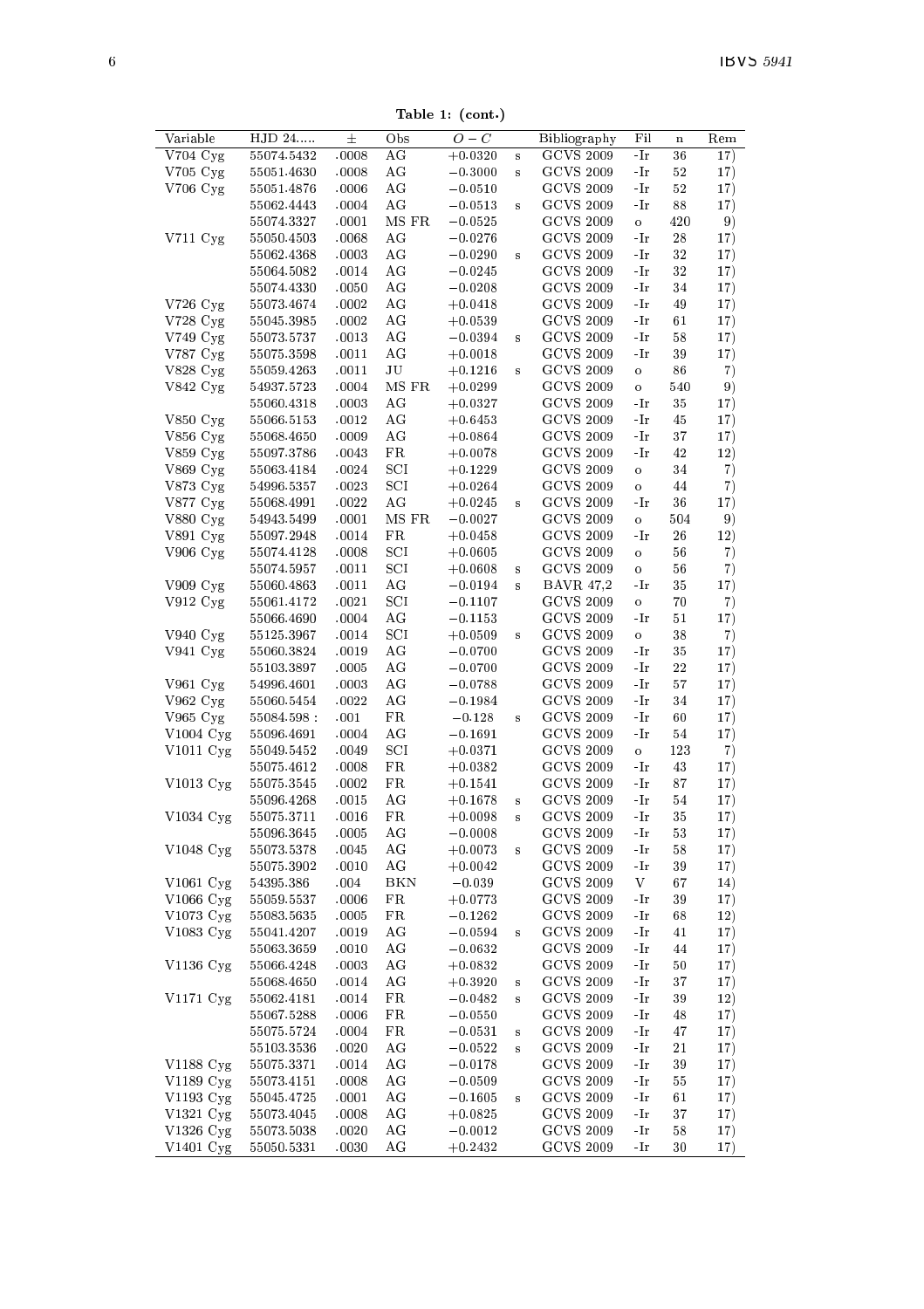Table 1: (cont.)

|                     |             |       |              | rapie r. (com.) |          |                   |                          |         |     |
|---------------------|-------------|-------|--------------|-----------------|----------|-------------------|--------------------------|---------|-----|
| Variable            | $HJD 24$    | 士     | Obs          | $O-C$           |          | Bibliography      | Fil                      | $\bf n$ | Rem |
| V1401 Cyg           | 55062.3636  | .0033 | AG           | $+0.2438$       |          | <b>GCVS 2009</b>  | -Ir                      | 32      | 17) |
|                     | 55063.5442  | .0008 | AG           | $+0.2414$       |          | <b>GCVS 2009</b>  | -Ir                      | 46      | 17) |
|                     | 55075.3732  | .0020 | ΑG           | $+0.2405$       |          | <b>GCVS 2009</b>  | -Ir                      | 56      | 17) |
|                     | 55102.5767  | .0029 | AG           | $+0.2352$       |          | <b>GCVS 2009</b>  | -Ir                      | 58      | 17) |
|                     | 55108.4995  | .0023 | AG           | $+0.2430$       |          | <b>GCVS 2009</b>  | $-Ir$                    | 44      | 17) |
| $V1411 \text{ Cyg}$ | 55064.4099  | .0004 | AG           | $-0.1650$       | $\bf{s}$ | <b>GCVS 2009</b>  | -Ir                      | 32      | 17) |
| V1414 Cyg           | 55032.4628  | .0011 | AG           | $+0.0459$       |          | <b>GCVS 2009</b>  | -Ir                      | 51      | 17) |
| V1417 Cyg           | 55049.5022  | .0015 | AG           | $+0.1600$       |          | <b>GCVS 2009</b>  | -Ir                      | 28      | 17) |
|                     | 55064.3996  | .0002 | AG           | $+0.1585$       | s        | <b>GCVS 2009</b>  | $-Ir$                    | 32      | 17) |
| V1787 Cyg           | 55073.5221  | .0005 | ΑG           |                 |          |                   | -Ir                      | 55      | 17) |
| $V2031$ Cyg         | 55084.4838  | .0014 | FR           |                 |          |                   | -Ir                      | 78      | 12) |
|                     |             |       |              |                 | s        |                   |                          |         |     |
| V2181 Cyg           | 54313.3797  | .0020 | FR           | $+0.0067$       |          | <b>BAVR 50,45</b> | -Ir                      | 13      | 12) |
|                     | 55096.4729  | .0006 | ΑG           | $+0.0110$       |          | <b>BAVR 50,45</b> | $\mathbin{{\mathcal A}}$ | 53      | 17) |
| V2239 Cyg           | 55082.4363  | .0029 | SCI          |                 |          |                   | $\circ$                  | 139     | 7)  |
|                     | 55098.3113  | .0011 | SCI          |                 |          |                   | $\mathbf{o}$             | 157     | 7)  |
| $V2240 \text{ Cyg}$ | 55050.4386  | .0023 | AG           |                 |          |                   | -Ir                      | 41      | 17) |
|                     | 55082.3769  | .0030 | $_{\rm SCI}$ |                 |          |                   | $\circ$                  | 66      | 7)  |
|                     | 55082.5648  | .0028 | SCI          |                 |          |                   | $\circ$                  | 64      | 7)  |
|                     | 55097.3338  | .0014 | SCI          |                 |          |                   | $\circ$                  | 66      | 7)  |
|                     | 55097.5243  | .0031 | SCI          |                 |          |                   | o                        | 61      | 7)  |
|                     | 55098.3289  | .0035 | SCI          |                 |          |                   | $\circ$                  | 83      | 7)  |
|                     | 55098.5325  | .0038 | SCI          |                 |          |                   | $\circ$                  | 75      | 7)  |
| V2247 Cyg           | 55050.3899  | .0011 | FR           |                 |          |                   | -Ir                      | 60      | 17) |
| V2280 Cyg           | 55066.4552  | .0005 | ΑG           |                 |          |                   | -Ir                      | 44      | 17) |
| V2284 Cyg           | 55066.4613  | .0005 | ΑG           |                 |          |                   | -Ir                      | 45      | 17) |
| V2364 Cyg           | 55066.4561  | .0006 | AG           | $-0.0105$       |          | <b>GCVS 2009</b>  | -Ir                      | 44      | 17) |
| $V2422$ Cyg         | 55067.5873  | .0029 | SCI          | $-0.1382$       | $\bf{s}$ | <b>GCVS 2009</b>  | $\circ$                  | 95      | 7)  |
|                     | 55073.4007  | .0011 | AG           | $-0.1460$       |          | <b>GCVS 2009</b>  | -Ir                      | 48      | 17) |
|                     |             |       |              |                 |          | <b>GCVS 2009</b>  | -Ir                      | 42      |     |
| V2456 $Cyg$         | 55083.3673  | .0004 | FR           | $+0.0811$       |          |                   |                          |         | 12) |
| LS Del              | 55050.5164  | .0007 | FR           | $+0.0830$       |          | <b>GCVS 2009</b>  | -Ir                      | 63      | 17) |
|                     | 55059.4202  | .0006 | FR           | $+0.0737$       | $\bf{s}$ | <b>GCVS 2009</b>  | -Ir                      | 125     | 17) |
|                     | 55059.6131  | .0007 | FR           | $+0.0847$       |          | <b>GCVS 2009</b>  | -Ir                      | 125     | 17) |
| RZ Dra              | 54972.5267  | .0003 | ΑG           | $+0.0482$       |          | <b>GCVS 2009</b>  | -Ir                      | 53      | 17) |
| BE Dra              | 55034.4507  | .0007 | ΑG           | $-0.1160$       |          | <b>GCVS 2009</b>  | -Ir                      | 123     | 17) |
| $\rm BF~Dra$        | 55034.4138  | .0004 | ΑG           | $+0.2373$       |          | <b>GCVS 2009</b>  | -Ir                      | 123     | 17) |
| BS Dra              | 55028.4844  | .0057 | ΑG           | $-0.0002$       |          | <b>GCVS 2009</b>  | -Ir                      | 42      | 17) |
| GQ Dra              | 54995.4150  | .0010 | JU           |                 |          |                   | $\circ$                  | 46      | 7)  |
| KK Dra              | 54972.5063  | .0002 | AG           |                 |          |                   | -Ir                      | 53      | 17) |
| $\rm LZ\ Dra$       | 55028.5066  | .0007 | AG           |                 |          |                   | -Ir                      | 42      | 17) |
| BT Gem              | 55192.4721  | .0008 | MS FR        | $-0.0091$       |          | <b>GCVS 2009</b>  | $\circ$                  | 500     | 9)  |
| KV Gem              | 54910.3465  | .0007 | ATB          | $-0.0156$       |          | <b>BAVR 52,95</b> | $\circ$                  | 104     | 6)  |
|                     | 54910.3597  | .0042 | ATB          | $-0.0024$       |          | <b>BAVR 52,95</b> | o                        | 102     | 6)  |
|                     | 54910.3696  | .0014 | ATB          | $+0.0075$       |          | <b>BAVR 52,95</b> | o                        | 101     | 6)  |
| TX Her              | 55058.360   | .000  | FR           | $-0.002$        | $\bf{s}$ | <b>GCVS 2009</b>  | -Ir                      | 279     | 17) |
|                     | 55125.3017  | .0007 | FR           | $-0.0041$       |          | <b>GCVS 2009</b>  | -Ir                      | 56      | 17) |
| AD Her              | 55096.3967  | .0002 | FR           | $-0.0455$       |          | <b>GCVS 2009</b>  | -Ir                      | 20      | 52) |
| DD Her              | 54999.4611  | .0027 | SCI          | $+0.3723$       |          | SAC Vol.63        | $\circ$                  | 92      | 7)  |
| MM Her              | 54976.4415  | .0010 | ΑG           | $-0.0011$       |          | <b>GCVS 2009</b>  | -Ir                      | 38      | 17) |
|                     | 54516.6832  |       | MS FR        |                 |          | <b>GCVS 2009</b>  |                          | 396     | 9)  |
| V342 Her            |             | .0011 |              | $+0.0102$       |          |                   | $\circ$                  |         |     |
| V643 Her            | 54976.4996  | .0025 | AG           | $-0.3323$       | $\bf{s}$ | <b>GCVS 2009</b>  | -Ir                      | 40      | 17) |
| $V719$ Her          | 54932.3537  | .0003 | MS FR        | $+0.0367$       |          | <b>GCVS 2009</b>  | $\mathbf{o}$             | 300     | 9)  |
| V728 Her            | 55058.3907  | .0003 | FR           | $+0.0643$       |          | <b>IBVS 3234</b>  | -Ir                      | 65      | 17) |
|                     | 55125.3152  | .0004 | FR           | $+0.0661$       |          | <b>IBVS 3234</b>  | -Ir                      | 44      | 17) |
| V829 Her            | 55049.4928  | .0014 | FR           | $+0.0196$       |          | <b>IBVS 5496</b>  | -Ir                      | 42      | 17) |
| V842 Her            | 54937.313   | .000  | MS FR        | $-0.053$        |          | BAVR 49,180       | $\mathbf{o}$             | 556     | 9)  |
| V1032 Her           | 55033.5533  | .0017 | ΑG           |                 |          |                   | -Ir                      | 27      | 17) |
| V1038 Her           | 55033.4959  | .0007 | ΑG           |                 |          |                   | -Ir                      | 31      | 17) |
| V1049 Her           | 55033.414 : | .005  | FR           |                 |          |                   | -Ir                      | 28      | 12) |
| V1055 Her           | 55125.3043  | .0004 | FR           |                 |          |                   | -Ir                      | 50      | 17) |
|                     |             |       |              |                 |          | <b>GCVS 2009</b>  | -Ir                      | 29      |     |
| V1091 Her           | 55033.5120  | .0036 | ΑG           | $-0.0104$       | $\bf s$  |                   |                          |         | 17) |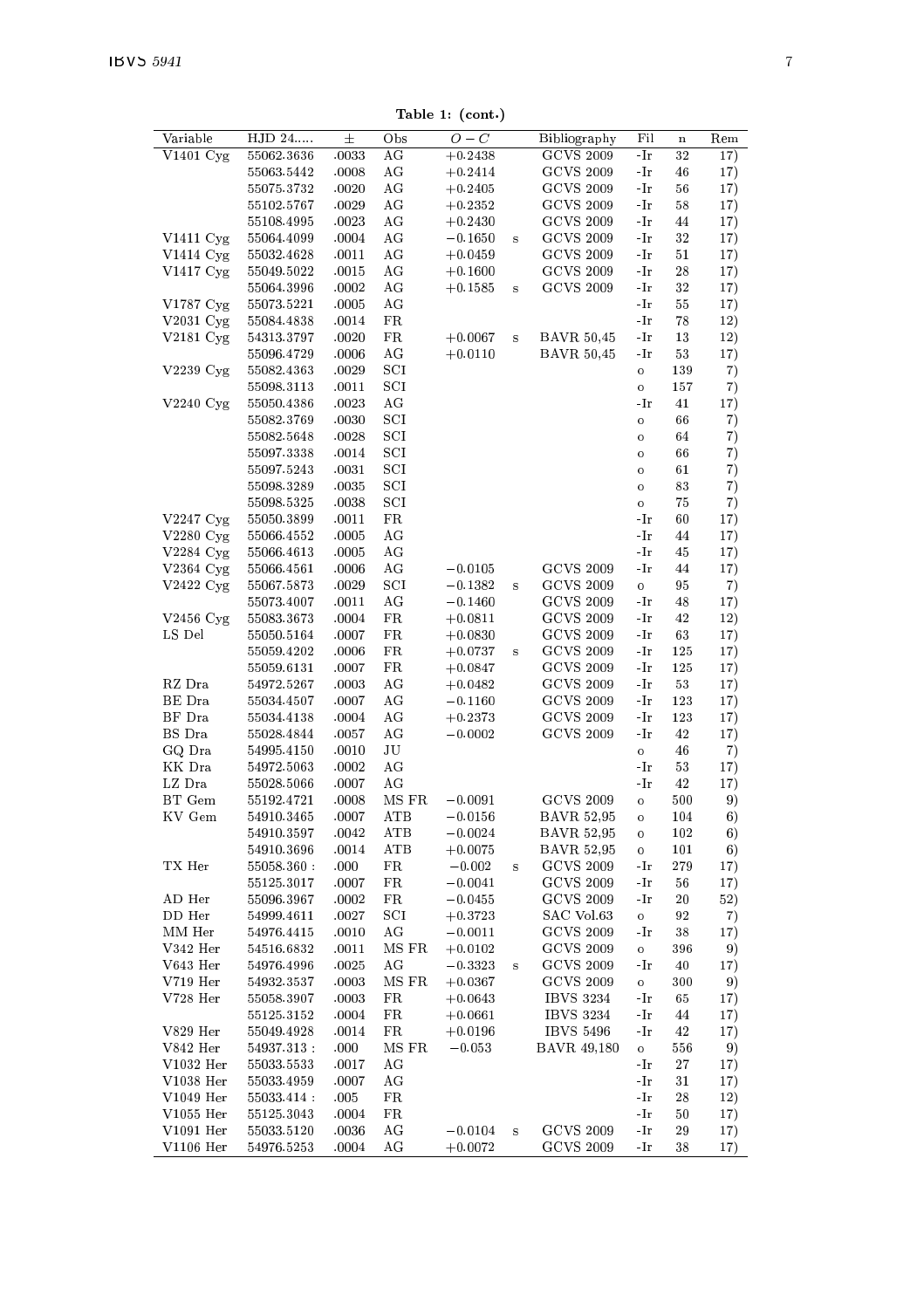Table 1: (cont.)

|               |                          |                |                   | 18916 1. (COM.) |         |                  |              |             |     |
|---------------|--------------------------|----------------|-------------------|-----------------|---------|------------------|--------------|-------------|-----|
| Variable      | HJD 24                   | $^{\pm}$       | Obs               | $O-C$           |         | Bibliography     | Fil          | $\mathbf n$ | Rem |
| RT Lac        | 55051.4892               | .0026          | AG                | $-0.2185$       |         | <b>GCVS 2009</b> | -Ir          | 52          | 17) |
| RW Lac        | 55141.4447               | .0007          | AG                | $-0.0959$       | s       | <b>GCVS 2009</b> | -Ir          | 50          | 17) |
| SW Lac        | 55059.4779               | .0009          | BRL               | $+0.0581$       | s       | GCVS 2009        | $\mathbf{o}$ | 60          | 20) |
|               | 55071.5035               | .0002          | FR                | $+0.0566$       |         | <b>GCVS 2009</b> | -Ir          | 53          | 17) |
|               | 55072.4656               | .0035          | PGL               | $+0.0566$       |         | <b>GCVS 2009</b> | V            | 349         | 16) |
|               | 55082.4087               | .0001          | FR                | $+0.0573$       |         | <b>GCVS 2009</b> | -Ir          | 80          | 17) |
|               | 55082.5693               | .0002          | FR                | $+0.0576$       | s       | <b>GCVS 2009</b> | -Ir          | 80          | 17) |
| TW Lac        | 55175.3214               | .0015          | JU                | $+0.3361$       |         | <b>GCVS 2009</b> | $\mathbf{o}$ | 43          | 7)  |
| UW Lac        | 55042.5219               | .0011          | AG                | $+0.0696$       |         | <b>OEJV 0007</b> | -Ir          | 35          | 17) |
|               | 55095.4238               | .0009          | AG                | $+0.0707$       |         | <b>OEJV 0007</b> | -Ir          | 44          | 17) |
| VX Lac        | 55135.2913               | .0003          | DIE               | $+0.0747$       |         | GCVS 2009        | $\circ$      | $^{22}$     | 21) |
| AR Lac        | 55051.5824               | .0025          | FR                | $-0.0711$       |         | <b>GCVS 2009</b> | -Ir          | 116         | 17) |
| AU Lac        | 55062.5361               | .0001          | AG                | $-0.0257$       |         | <b>GCVS 2009</b> | -Ir          | 32          | 17) |
|               | 55071.5882               | .0035          | AG                | $-0.0245$       | s       | GCVS 2009        | -Ir          | 41          | 17) |
|               | 55108.4856               | .0006          | AG                | $-0.0268$       |         | <b>GCVS 2009</b> | -Ir          | 44          | 17) |
| AW Lac        | 55034.5017               | .0002          | AG                | $+0.0447$       |         | <b>BAVR 35,1</b> | -Ir          | 76          | 17) |
|               | 55058.5012               | .0011          | AG                | $+0.0443$       |         | <b>BAVR 35,1</b> | -Ir          | 51          | 17) |
| BB Lac        | 55049.5467               | .0032          | AG                | $-0.5658$       |         | <b>GCVS 2009</b> | -Ir          | 27          | 17) |
| <b>BS</b> Lac | 55050.4697               | .0008          | AG                | $-0.1767$       |         | <b>GCVS 2009</b> | -Ir          | 31          | 17) |
|               | 55050.4704               | .0003          | MS FR             | $-0.1760$       |         | <b>GCVS 2009</b> | $\mathbf{o}$ | 585         | 9)  |
|               | 55095.4978               | .0005          | AG                | $-0.1758$       |         | GCVS 2009        | -Ir          | 44          | 17) |
| CG Lac        | 55073.3785               | .0002          | MS FR             | $-0.1510$       |         | GCVS 2009        | $\circ$      | 423         | 9)  |
|               | 55141.3876               | .0001          | AG                | $-0.1515$       |         | <b>GCVS 2009</b> | -Ir          | 51          | 17) |
| CM Lac        | 55051.4490               | .0005          | FR                | $-0.0034$       | s       | <b>GCVS 2009</b> | -Ir          | 51          | 17) |
| CN Lac        | 55042.5444               | .0018          | AG                | $-0.0519$       | s       | GCVS 2009        | -Ir          | 35          | 17) |
|               | 55045.4115               | .0002          | MS FR             | $-0.0530$       |         | <b>GCVS 2009</b> | $\circ$      | 265         | 9)  |
|               | 55050.5103               | .0004          | AG                | $-0.0532$       |         | <b>GCVS 2009</b> | -Ir          | 31          | 17) |
|               | 55059.4340               | .0007          | AG                | $-0.0528$       |         | <b>GCVS 2009</b> | -Ir          | 33          | 17) |
|               | 55071.5441               | .0009          | AG                | $-0.0528$       |         | <b>GCVS 2009</b> | -Ir          | 42          | 17) |
|               | 55081.4196               | .0015          | AG                | $-0.0566$       | s       | <b>GCVS 2009</b> | -Ir          | 54          | 17) |
|               | 55083.3342               | .0018          | AG                | $-0.0541$       | s       | <b>GCVS 2009</b> | -Ir          | 41          | 17) |
|               | 55095.4499               | .0013          | AG                | $-0.0485$       | s       | <b>GCVS 2009</b> | -Ir          | 44          | 17) |
|               | 55108.5128               | .0010          | AG                | $-0.0518$       |         | GCVS 2009        | -Ir          | 44          | 17) |
| CO Lac        | 55147.2919               | .0007          | <b>SIR</b>        | $-0.0062$       |         | GCVS 2009        | -Ir          | 162         | 11) |
| DG Lac        | 55067.4328               | .0003          | JU                | $-0.2194$       |         | <b>GCVS 2009</b> | $\mathbf{o}$ | 75          | 7)  |
| EK Lac        | 55041.5406               | .0003          | AG                | $-0.0032$       |         | <b>GCVS 2009</b> | -Ir          | 41          | 17) |
|               | 55075.3616               | .0004          | AG                | $-0.0032$       |         | <b>GCVS 2009</b> | -Ir          | 56          | 17) |
| EL Lac        | 55041.3850               | .0013          | AG                | $+0.1280$       |         | <b>GCVS 2009</b> | -Ir          | 41          | 17) |
| EM Lac        | 55051.5063               | .0002          | AG                | $+0.0766$       |         | <b>GCVS 2009</b> | -Ir          | 39          | 17) |
|               | 55068.4329               | .0009          | AG                | $+0.0759$       | s       | <b>GCVS 2009</b> | -Ir          | 45          | 17) |
| EP Lac        | 55034.4696               | .0003          | AG                | $-0.3741$       |         | <b>GCVS 2009</b> | -Ir          | 76          | 17) |
|               | 55071.4749               | .0005          | AG                | $-0.3737$       |         | <b>GCVS 2009</b> | -Ir          | 41          | 17) |
| EQ Lac        | 55095.5696               | .0008          | AG                | $+0.0183$       |         | <b>GCVS 2009</b> | -Ir          | 44          | 17) |
|               | 55108.5864               | .0003          | AG                | $+0.0169$       |         | GCVS 2009        | -Ir          | 44          | 17) |
| ER Lac        | 55033.4942               | .0006          | ΑG                | $-0.5128$       |         | GCVS 2009        | -Ir          | 29          | 17) |
| ES Lac        | 55034.4866               | .0005          | AG                | $+0.1262$       |         | <b>GCVS 2009</b> | -Ir          | 76          | 17) |
|               | 55068.4649               | .0024          | AG                | $+0.6594$       | $\bf S$ | <b>GCVS 2009</b> | -Ir          | 45          | 17) |
| EX Lac        | 55039.4548               | .0016          | AG                | $+0.2285$       | $\bf s$ | <b>GCVS 2009</b> | -Ir          | 31          | 17) |
| EY Lac        | 55033.5400               | .0006          | AG                | $-0.4109$       | s       | <b>GCVS 2009</b> | -Ir          | 32          | 17) |
| FL Lac        | 55051.3887               | .0011          | AG                | $-0.0560$       |         | <b>GCVS 2009</b> | -Ir          | 39          | 17) |
| GX Lac        | 55097.3028               | .0011          | AG                | $-0.0385$       |         | <b>GCVS 2009</b> | -Ir          | 68          | 17) |
| HX Lac        | 55041.5187               | .0003          | MS FR             | $+0.0089$       | s       | <b>GCVS 2009</b> | $\mathbf{o}$ | 846         | 9)  |
| IL Lac        | 55071.3655               | .0019          | AG                |                 |         |                  | -Ir          | 40          | 17) |
|               |                          | .0013          | AG                |                 |         |                  | -Ir          | 56          |     |
|               | 55075.5408               |                | AG                |                 |         |                  | -Ir          | 44          | 17) |
| IM Lac        | 55108.3479<br>55075.4351 | .0021<br>.0003 | AG                | $-0.1825$       |         | <b>GCVS 2009</b> | -Ir          | 56          | 17) |
|               |                          |                |                   |                 |         |                  |              |             | 17) |
|               | 55108.4117               | .0008          | AG                | $-0.1830$       |         | <b>GCVS 2009</b> | -Ir          | 44          | 17) |
| IP Lac        | 55071.5537               | .0006          | AG                | $+0.0793$       |         | <b>GCVS 2009</b> | -Ir          | 42          | 17) |
| IU Lac        | 55058.4830               | .0004          | AG                | $+0.0133$       |         | <b>GCVS 2009</b> | -Ir          | 57          | 17) |
|               | 55062.3594               | .0029          | AG<br>$_{\rm AG}$ | $+0.0134$       |         | GCVS 2009        | -Ir          | 32          | 17) |
| IZ Lac        | 55050.4316               | .0008          |                   | $+0.0109$       | s       | <b>GCVS 2009</b> | -Ir          | 30          | 17) |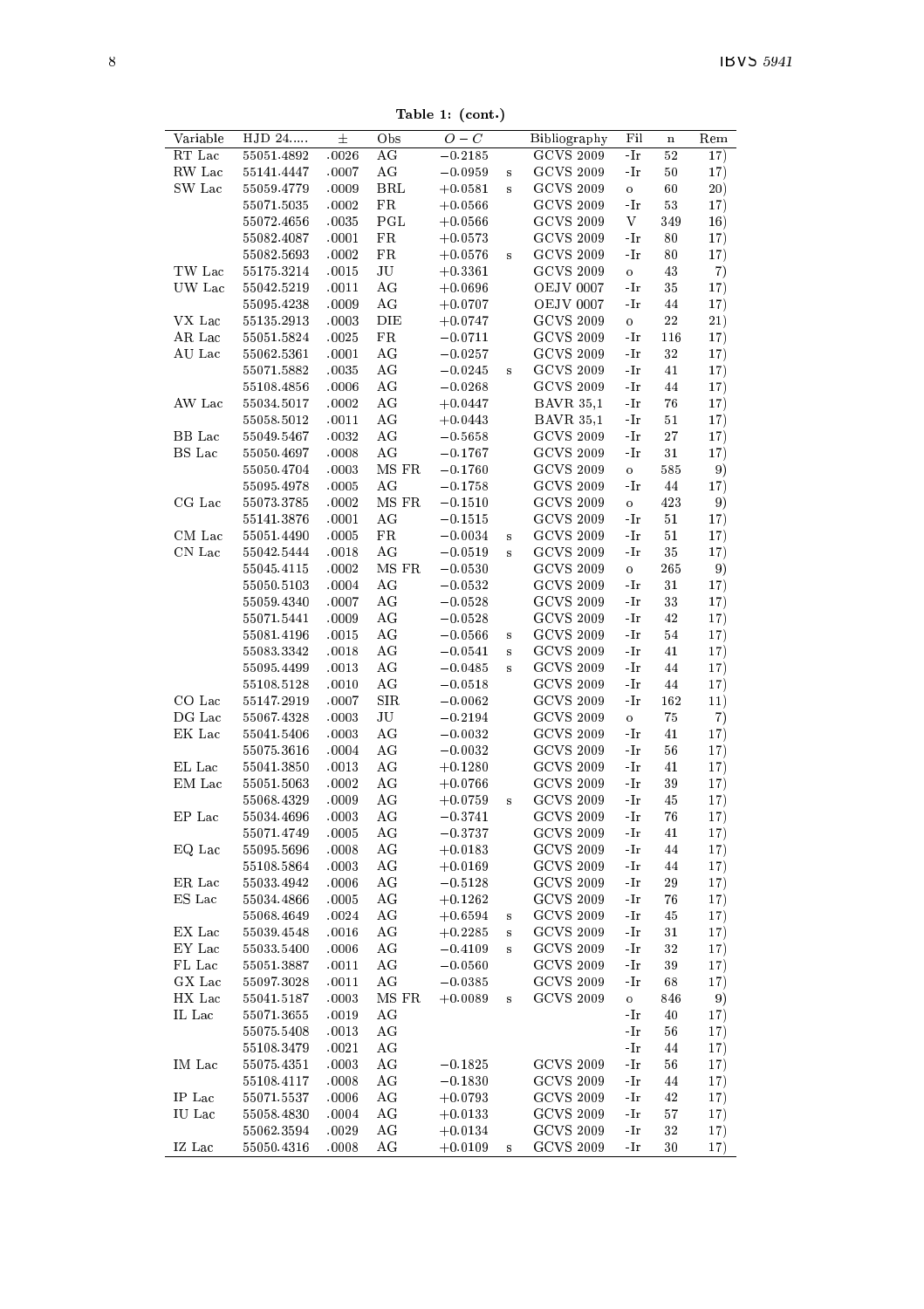Table 1: (cont.)

| Variable     | HJD 24                   | $\pm$          | Obs         | $O-C$                  |          | Bibliography                         | Fil          | $\mathbf n$ | Rem        |
|--------------|--------------------------|----------------|-------------|------------------------|----------|--------------------------------------|--------------|-------------|------------|
| IZ Lac       | 55058.4206               | .0005          | AG          | $+0.0111$              | s        | <b>GCVS 2009</b>                     | -Ir          | 54          | 17)        |
|              | 55062.4149               | .0011          | AG          | $+0.0110$              | $\bf s$  | <b>GCVS 2009</b>                     | -Ir          | 32          | 17)        |
|              | 55141.5086               | .0007          | $_{\rm FR}$ | $+0.0158$              | $\bf{s}$ | <b>GCVS 2009</b>                     | -Ir          | 67          | 17)        |
| KS Lac       | 55033.4633               | .0011          | AG          | $+0.1781$              |          | <b>GCVS 2009</b>                     | -Ir          | 30          | 17)        |
|              | 55049.4859               | .0023          | AG          | $+0.1755$              |          | <b>GCVS 2009</b>                     | -Ir          | 28          | 17)        |
|              | 55051.4876               | .0030          | AG          | $+0.1740$              | $\bf{s}$ | <b>GCVS 2009</b>                     | -Ir          | 39          | 17)        |
| LU Lac       | 55049.4047               | .0002          | MS FR       | $+0.0313$              |          | <b>GCVS 2009</b>                     | o            | 378         | 9)         |
| LY Lac       | 55049.4457               | .0008          | ΑG          | $+0.2307$              |          | <b>GCVS 2009</b>                     | -Ir          | 28          | 17)        |
|              | 55097.3457               | .0013          | AG          | $+0.2309$              |          | <b>GCVS 2009</b>                     | -Ir          | 55          | 17)        |
| LZ Lac       | 55051.4639               | .0012          | AG          | $+0.3196$              |          | <b>GCVS 2009</b>                     | -Ir          | 39          | 17)        |
| MZ Lac       | 55034.5202               | .0001          | AG          | $+0.1585$              |          | <b>GCVS 2009</b>                     | -Ir          | 76          | 17)        |
| NR Lac       | 55041.5382               | .0022          | AG          | $+0.0696$              | s        | <b>GCVS 2009</b>                     | -Ir          | 40          | 17)        |
|              | 55042.4432               | .0007          | AG          | $+0.0674$              |          | <b>GCVS 2009</b>                     | -Ir          | 35          | 17)        |
|              | 55049.4007               | .0027          | AG          | $+0.0697$              | $\bf{s}$ | <b>GCVS 2009</b>                     | -Ir          | 28          | 17)        |
| $\rm NS~Lac$ | 55067.4115               | .0002          | MS FR       | $-0.2240$              |          | <b>GCVS 2009</b>                     | $\mathbf{o}$ | 513         | 9)         |
| OO Lac       | 55051.5297               | .0011          | AG          | $+0.1500$              |          | <b>GCVS 2009</b>                     | -Ir          | 39          | 17)        |
| OS Lac       | 55033.5039               | .0010          | AG          | $+0.3229$              | $\bf{s}$ | <b>GCVS 2009</b>                     | -Ir          | 33          | 17)        |
|              | 55049.3905               | .0030          | ΑG          | $+0.3215$              | $\bf{s}$ | <b>GCVS 2009</b>                     | -Ir          | 28          | 17)        |
|              | 55075.3886               | .0010          | AG          | $+0.3211$              | $\bf{s}$ | <b>GCVS 2009</b>                     | -Ir          | 56          | 17)        |
| PP Lac       | 55068.4485               | .0008          | AG          | $-0.0526$              |          | <b>GCVS 2009</b>                     | -Ir          | 45          | 17)        |
| $V342$ Lac   | 55050.3793               | .0012          | AG          | $-0.0947$              |          | <b>GCVS 2009</b>                     | -Ir          | 30          | 17)        |
|              | 55051.4265               | .0007          | FR          | $-0.0984$              | $\bf{s}$ | <b>GCVS 2009</b>                     | -Ir          | 49          | 17)        |
|              | 55058.4317               | .0004          | AG          | $-0.0989$              | s        | <b>GCVS 2009</b>                     | -Ir          | 54          | 17)        |
|              | 55125.3425               | .0006          | ΑG          | $-0.0933$              |          | <b>GCVS 2009</b>                     | -Ir          | 50          | 17)        |
|              | 55141.4546               | .0003          | FR          | $-0.0945$              |          | <b>GCVS 2009</b>                     | -Ir          | 72          | 17)        |
| V344 Lac     | 55033.4456               | .0026          | ΑG          | $+0.0911$              |          | <b>GCVS 2009</b>                     | -Ir          | 32          | 17)        |
|              | 55051.4876               | .0003          | FR          | $+0.0907$              |          | <b>GCVS 2009</b>                     | -Ir          | 56          | 17)        |
|              | 55062.4707               | .0005          | AG          | $+0.0914$              |          | <b>GCVS 2009</b>                     | -Ir          | 32          | 17)        |
|              | 55141.3114               | .0009          | FR          | $-0.1018$              | $\bf{s}$ | <b>GCVS 2009</b>                     | -Ir          | 72          | 17)        |
|              | 55141.5065               | .0003          | FR          | $+0.0933$              | s        | <b>GCVS 2009</b>                     | -Ir          | 72          | 17)        |
| $V345$ Lac   | 55051.3743               | .0008          | ΑG          | $+0.1687$              | s        | <b>GCVS 2009</b>                     | -Ir          | 39          | 17)        |
| V364 Lac     | 55071.4412               | .0004          | $_{\rm FR}$ | $-0.0109$              |          | <b>BAVR 47,33</b>                    | -Ir          | 50          | 17)        |
|              | 55082.5585               | .0006          | FR          | $+0.0790$              | s        | <b>BAVR 47,33</b>                    | -Ir          | 47          | 17)        |
| V401 Lac     | 55041.5060               | .0041          | AG          |                        |          |                                      | -Ir          | 41          | 17)        |
|              | 55042.4909               | .0012          | AG          |                        |          |                                      | -Ir          | 34          | 17)        |
| V402 Lac     | 55051.5025               | .0004          | $_{\rm FR}$ |                        |          |                                      | -Ir          | 71          | 17)        |
| V441 Lac     | 55058.5237               | .0012          | AG          | $+0.0584$              |          | <b>IBVS 5024</b>                     | -Ir          | 57          | 17)        |
|              | 55062.3821               | .0011          | AG          | $+0.0556$              | $\bf{s}$ | <b>IBVS 5024</b>                     | -Ir          | 32          | 17)        |
|              | 55062.5379               | .0010          | AG          | $+0.0569$              |          | <b>IBVS 5024</b>                     | -Ir          | 32          | 17)        |
| UZ Lyr       | 55075.3757               | .0003          | JU          | $-0.0275$              |          | <b>GCVS 2009</b>                     | o            | 60          | 7)         |
| AA Lyr       | 55074.4975               | .0010          | FR          | $+0.1535$              | s        | <b>GCVS 2009</b>                     | -Ir          | 54          | 17)        |
| BV Lyr       | 55068.4881               | .0028          | AG          | $+0.0303$              | $\bf{s}$ | <b>GCVS 2009</b>                     | -Ir          | 36          | 17)        |
| FH Lyr       | 54932.5299               | .0003          | MS FR       | $+0.0247$              |          | <b>GCVS 2009</b><br><b>GCVS 2009</b> | $\mathbf{o}$ | 765         | 9)         |
| PS Lyr       | 55060.4250               | .0010<br>.0026 | JU<br>AG    | $+0.0118$              |          | <b>GCVS 2009</b>                     | o            | 50<br>17    | 7)         |
|              | 55076.3420<br>55097.3207 | .0003          | FR          | $+0.0120$<br>$+0.0095$ | $\bf{s}$ | <b>GCVS 2009</b>                     | -Ir<br>-Ir   | 100         | 17)<br>17) |
| QU Lyr       | 55092.3996               | .0007          | ΜZ          | $-0.0021$              | $\bf{s}$ | <b>GCVS 2009</b>                     | -Ir          | 114         | 7)         |
|              | 55130.3186               | .0010          | ΜZ          | $+0.0028$              | s        | <b>GCVS 2009</b>                     | -Ir          | 98          | 7)         |
| V412 Lyr     | 55074.5381               | .0005          | FR          | $+0.1982$              |          | <b>GCVS 2009</b>                     | -Ir          | 53          | 17)        |
| $V579$ Lyr   | 54996.4256               | .0004          | JU          |                        |          |                                      | $\mathbf{o}$ | 62          | 7)         |
| V580 Lyr     | 55063.3997               | .0004          | JU          |                        |          |                                      | o            | 51          | 7)         |
|              | 55087.3935               | .0008          | JU          |                        |          |                                      | o            | 54          | 7)         |
| V423 Oph     | 55029.5126               | .0006          | AG          | $+0.0424$              |          | <b>GCVS 2009</b>                     | -Ir          | 51          | 17)        |
| V509 Oph     | 55045.4768               | .0005          | AG          | $+0.0562$              |          | <b>GCVS 2009</b>                     | -Ir          | 42          | 17)        |
| V577 Oph     | 55041.5209               | .0010          | ΑG          | $-0.0087$              |          | <b>GCVS 2009</b>                     | -Ir          | 55          | 17)        |
| V969 Oph     | 55045.4115               | .0004          | AG          | $+0.0179$              | $\bf{s}$ | <b>GCVS 2009</b>                     | -Ir          | 45          | 17)        |
| $V2612$ Oph  | 55041.5208               | .0008          | AG          | $+0.0824$              | s        | <b>GCVS 2009</b>                     | -Ir          | 55          | 17)        |
| VV Ori       | 55175.3728               | .0011          | FR          | $-0.0271$              |          | GCVS 2009                            | -Ir          | 121         | 12)        |
| GG Ori       | 52655.4238               | .0005          | FR          | $+0.0830$              |          | <b>GCVS 2009</b>                     | -Ir          | 62          | 12) 1)     |
|              | 55175.3830               | .0005          | FR          | $+0.0836$              |          | <b>GCVS 2009</b>                     | -Ir          | 53          | 17)        |
| V1353 Ori    | 55175.4493               | .0006          | FR          |                        |          |                                      | -Ir          | 70          | 17)        |
|              |                          |                |             |                        |          |                                      |              |             |            |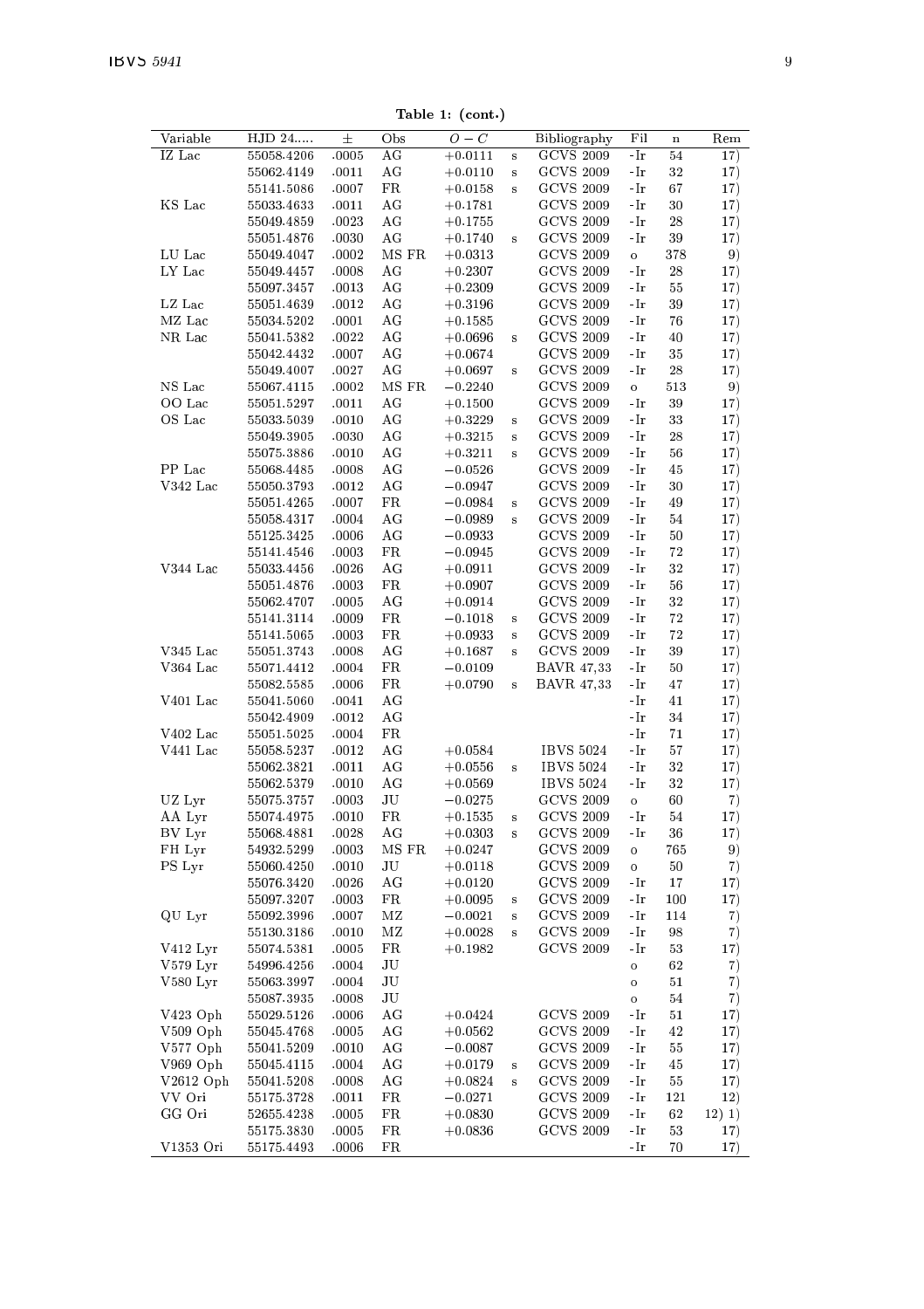Table 1: (cont.)

|               |            |       |               | л.               |          |                     |                                                                                  |             |        |
|---------------|------------|-------|---------------|------------------|----------|---------------------|----------------------------------------------------------------------------------|-------------|--------|
| Variable      | HJD 24     | 士     | Obs           | $\overline{O}-C$ |          | <b>Bibliography</b> | Fil                                                                              | $\mathbf n$ | Rem    |
| U Peg         | 54839.2897 | .0035 | ATB           | $-0.0162$        | s        | <b>BAVR 45,3</b>    | $\circ$                                                                          | 42          | 6)     |
|               | 55059.4707 | .0021 | PGL           | $-0.0170$        |          | <b>BAVR</b> 45,3    | V                                                                                | 371         | 16)    |
|               | 55063.4060 | .0007 | $_{\rm FLG}$  | $-0.0169$        | $\bf s$  | <b>BAVR</b> 45,3    | V                                                                                | 106         | 15)    |
| AT Peg        | 55093.3274 | .0035 | PGL           | $+0.0231$        |          | <b>GCVS 2009</b>    | V                                                                                | 482         | 16)    |
|               | 55141.4661 | .0004 | FR            | $+0.0265$        |          | <b>GCVS 2009</b>    | - Ir                                                                             | 79          | 12)    |
| BK Peg        | 54829.3925 | .0007 | BKN           | $+0.0073$        |          | <b>GCVS 2009</b>    | V                                                                                | 233         | 14)    |
| BY Peg        | 55060.4037 | .0002 | MS FR         | $-0.0265$        |          | <b>GCVS 2009</b>    | $\mathbf{o}$                                                                     | 385         | 9)     |
| CE Peg        | 55048.4709 | .0003 | MS FR         | $+0.1473$        | s        | <b>GCVS 2009</b>    | $\ddot{\mathbf{o}}$                                                              | 720         | 9) 1)  |
| CU Peg        | 55155.2625 | .0031 | SCI           | $+0.0152$        |          | <b>GCVS 2009</b>    | $\ddot{\mathbf{o}}$                                                              | 41          | 7)     |
|               | 55155.2625 | .0031 | SCI           | $+0.0152$        |          | <b>GCVS 2009</b>    | $\circ$                                                                          | 41          | 7)     |
| DF Peg        | 55083.4191 | .0007 | $_{\rm FR}$   | $+0.1075$        |          | <b>GCVS 2009</b>    | $-Ir$                                                                            | 32          | 17)    |
| DI Peg        | 55064.3920 | .0014 | $_{\rm{PGL}}$ | $-0.0123$        |          | <b>GCVS 2009</b>    | V                                                                                | 553         | 16)    |
|               | 55064.3929 | .0001 | FLG           | $-0.0114$        |          | <b>GCVS 2009</b>    | V                                                                                | 89          | 15)    |
| DM Peg        | 55154.4139 | .0012 | FR            | $+0.0383$        | s        | <b>GCVS 2009</b>    | -Ir                                                                              | 27          | 12)    |
| GH Peg        | 55084.3655 | .0007 | SIR           | $+0.0061$        |          | <b>GCVS 2009</b>    | -Ir                                                                              | 268         | 11)    |
| LS Peg        | 55068.4350 | .0005 | FR            |                  |          |                     | -Ir                                                                              | 353         | 17)    |
|               | 55068.6083 | .0005 | FR            |                  |          |                     | -Ir                                                                              | 353         | 17)    |
| AG Per        | 55155.3272 | .0011 | FR            | $+0.1557$        | $\bf{s}$ | <b>GCVS 2009</b>    | -Ir                                                                              | 23          | 12)    |
| BP Per        |            |       |               | $-0.0269$        |          | <b>GCVS 2009</b>    |                                                                                  |             |        |
|               | 55073.5374 | .0004 | MS FR         |                  | s        |                     | o                                                                                | 252         | 9)     |
|               | 55074.5233 | .0002 | MS FR         | $-0.0305$        |          | <b>GCVS 2009</b>    | o                                                                                | 675         | 9)     |
| FW Per        | 55066.5850 | .0003 | MS FR         | $-0.0530$        |          | <b>GCVS 2009</b>    | $\ddot{\mathbf{o}}$                                                              | 476         | 9)     |
| HS Per        | 55141.5318 | .0004 | AG            |                  |          |                     | -Ir                                                                              | 65          | 17)    |
| IK Per        | 55155.4131 | .0002 | MS FR         | $-0.1760$        |          | <b>GCVS 2009</b>    | $\circ$                                                                          | 590         | 9)     |
| KN Per        | 55048.5498 | .0004 | MS FR         | $+0.0067$        |          | <b>BAVR 52,93</b>   | o                                                                                | 486         | 9)     |
|               | 55155.5636 | .0011 | AG            | $+0.0121$        | s        | <b>BAVR 52,93</b>   | -Ir                                                                              | 54          | 17)    |
| QT Per        | 55058.5473 | .0004 | MS FR         | $+0.1883$        |          | <b>GCVS 2009</b>    | $\circ$                                                                          | 500         | 9)     |
| QU Per        | 55155.6128 | .0010 | AG            | $-0.0048$        |          | <b>GCVS 2009</b>    | -Ir                                                                              | 54          | 17)    |
| V337 Per      | 55155.4929 | .0004 | AG            | $-0.0404$        |          | <b>GCVS 2009</b>    | -Ir                                                                              | 54          | 17)    |
| V427 Per      | 55155.4856 | .0005 | AG            | $+0.0140$        |          | <b>GCVS 2009</b>    | -Ir                                                                              | 54          | 17)    |
| V432 Per      | 55155.4190 | .0005 | AG            | $-0.0215$        | s        | <b>IBVS 3797</b>    | -Ir                                                                              | 54          | 17)    |
|               | 55155.6122 | .0011 | AG            | $-0.0200$        |          | <b>IBVS 3797</b>    | -Ir                                                                              | 54          | 17)    |
| V449 Per      | 55155.4906 | .0026 | AG            | $+0.0483$        | s        | <b>GCVS 2009</b>    | -Ir                                                                              | 50          | 17)    |
| V450 Per      | 55075.6073 | .0002 | MS FR         | $+0.0997$        |          | <b>GCVS 2009</b>    | $\circ$                                                                          | 477         | 9)     |
|               | 55155.2975 | .0007 | AG            | $+0.1019$        |          | <b>GCVS 2009</b>    | -Ir                                                                              | 54          | 17)    |
| U Sge         | 54697.5417 | .0012 | $_{\rm FR}$   | $-0.0020$        | s        | <b>GCVS 2009</b>    | -Ir                                                                              | 43          | 12) 1) |
|               | 55042.3649 | .0012 | FR            | $-0.0020$        | s        | <b>GCVS 2009</b>    | -Ir                                                                              | 43          | 12) 1) |
| V Sge         | 55028.4893 | .0009 | ΑG            | $-0.0596$        |          | <b>GCVS 2009</b>    | -Ir                                                                              | $34\,$      | 17)    |
|               | 55097.3965 | .0019 | AG            | $-0.0546$        |          | <b>GCVS 2009</b>    | -Ir                                                                              | 67          | 17)    |
| UZ Sge        | 55032.4024 | .0001 | AG            | $+0.0716$        |          | <b>GCVS 2009</b>    | -Ir                                                                              | 44          | 17)    |
| BR Sge        | 55097.4465 | .0008 | AG            | $-0.5564$        |          | <b>GCVS 2009</b>    | -Ir                                                                              | 67          | 17)    |
| CK Sge        | 55032.4838 | .0054 | AG            | $-0.0386$        |          | <b>GCVS 2009</b>    | - Ir                                                                             | 36          | 17)    |
| CW Sge        | 55028.4412 | .0011 | AG            | $+0.0285$        |          | <b>GCVS 2009</b>    | $-Ir$                                                                            | 33          | 17)    |
| DE Sge        | 55042.4051 | .0011 | AG            | $-0.4060$        |          | <b>GCVS 2009</b>    | -Ir                                                                              | 42          | 17)    |
| DK Sge        | 55028.5049 | .0004 | AG            | $-0.1544$        |          | <b>GCVS 2009</b>    | $\mathbin{\text{-}\mathop{\text{-}\mathop{\text{-}}\mathop{\text{-}}\nolimits}}$ | 35          | 17)    |
|               | 55042.4928 | .0005 | AG            | $+0.1535$        |          | <b>GCVS 2009</b>    | -Ir                                                                              | 42          |        |
|               |            |       | AG            |                  |          | <b>GCVS 2009</b>    |                                                                                  |             | 17)    |
|               | 55067.3653 | .0015 | JU            | $+0.1532$        |          |                     | -Ir                                                                              | 24          | 17)    |
| DM Sge        | 55045.4258 | .0005 |               | $+0.0110$        |          | <b>GCVS 2009</b>    | $\circ$                                                                          | 60          | 7)     |
| FF Sge        | 55042.4384 | .0011 | AG            | $+0.0358$        | $\bf{s}$ | <b>GCVS 2009</b>    | -Ir                                                                              | 42          | 17)    |
| FL Sge        | 55067.5008 | .0182 | AG            | $+0.1159$        |          | <b>GCVS 2009</b>    | -Ir                                                                              | 23          | 17)    |
| GN Sge        | 55042.4657 | .0011 | AG            | $+0.0033$        | $\bf{s}$ | <b>GCVS 2009</b>    | -Ir                                                                              | 42          | 17)    |
| GO Sge        | 55028.5327 | .0009 | AG            | $-0.0705$        | s        | <b>GCVS 2009</b>    | -Ir                                                                              | 35          | 17)    |
| $V365$ Sge    | 55028.4226 | .0004 | ΑG            | $-0.0435$        |          | <b>GCVS 2009</b>    | -Ir                                                                              | 32          | 17)    |
|               | 55067.3656 | .0014 | AG            | $-0.0439$        | s        | <b>GCVS 2009</b>    | $-Ir$                                                                            | 23          | 17)    |
| X Tri         | 55071.3962 | .0001 | FLG           | $-0.0756$        |          | <b>GCVS 2009</b>    | V                                                                                | 148         | 15)    |
| RS UMi        | 55095.4970 | .0015 | AG            | $+0.1516$        |          | <b>GCVS 2009</b>    | -Ir                                                                              | 152         | 17)    |
| TV UMi        | 55095.4628 | .0047 | AG            |                  |          |                     | -Ir                                                                              | 38          | 17)    |
| RS Vul        | 55064.5034 | .0003 | $_{\rm FR}$   | $-0.0158$        | s        | <b>GCVS 2009</b>    | $\boldsymbol\cdot\mathbf{I}\boldsymbol\mathbf{r}$                                | 25          | 17)    |
| AB Vul        | 55060.4105 | .0006 | AG            | $-0.0310$        |          | <b>GCVS 2009</b>    | -Ir                                                                              | 34          | 17)    |
| AW Vul        | 55039.4813 | .0001 | FR            | $-0.0138$        |          | <b>GCVS 2009</b>    | -Ir                                                                              | 73          | 17)    |
|               | 55041.5014 | .0012 | FR            | $-0.0098$        | s        | <b>GCVS 2009</b>    | -Ir                                                                              | 37          | 17)    |
| <b>BE</b> Vul | 55096.4375 | .0002 | АG            | $+0.0717$        |          | <b>GCVS 2009</b>    | -Ir                                                                              | 50          | 17)    |
|               |            |       |               |                  |          |                     |                                                                                  |             |        |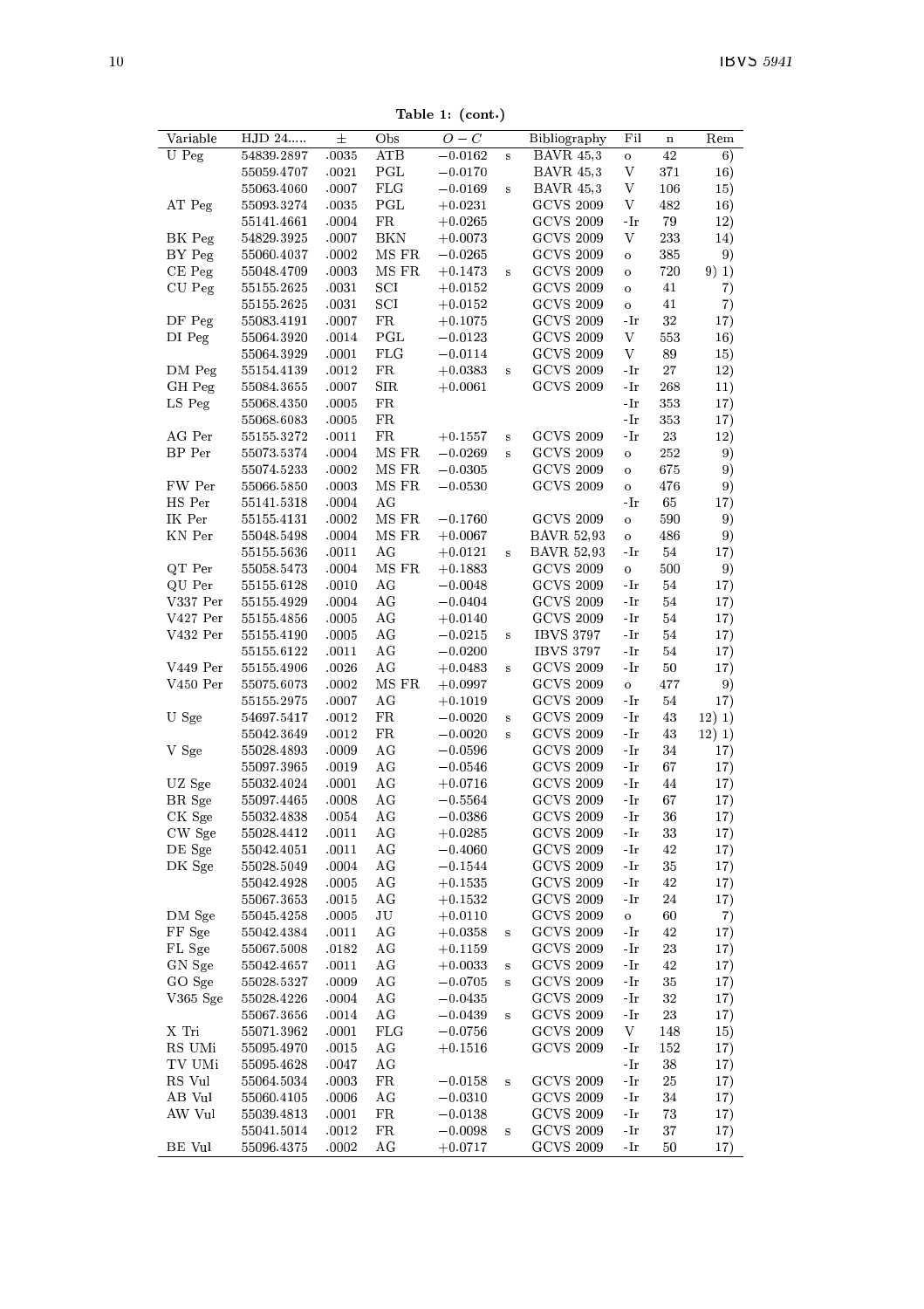Table 1: (cont.)

| Variable        | $\overline{HJD}$ 24 | $\pm$ | Obs         | $O-C$     |              |                    | Fil          |             | Rem |
|-----------------|---------------------|-------|-------------|-----------|--------------|--------------------|--------------|-------------|-----|
|                 |                     |       |             |           |              | Bibliography       |              | $\mathbf n$ |     |
| BG Vul          | 55071.3537          | .0006 | AG          | $+0.0724$ |              | <b>GCVS 2009</b>   | -Ir          | 52          | 17) |
|                 | 55071.5551          | .0004 | AG          | $+0.0722$ | $\bf{s}$     | <b>GCVS 2009</b>   | -Ir          | 52          | 17) |
| BS Vul          | 55071.3633          | .0010 | JU          | $-0.0234$ |              | <b>GCVS 2009</b>   | $\mathbf{o}$ | 30          | 7)  |
| DR Vul          | 55039.4559          | .0003 | FR          | $+0.1272$ |              | <b>GCVS 2009</b>   | -Ir          | 48          | 17) |
|                 | 55083.4373          | .0010 | $_{\rm JU}$ | $+0.2167$ | $\bf{s}$     | <b>GCVS 2009</b>   | $\mathbf{o}$ | 68          | 7)  |
| FM Vul          | 55060.5407          | .0009 | AG          | $+0.0285$ |              | <b>GCVS 2009</b>   | -Ir          | 35          | 17) |
|                 | 55068.3873          | .0006 | AG          | $+0.0287$ |              | <b>GCVS 2009</b>   | -Ir          | 36          | 17) |
| FO Vul          | 55060.4985          | .0032 | AG          | $-0.1275$ |              | <b>GCVS 2009</b>   | -Ir          | 35          | 17) |
| FR Vul          | 55066.5274          | .0004 | AG          | $-0.0065$ |              | <b>GCVS 2009</b>   | -Ir          | 48          | 17) |
|                 | 55068.4100          | .0012 | AG          | $-0.0076$ |              | <b>GCVS 2009</b>   | $-Ir$        | 36          | 17) |
|                 |                     |       |             |           |              |                    |              | 42          |     |
| GP Vul          | 54996.4388          | .0004 | AG          | $-0.0609$ |              | <b>GCVS 2009</b>   | -Ir          |             | 17) |
| GR Vul          | 55068.4968          | .0011 | AG          | $-0.0345$ |              | <b>GCVS 2009</b>   | -Ir          | 37          | 17) |
| GV Vul          | 54996.4857          | .0003 | MS FR       | $+0.0685$ |              | <b>GCVS 2009</b>   | $\circ$      | 630         | 9)  |
| V403 Vul        | 55059.5176          | .0011 | FR          |           |              |                    | -Ir          | 83          | 17) |
| V467 Vul        | 55071.3523          | .0013 | AG          | $-0.0248$ | $\mathbf{s}$ | <b>GCVS 2009</b>   | $-Ir$        | 53          | 17) |
|                 | 55071.5622          | .0007 | AG          | $-0.0286$ |              | <b>GCVS 2009</b>   | -Ir          | 53          | 17) |
| GSC 00238-00793 | 52338.3977          | .0012 | AG          | $+0.0015$ |              | PZP 10.4           | $\circ$      | 24          | 6)  |
|                 | 52338.5566          | .0007 | AG          | $-0.0005$ | $\bf s$      | PZP 10.4           | $\circ$      | 24          | 6)  |
|                 | 52344.3450          | .0008 | AG          | $-0.0020$ | s            | PZP 10.4           | $\circ$      | 31          | 6)  |
|                 | 52344.5069          | .0009 | AG          | $-0.0009$ |              | PZP 10.4           | $\circ$      | 31          | 6)  |
|                 | 52345.3179          | .0018 | AG          | $+0.0059$ | s            | <b>PZP 10.4</b>    | V            | 31          | 6)  |
|                 | 52345.4718          | .0015 | AG          | $-0.0010$ |              | PZP 10.4           | $B+V$        | 65          | 6)  |
|                 | 52347.4022          | .0012 | AG          | $-0.0006$ |              | PZP 10.4           | $\circ$      | 61          | 6)  |
|                 | 52371.3733          | .0010 | AG          | $+0.0067$ |              | PZP 10.4           |              | 74          |     |
|                 |                     | .0005 |             |           | s            |                    | $\circ$      | 183         | 6)  |
|                 | 52696.4064          |       | AG          | $+0.0004$ |              | PZP 10.4           | $\mathbf{o}$ |             | 6)  |
|                 | 54136.4845          | .0009 | AG          | $-0.0023$ |              | PZP 10.4           | -Ir          | 55          | 6)  |
|                 | 54171.3920          | .0019 | AG          | $+0.0049$ | $\bf{s}$     | PZP 10.4           | -Ir          | 59          | 6)  |
|                 | 54171.5437          | .0036 | AG          | $-0.0043$ |              | PZP 10.4           | -Ir          | 59          | 6)  |
|                 | 54173.3208          | .0020 | AG          | $+0.0037$ | $\bf s$      | PZP 10.4           | -Ir          | 29          | 6)  |
|                 | 54173.4805          | .0026 | AG          | $+0.0026$ |              | PZP 10.4           | -Ir          | 29          | 6)  |
|                 | 54506.3938          | .0010 | AG          | $-0.0043$ |              | PZP 10.4           | -Ir          | 70          | 6)  |
|                 | 54506.5609          | .0022 | AG          | $+0.0020$ | $\bf S$      | PZP 10.4           | -Ir          | 70          | 6)  |
| GSC 00434-03766 | 55029.5113          | .0017 | ΑG          |           |              |                    | -Ir          | 51          | 17) |
|                 | 55045.4855          | .0012 | AG          |           |              |                    | -Ir          | 42          | 17) |
| GSC 0113-400160 | 55068.3614          | .0007 | FR          |           |              |                    | -Ir          | 73          | 17) |
|                 | 55068.5360          | .0007 | FR.         |           |              |                    | $-Ir$        | 73          | 17) |
|                 | 55083.3827          | .0003 | FR          |           |              |                    | -Ir          | 66          | 17) |
|                 | 55083.5560          | .0006 | FR          |           |              |                    | -Ir          | 66          | 17) |
| GSC 01134-00352 |                     |       |             |           |              |                    |              |             |     |
|                 | 55068.4426          | .0003 | FR          |           |              |                    | -Ir          | 40          | 17) |
|                 | 55083.3845          | .0004 | FR          |           |              |                    | -Ir          | 45          | 17) |
| GSC 01330-00293 | 52690.3790          | .0013 | AG          | $+0.0004$ |              | BAVR 57.232        | $-Ir$        | 39          | 6)  |
|                 | 52691.3015          | .0021 | AG          | $-0.0013$ |              | <b>BAVR 57.232</b> | -Ir          | 34          | 6)  |
|                 | 52692.4621          | .0033 | AG          | $+0.0040$ | s            | BAVR 57.232        | -Ir          | 43          | 6)  |
|                 | 52721.3403          | .0015 | AG          | $+0.0002$ |              | <b>BAVR 57.232</b> | $\circ$      | 19          | 6)  |
|                 | 53028.4182          | .0016 | AG          | $+0.0051$ | $\bf s$      | <b>BAVR 57.232</b> | -Ir          | 29          | 6)  |
|                 | 53055.4549          | .0009 | ΑG          | $+0.0083$ |              | BAVR 57.232        | -Ir          | 40          | 6)  |
|                 | 53410.3457          | .0013 | AG          | $-0.0025$ |              | <b>BAVR 57.232</b> | -Ir          | 57          | 6)  |
|                 | 54505.3276          | .0040 | QU          | $+0.0064$ | s            | BAVR 57.232        | V            | 76          | 8)  |
|                 | 54507.3974          | .0010 | QU          | $-0.0033$ |              | BAVR 57.232        | V            | 84          | 8)  |
|                 | 54509.4793          | .0020 | QU          | $-0.0009$ | $\bf s$      | <b>BAVR 57.232</b> | V            | 96          | 8)  |
|                 | 54515.4886          | .0020 | QU          | $+0.0010$ | $\bf{s}$     | BAVR 57.232        | V            | 75          | 8)  |
|                 | 54516.4142          | .0020 | QU          | $+0.0023$ | s            | BAVR 57.232        | V            | 90          | 8)  |
|                 | 54520.3369          | .0015 | QU          | $-0.0029$ |              | BAVR 57.232        | V            | 75          | 8)  |
|                 | 54531.4262          | .0010 | QU          | $-0.0043$ |              | BAVR 57.232        | В            | 70          | 8)  |
|                 | 54 809.6201         | .0020 | AG          | $-0.0015$ |              | <b>BAVR 57.232</b> | -Ir          | 52          | 17) |
|                 | 54843.3513          | .0008 | AG          | $-0.0044$ |              | <b>BAVR 57.232</b> | -Ir          |             |     |
|                 |                     |       |             |           |              |                    |              | 56          | 17) |
|                 | 54843.5860          | .0029 | ΑG          | $-0.0008$ | s            | BAVR 57.232        | -Ir          | 56          | 17) |
|                 | 54856.5263          | .0014 | AG          | $+0.0004$ | $\mathbf{s}$ | BAVR 57.232        | -Ir          | 57          | 17) |
| GSC 01643-01880 | 54682.5753          | .0005 | AG          |           |              |                    | -Ir          | 46          | 17) |
|                 | 55067.3648          | .0019 | AG          |           |              |                    | -Ir          | 24          | 17) |
| GSC 02149-00720 | 54697.4274          | .0008 | AG          |           |              |                    | -Ir          | 38          | 17) |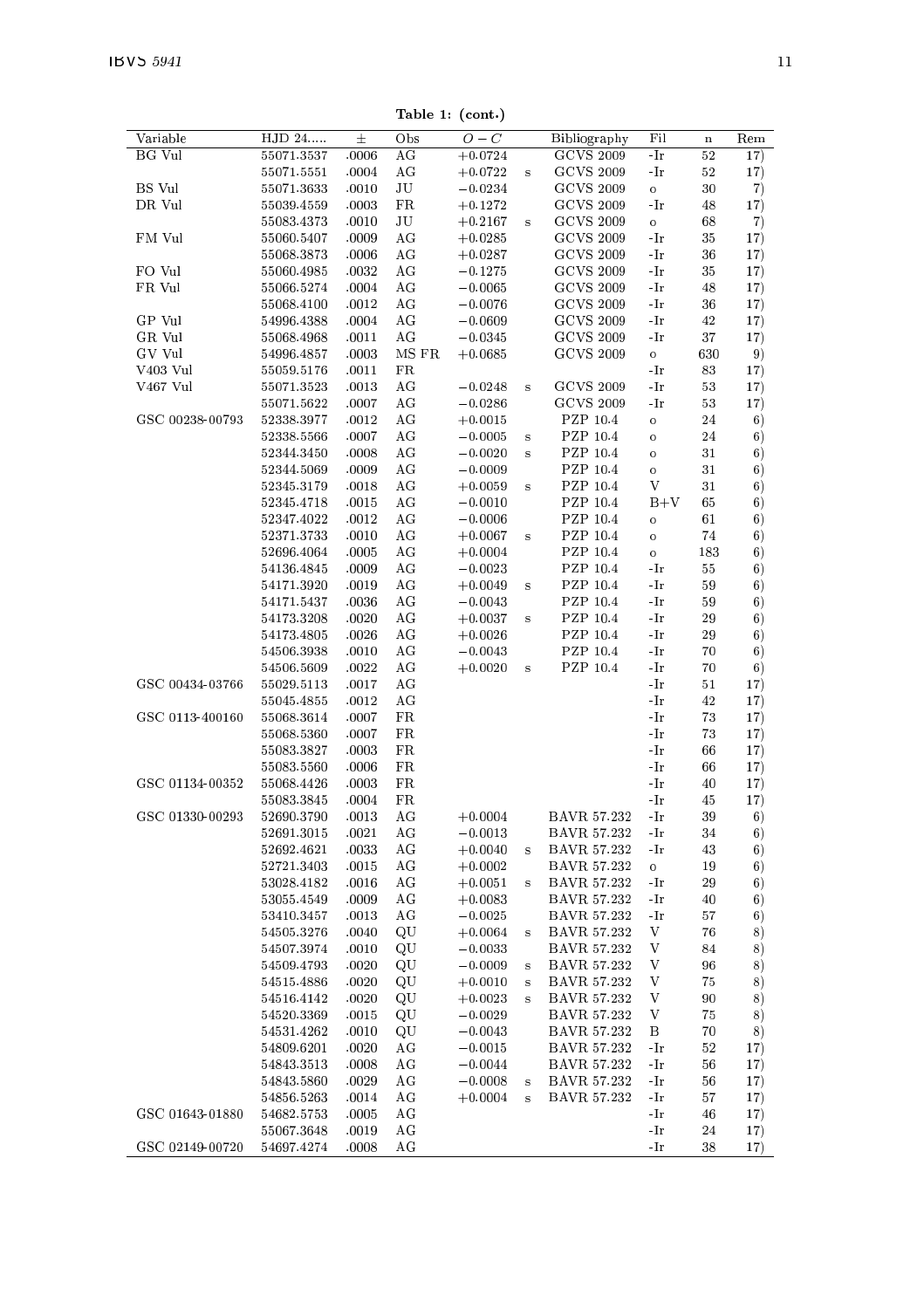Table 1: (cont.)

| Variable        | HJD 24      | $\pm$ | Obs | $O-C$     |                         | Bibliography     | Fil                 | $\mathbf n$ | $_{\rm Rem}$ |
|-----------------|-------------|-------|-----|-----------|-------------------------|------------------|---------------------|-------------|--------------|
| GSC 02161-01310 | 55039.5590  | .0010 | FR  |           |                         |                  | -Ir                 | 113         | 17)          |
|                 | 55041.4276  | .0014 | FR  |           |                         |                  | -Ir                 | 56          | 17)          |
|                 | 55063.4519  | .0005 | FR  |           |                         |                  | -Ir                 | 61          | 17)          |
| GSC 02537-00520 | 54924.5164  | .0016 | AG  |           |                         |                  | -Ir                 | 38          | 17)          |
| GSC 02569-00553 | 52721.5577  | .0015 | AG  | $-0.0021$ | s                       | PZP 10.4         | $\circ$             | 29          | 6)           |
|                 | 52722.4429  | .0025 | AG  | $-0.0036$ | $\overline{\mathbf{s}}$ | PZP 10.4         | $\circ$             | 42          | 6)           |
|                 | 52722.5925  | .0018 | АG  | $-0.0018$ |                         | PZP 10.4         | $\circ$             | 42          | 6)           |
|                 | 52723.4834  | .0017 | AG  | $+0.0024$ |                         | PZP 10.4         | $\ddot{\mathbf{o}}$ | 41          | 6)           |
|                 | 52724.3594. | .0100 | AG  | $-0.0083$ |                         | PZP 10.4         | $\circ$             | 16          | 6)           |
|                 | 52725.3976  | .0017 | AG  | $-0.0046$ | s                       | PZP 10.4         | $\circ$             | 37          | 6)           |
|                 | 52725.5564  | .0042 | AG  | $+0.0064$ |                         | PZP 10.4         | $\circ$             | 37          | 6)           |
|                 | 52726.4395  | .0044 | AG  | $+0.0028$ |                         | PZP 10.4         | $\Omega$            | 29          | 6)           |
|                 | 52726.5862  | .0021 | AG  | $+0.0017$ | $\bf s$                 | PZP 10.4         | $\ddot{\mathbf{o}}$ | 29          | 6)           |
|                 | 52730.4248  | .0018 | AG  | $-0.0021$ | s                       | PZP 10.4         | $\ddot{\mathbf{o}}$ | 36          | 6)           |
|                 | 52730.5744  | .0040 | AG  | $-0.0003$ |                         | PZP 10.4         | $\circ$             | 36          | 6)           |
|                 | 52743.4312  | .0027 | AG  | $-0.0008$ | s                       | PZP 10.4         | $\circ$             | 54          | 6)           |
|                 | 52747.4302  | .0016 | AG  | $+0.0080$ |                         | PZP 10.4         | $\circ$             | 48          | 6)           |
|                 | 52764.4143  | .0010 | ΑG  | $-0.0033$ | $\bf{s}$                | PZP 10.4         | $\circ$             | 37          | 6)           |
|                 | 52784.5163  | .0023 | AG  | $-0.0001$ | s                       | PZP 10.4         | $\ddot{\mathbf{o}}$ | 38          | 6)           |
|                 | 52827.5248  | .0020 | AG  | $+0.0028$ |                         | PZP 10.4         | $\circ$             | 33          | 6)           |
|                 | 52834.4706  | .0072 | AG  | $+0.0027$ | s                       | PZP 10.4         | $\circ$             | 26          | 6)           |
|                 | 53097.3810  | .0016 | AG  | $+0.0027$ |                         | PZP 10.4         | $\circ$             | 43          | 6)           |
|                 | 53097.5256  | .0030 | ΑG  | $-0.0005$ | $\bf{s}$                | PZP 10.4         | $\circ$             | 43          | 6)           |
|                 | 53110.3840  | .0030 | AG  | $+0.0006$ |                         | PZP 10.4         | $\circ$             | 22          | 6)           |
|                 | 53145.4166  | .0034 | AG  | $+0.0080$ | s                       | PZP 10.4         | $\circ$             | 24          | 6)           |
|                 | 53151.4671  | .0019 | AG  | $-0.0007$ |                         | PZP 10.4         | $\circ$             | 39          | 6)           |
|                 | 53475.4126  | .0034 | AG  | $-0.0010$ |                         | PZP 10.4         | -Ir                 | 32          | 6)           |
|                 | 53475.5592  | .0018 | AG  | $-0.0022$ | $\mathbf{s}$            | PZP 10.4         | -Ir                 | 32          | 6)           |
| GSC 02656-04286 | 55084.5602  | .0009 | FR  | $-0.0037$ | s                       | IBVS 5900 No.4   | -Ir                 | 30          | 17)          |
| GSC 02673-02495 | 53659.3408  | .0030 | AG  | $+0.0000$ |                         | PZP 10.4         | -Ir                 | 30          | 6)           |
| GSC 02677-00988 | 55067.3630  | .0010 | FR  |           |                         |                  | -Ir                 | 48          | 17)          |
|                 | 55075.4953  | .0018 | FR  |           |                         |                  | -Ir                 | 30          | 17)          |
| GSC 02712-02018 | 55083.4194  | .0010 | FR  |           |                         |                  | -Ir                 | 66          | 12)          |
| GSC 02712-02166 | 55083.2952  | .0068 | FR  |           |                         |                  | -Ir                 | 60          | 52)          |
|                 | 55083.5097  | .0015 | FR  |           |                         |                  | -Ir                 | 60          | 12)          |
| GSC 03137-00126 | 55062.5665  | .0005 | FR  |           |                         |                  | -Ir                 | 96          | 17)          |
| GSC 03575-03593 | 55075.3760  | .0028 | AG  | $+0.0022$ | $\overline{\mathbf{s}}$ | IBVS 5700 No.74  | -Ir                 | 39          | 17)          |
| GSC 03575-06239 | 52859.4347  | .0002 | AG  | $-0.0003$ |                         | PZP 10.4         | - Ir                | 30          | 6)           |
|                 | 52886.4693  | .0001 | AG  | $+0.0011$ |                         | PZP 10.4         | $\mathbf{o}$        | 26          | 6)           |
|                 | 55074.4202  | .0024 | AG  | $-0.0076$ | s                       | PZP 10.4         | -Ir                 | 36          | 17)          |
| GSC 03576-00170 | 55075.4466  | .0008 | AG  | $-0.0444$ | s                       | <b>IBVS 5724</b> | -Ir                 | 38          | 17)          |
| GSC 03612-00014 | 54031.3224  | .0046 | AG  | $-0.0030$ |                         | PZP 10.4         | -Ir                 | 12          | 6)           |
|                 | 55063.3704  | .0014 | AG  | $+0.0034$ |                         | PZP 10.4         | -Ir                 | 46          | 17)          |
| GSC 03618-00162 | 52617.3227  | .0050 | AG  | $+0.0019$ |                         | PZP 10.4         | -Ir                 | 12          | 6)           |
|                 | 52855.4901  | .0001 | AG  | $-0.0073$ | s                       | PZP 10.4         | -Ir                 | 19          | 6)           |
|                 | 53226.4132  | .0001 | AG  | $-0.0090$ | s                       | PZP 10.4         | -Ir                 | 18          | 6)           |
|                 | 53226.5372  | .0009 | AG  | $-0.0054$ |                         | PZP 10.4         | -Ir                 | 18          | 6)           |
|                 | 53233.5207  | .0014 | AG  | $-0.0023$ |                         | PZP 10.4         | -Ir                 | 18          | 6)           |
|                 | 53242.4353  | .0058 | AG  | $+0.0062$ |                         | PZP 10.4         | -Ir                 | 15          | 6)           |
|                 | 55062.3945  | .0007 | ΑG  | $+0.0025$ |                         | PZP 10.4         | -Ir                 | 32          | 17)          |
|                 | 55062.5134  | .0013 | AG  | $+0.0010$ | s                       | PZP 10.4         | -Ir                 | 32          | 17)          |
| GSC 03618-00448 | 52621.2669  | .0010 | AG  | $+0.0136$ | s                       | PZP 10.4         | -Ir                 | $^{20}$     | 6)           |
|                 | 52855.5415  | .0003 | AG  | $-0.0115$ |                         | PZP 10.4         | -Ir                 | 19          | 6)           |
|                 | 53233.5060  | .0009 | AG  | $+0.0035$ | $\bf{s}$                | PZP 10.4         | -Ir                 | 18          | 6)           |
|                 | 53242.4638  | .0057 | AG  | $-0.0168$ |                         | PZP 10.4         | -Ir                 | 15          | 6)           |
|                 | 53284.4781  | .0004 | AG  | $+0.0031$ | s                       | PZP 10.4         | -Ir                 | $^{22}$     | 6)           |
|                 | 53653.4550  | .0036 | AG  | $+0.0085$ | s                       | PZP 10.4         | -Ir                 | 30          | 6)           |
|                 | 54712.5701  | .0030 | AG  | $-0.0039$ |                         | PZP 10.4         | -Ir                 | $^{22}$     | 17)          |
|                 | 54738.3559  | .0034 | AG  | $+0.0060$ | s                       | PZP 10.4         | -Ir                 | 67          | 17)          |
|                 | 54798.2931  | .0011 | AG  | $-0.0074$ |                         | PZP 10.4         | -Ir                 | 75          | 17)          |
|                 | 55062.4201  | .0013 | AG  | $-0.0106$ |                         | PZP 10.4         | -Ir                 | 32          | 17)          |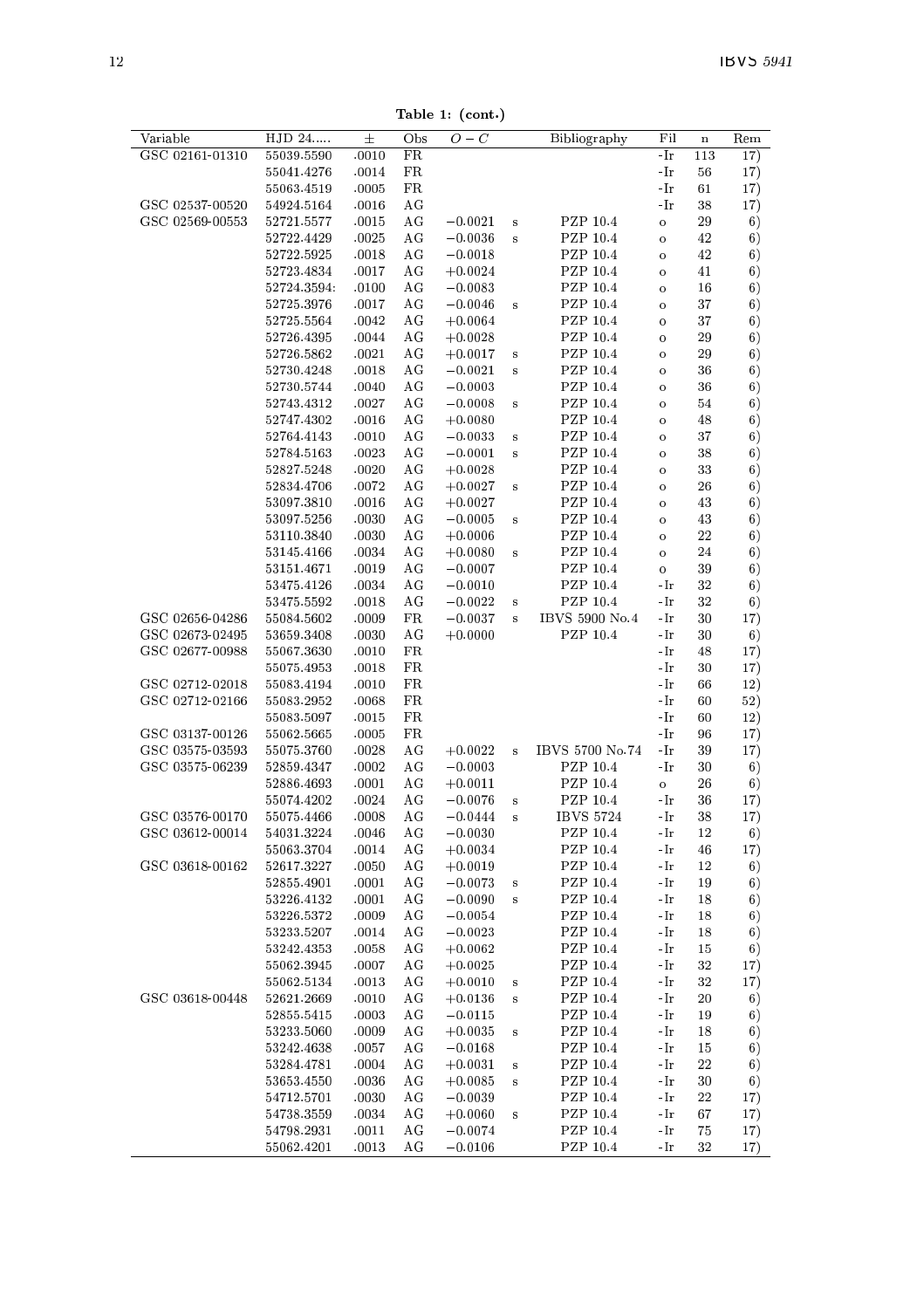Table 1: (cont.)

| Variable        | $\overline{\mathrm{HJD}}$ 24 | $\pm$          | Obs         | $O-C$                  |                         | Bibliography         | Fil                     | $\mathbf n$ | Rem      |
|-----------------|------------------------------|----------------|-------------|------------------------|-------------------------|----------------------|-------------------------|-------------|----------|
| GSC 03618-00448 | 55098.6275                   | .0018          | ΑG          | $-0.0053$              | s                       | PZP 10.4             | -Ir                     | 29          | 17)      |
|                 | 55125.2893                   | .0032          | AG          | $+0.0118$              | $\bf s$                 | PZP 10.4             | -Ir                     | 50          | 17)      |
|                 | 55141.5031                   | .0016          | FR          | $+0.0071$              | s                       | PZP 10.4             | -Ir                     | 50          | 17)      |
| GSC 03619-00047 | 53256.5804                   | .0010          | AG          | $-0.0106$              |                         | PZP 10.4             | -Ir                     | 21          | 6)       |
|                 | 54035.3425                   | .0016          | AG          | $+0.0053$              |                         | PZP 10.4             | -Ir                     | 35          | 6)       |
|                 | 54035.5994                   | .0046          | AG          | $+0.0198$              | s                       | PZP 10.4             | -Ir                     | 35          | 6)       |
|                 | 54080.4337                   | .0020          | AG          | $+0.0010$              |                         | PZP 10.4             | -Ir                     | 46          | 6)       |
|                 | 55033.4988                   | .0032          | ΑG          | $-0.0009$              | $\bf{s}$                | PZP 10.4             | -Ir                     | 29          | 17)      |
|                 | 55051.4442                   | .0008          | $_{\rm FR}$ | $+0.0033$              | $\bf{s}$                | PZP 10.4             | -Ir                     | 56          | 17)      |
|                 | 55098.4750                   | .0064          | AG          | $-0.0011$              | $\overline{\mathbf{s}}$ | PZP 10.4             | -Ir                     | 27          | 17)      |
|                 | 55108.4148                   | .0021          | AG          | $-0.0017$              |                         | PZP 10.4             | -Ir                     | 44          | 17)      |
|                 | 55141.3861                   | .0012          | FR          | $-0.0034$              |                         | PZP 10.4             | -Ir                     | 79          | 17)      |
| GSC 03675-01186 | 55141.4089                   | .0013          | ΑG          | $+0.0189$              |                         | IBVS 5700 No.67      | -Ir                     | 65          | 17)      |
|                 | 55141.5589                   | .0010          | AG          | $+0.0203$              | $\bf{s}$                | IBVS 5700 No.67      | -Ir                     | 65          | 17)      |
| GSC 03679-02129 | 54815.3248                   | $\char`-0024$  | AG          |                        |                         |                      | -Ir                     | 60          | 17)      |
|                 | 54815.5227                   | .0023          | AG          |                        |                         |                      | -Ir                     | 60          | 17)      |
|                 | 54829.3199                   | .0024          | AG          |                        |                         |                      | -Ir                     | 49          | 17)      |
|                 | 54829.3199                   | .0024          | AG          |                        |                         |                      | -Ir                     | 49          | 17)      |
|                 | 54829.5127                   | .0028          | AG          |                        |                         |                      | -Ir                     | 49          | 17)      |
|                 | 54829.5127                   | .0028          | AG          |                        |                         |                      | -Ir                     | 49          | 17)      |
| GSC 03688-01184 | 53636.4490                   | .0004          | AG          | $+0.0054$              | s                       | PZP 10.4             | -Ir                     | 24          | 6)       |
|                 | 53654.4093                   | .0022          | AG          | $-0.0013$              | s                       | PZP 10.4             | -Ir                     | 50          | 6)       |
|                 | 53654.5956                   | .0009          | AG          | $+0.0053$              |                         | PZP 10.4             | -Ir                     | 50          | 6)       |
|                 | 53659.4416                   | .0020          | AG          | $+0.0002$              | $\bf{s}$                | PZP 10.4             | -Ir                     | 37          | 6)       |
|                 | 54026.3262                   | .0038          | ΑG          | $-0.0024$              | s                       | PZP 10.4             | $\mathbin{{\mathbb L}}$ | 23          | 6)       |
|                 | 54056.3335                   | .0029          | AG          | $+0.0000$              |                         | PZP 10.4             | -Ir                     | 21          | 6)       |
|                 | 54115.4343                   | .0022          | AG          | $-0.0108$              | $\bf s$                 | PZP 10.4             | -Ir                     | 49          | 6)       |
|                 | 54815.4372                   | .0012          | AG          | $-0.0042$              | s                       | PZP 10.4             | -Ir                     | 59          | 17)      |
|                 | 54829.2774                   | .0020          | AG          | $+0.0014$              |                         | PZP 10.4             | -Ir                     | 48          | 17)      |
|                 | 54829.4567                   | .0012          | AG          | $+0.0010$              | s                       | PZP 10.4             | -Ir                     | 48          | 17)      |
|                 | 55141.3685                   | .0030          | AG          | $+0.0048$              | s                       | PZP 10.4             | -Ir                     | 63          | 17)      |
|                 | 55141.5462                   | .0025          | AG          | $+0.0028$              |                         | PZP 10.4             | -Ir                     | 63          | 17)      |
| GSC 04009-00670 | 53349.2934                   | .0042          | ΑG          | $-0.0045$              | $\bf{s}$                | PZP 10.4             | -Ir                     | 23          | 6)       |
|                 | 53656.4158                   | .0049          | AG          | $+0.0051$              |                         | PZP 10.4             | -Ir                     | 30          | 6)       |
| GSC 04030-02020 | 55081.3444                   | .0010          | AG          |                        |                         |                      | -Ir                     | 46          | 17)      |
|                 | 55081.4805                   | .0010          | AG          |                        |                         |                      | -Ir                     | 46          | 17)      |
|                 | 55081.6183                   | .0028          | AG          |                        |                         |                      | -Ir                     | 46          | 17)      |
|                 | 55154.3459                   | .0021          | AG          |                        |                         |                      | -Ir                     | 45          | 17)      |
|                 | 55154.4840                   | .0006          | AG          |                        |                         |                      | -Ir                     | 45          | 17)      |
|                 | 55154.6182                   | .0022          | AG          |                        |                         |                      | -Ir                     | 45          | 17)      |
| GSC 04285-00122 | 53768.3875                   | .0002          | ΑG<br>AG    | $+0.0029$              |                         | PZP 10.4<br>PZP 10.4 | -Ir                     | 22          | 6)       |
|                 | 54003.4629<br>54035.3089     | .0017<br>.0031 | AG          | $-0.0008$              | $\bf s$                 | PZP 10.4             | -Ir<br>-Ir              | 63<br>45    | 6)       |
|                 | 54035.4900                   | .0018          | AG          | $+0.0018$<br>$-0.0044$ | $\bf s$                 | PZP 10.4             | -Ir                     | 45          | 6)       |
|                 | 54085.5048                   | .0023          | АG          | $-0.0024$              | s                       | PZP 10.4             | -Ir                     | 30          | 6)<br>6) |
|                 | 54218.5056                   | .0012          | AG          | $+0.0055$              | s                       | PZP 10.4             | -Ir                     | 41          | 6)       |
|                 | 54718.4394                   | .0013          | AG          | $-0.0018$              |                         | PZP 10.4             | -Ir                     | 63          | 17)      |
|                 | 54840.3874                   | .0026          | AG          | $+0.0048$              | s                       | PZP 10.4             | -Ir                     | 66          | 17)      |
|                 | 54840.5703                   | .0050          | AG          | $+0.0004$              |                         | PZP 10.4             | -Ir                     | 66          | 17)      |
| GSC 04497-00283 | 55064.5253                   | .0014          | AG          |                        |                         |                      | -Ir                     | 51          | 17)      |
|                 | 55083.4777                   | .0004          | AG          |                        |                         |                      | -Ir                     | 79          | 17)      |
|                 | 55103.3541                   | .0015          | AG          |                        |                         |                      | -Ir                     | 67          | 17)      |
| GSC 04502-00138 | 54080.2646                   | .0005          | AG          | $-0.0848$              |                         | IBVS 5700 No.8       | -Ir                     | 45          | 6)       |
|                 | 54080.4572                   | .0009          | AG          | $-0.0887$              | s                       | IBVS 5700 No.8       | -Ir                     | 45          | 6)       |
|                 | 54080.6555                   | .0012          | AG          | $-0.0868$              |                         | IBVS 5700 No.8       | -Ir                     | 45          | 6)       |
|                 | 55064.4471                   | .0008          | ΑG          | $-0.1168$              |                         | IBVS 5700 No. 8      | -Ir                     | 51          | 17)      |
|                 | 55103.3507                   | .0010          | AG          | $-0.1103$              |                         | IBVS 5700 No.8       | -Ir                     | 64          | 17)      |
| GSC 04502-01040 | 54080.3860                   | .0028          | ΑG          | $+0.0496$              | $\mathbf{s}$            | IBVS 5700 No.60      | -Ir                     | 45          | 6)       |
|                 | 54080.5158                   | .0007          | AG          | $+0.0442$              |                         | IBVS 5700 No.60      | -Ir                     | 45          | 6)       |
|                 | 54080.6565                   | .0008          | AG          | $+0.0497$              | $\bf s$                 | IBVS 5700 No.60      | -Ir                     | 45          | 6)       |
|                 | 55064.4131                   | .0007          | AG          | $+0.0329$              | s                       | IBVS 5700 No.60      | -Ir                     | 51          | 17)      |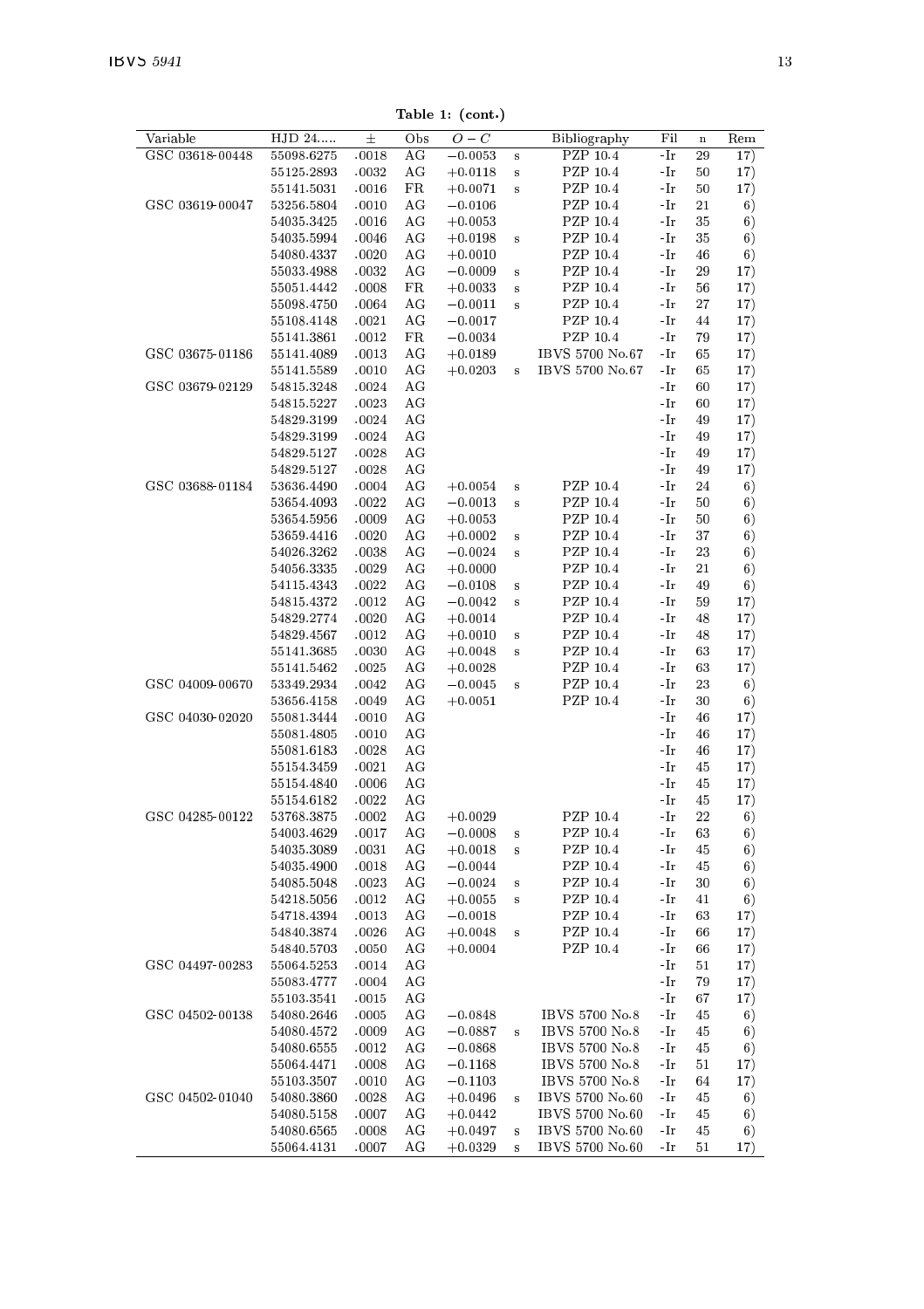Table 1: (cont.)

|                 |            |       |      | Taple 1. (COTT) |                 |       |      |     |
|-----------------|------------|-------|------|-----------------|-----------------|-------|------|-----|
| Variable        | $HJD 24$   | $+$   | Obs. | $O-C$           | Bibliography    | Fil   | n    | Rem |
| GSC 04502-01040 | 55064.5544 | .0017 | AG   | $+0.0390$       | IBVS 5700 No.60 | $-Ir$ | - 51 | 17) |
| GSC 04816-02749 | 54507.4583 | .0015 | AG   |                 |                 | $-Ir$ | -24  | 6)  |
| TYC 4015-0998   | 55096.6179 | 0182  | AG   |                 |                 | - Ir  | 48   |     |
|                 |            |       |      |                 |                 |       |      |     |

Table 2: Times of maxima of pulsating stars

| Variable      | $\overline{HJD}$ 24     | $\pm$         | Obs          | $\overline{O}-C$       | Bibliography                          | Fil                 | $\mathbf n$ | Rem          |
|---------------|-------------------------|---------------|--------------|------------------------|---------------------------------------|---------------------|-------------|--------------|
| OV And        | 55063.3839              | .0035         | PGL          | $-0.0240$              | MVS 11,133                            | V                   | 242         | 16)          |
| AA Aql        | 55071.4592              | .0030         | ALH          | $+0.0042$              | BAVM 78                               | V                   | 190         | 10)          |
| V 341 Aql     | 55041.6020.             | .0100         | FR           | $+0.0055$              | BAV R 45,74                           | -Ir                 | 56          | 12)          |
|               | 55062.4116              | .0011         | $_{\rm FLG}$ | $+0.0064$              | BAV R 45,74                           | V                   | 227         | 15)          |
| $V525$ Aql    | 55066.4590              | .0060         | SВ           | $+0.1361$              | <b>GCVS 2009</b>                      | V                   | 76          | 15) 1)       |
| $V672$ Aql    | 55067.3939              | .0006         | MZ           | $-0.2628$              | <b>GCVS 2009</b>                      | -Ir                 | 102         | 7)           |
| TZ Aur        | 55123.3915              | .0021         | PGL          | $+0.0110$              | <b>GCVS 2009</b>                      | V                   | 233         | 19)          |
| YZ Boo        | 54952.4272              | .0016         | FLG          | $+0.0002$              | <b>GCVS 2009</b>                      | V                   | 52          | 15)          |
| $CM$ Boo      | 54953.4486              | .0022         | FLG          | $-0.1138$              | <b>GCVS 2009</b>                      | V                   | 183         |              |
| CQ Boo        | 54981.4007              | .0007         | MZ           | $-0.0565$              | <b>BAVR 48,189</b>                    | -Ir                 | 151         | 15)<br>7) 1) |
|               | 54981.4368              | .0007         | MZ           | $-0.0204$              | <b>BAVR 48,189</b>                    | -Ir                 | 121         | 7) 1)        |
| $ST$ $Cvn$    | 54972.468               | .002          | AG           | $-0.065$               | <b>BAVR 49,105</b>                    | -Ir                 | 38          | 17)          |
| PS Cas        |                         | .005          | AG           |                        | <b>GCVS 2009</b>                      |                     | 65          |              |
| V363 Cas      | 55141.389               | .003          |              | $-0.192$               |                                       | -Ir                 |             | 17)          |
| RZ Cep        | 55108.525<br>55068.4860 | .0035         | ΑG<br>PGL    | $+0.037$<br>$-0.1145$  | <b>BAVR 49,41</b><br><b>GCVS 2009</b> | -Ir<br>V            | 48<br>844   | 17)          |
|               | 55070.3691              | .0035         |              |                        |                                       | V                   | 479         | 16) 3)       |
|               | 55083.3100              | .0035         | PGL<br>PGL   | $-0.0835$<br>$-0.1074$ | <b>GCVS 2009</b><br><b>GCVS 2009</b>  | V                   | 477         | 16) 4)       |
|               |                         |               |              |                        | <b>GCVS 2009</b>                      | V                   |             | 16) 5)       |
|               | 55091.3321              | .0042         | PGL<br>PGL   | $-0.1111$              | <b>GCVS 2009</b>                      | V                   | 613         | 16)5)        |
|               | 55094.4275              | .0056         |              | $-0.1026$              |                                       |                     | 545<br>135  | 16)5)        |
| RV CrB        | 55099.360:              | .006<br>.0030 | PGL          | $-0.109$               | <b>GCVS 2009</b><br><b>GCVS 2009</b>  | $\circ$<br>V        | 171         | 16) 5)       |
|               | 54972.4318              |               | ALH          | $+0.0098$              | <b>GCVS 2009</b>                      | V                   |             | 10(4)        |
| UY Cyg        | 55063.4239              | .0030         | ALH          | $+0.0429$              |                                       |                     | 332         | 10)          |
| XZ Cyg        | 55119.3035              | .0005         | MOO          | $+0.0402$              | BAVR 48,189                           | $\circ$             | 60          | 15)          |
| DM Cyg        | 55059.4525              | .0030         | ALH          | $-0.0015$              | A&A 476.307 2007                      | V                   | 128         | 10)          |
| V 833 Cyg     | 55082.3600              | .0010         | ΜZ           | $-0.1580$              | <b>GCVS 2009</b>                      | -Ir                 | 251         | 7) 1)        |
|               | 55083.4372              | .0015         | MZ           | $-0.1571$              | <b>GCVS 2009</b>                      | -Ir                 | 61          | 7)           |
| V838 Cyg      | 55101.4494              | .0007         | ΜZ           | $+0.0288$              | GCVS 2009                             | -Ir                 | 80          | 7)           |
|               | 55102.4128              | .0007         | MZ           | $+0.0317$              | <b>GCVS 2009</b>                      | -Ir                 | 75          | 7)           |
| $V1949$ $Cyg$ | 55119.4790              | .0010         | ΜZ           |                        |                                       | -Ir                 | 72          | 7)           |
|               | 55119.4790              | .0010         | MZ           |                        |                                       | -Ir                 | 72          | 7)           |
|               | 55130.4645              | .0026         | ΜZ           |                        |                                       | -Ir                 | 47          | 7)           |
|               | 55130.4645              | .0026         | MZ           |                        |                                       | -Ir                 | 47          | 7)           |
| DD Dra        | 54972.453               | .003          | AG           | $+0.064$               | <b>BAVR 49,6</b>                      | -Ir                 | 53          | 17)          |
| RR Gem        | 55164.5212              | .0021         | PGL          | $-0.0107$              | BAVR 47,67                            | V                   | 379         | 19)          |
| SZ Gem        | 54922.3515              | .0032         | MOO          | $+0.0096$              | <b>BAVR 48,65</b>                     | $\circ$             | 33          | 18)          |
| TW Her        | 55066.4339              | .0020         | MOO          | $-0.0541$              | <b>GCVS 2009</b>                      | $\circ$             | 76          | 18)          |
| VZ Her        | 54709.4292              | .0014         | ATB          | $+0.0667$              | <b>GCVS 2009</b>                      | $\circ$             | 75          | 6)           |
| AR Her        | 55051.4351              | .0035         | PGL          | $+0.0337$              | <b>BAVR 52.3</b>                      | $\circ$             | 676         | 16)          |
|               | 55060.3762              | .0021         | PGL          | $+0.0452$              | <b>BAVR 52,3</b>                      | $\circ$             | 441         | 16)          |
|               | 55066.4812              | .0035         | PGL          | $+0.0403$              | <b>BAVR 52,3</b>                      | $\circ$             | 419         | 16)          |
|               | 55067.4170              | .0035         | PGL          | $+0.0362$              | <b>BAVR 52,3</b>                      | $\ddot{\mathbf{o}}$ | 264         | 16)          |
|               | 55068.3528              | .0035         | PGL          | $+0.0320$              | <b>BAVR 52,3</b>                      | $\circ$             | 235         | 16)          |
| DY Her        | 55028.4606              | .0011         | BRL          | $-0.0061$              | <b>BAVR 48,189</b>                    | $\circ$             | 50          | 20)          |
| V392 Her      | 55066.3618              | .0008         | ΜZ           | $-0.1313$              | <b>GCVS 2009</b>                      | -Ir                 | 104         | 7)           |
|               | 55101.3251              | .0006         | ΜZ           | $-0.1311$              | <b>GCVS 2009</b>                      | -Ir                 | 86          | 7)           |
| V 862 Her     | 55100.3747              | .0070         | ΜZ           |                        |                                       | -Ir                 | 67          | 7) 2)        |
|               | 55100.3925              | .0007         | MZ           |                        |                                       | -Ir                 | 67          | 7) 2)        |
| CQ Lac        | 54834.4017              | .0028         | ATB          | $+0.1385$              | <b>GCVS 2009</b>                      | $\mathbf{o}$        | 137         | 6)           |
| $CZ$ Lac      | 55141.556               | .003          | FR           | $-0.162$               | <b>BAVR 53,12</b>                     | -Ir                 | 79          | 17)          |
| GP Leo        | 54922.327               | .003          | MS FR        | $+0.301$               | <b>IBVS 5114</b>                      | $\mathbf{o}$        | 628         | 9)           |
| CG Lyr        | 55074.3750              | .0002         | ΜZ           | $+0.1108$              | <b>GCVS 2009</b>                      | -Ir                 | 79          | 7)           |
| CX Lyr        | 55062.3950              | .0010         | MZ           | $+0.2607$              | <b>BAVR</b> 49,41                     | -Ir                 | 113         | 7)           |
| EZ Lyr        | 55059.3820              | .0014         | FLG          | $+0.0255$              | BAVR 34,145                           | V                   | 122         | 15)          |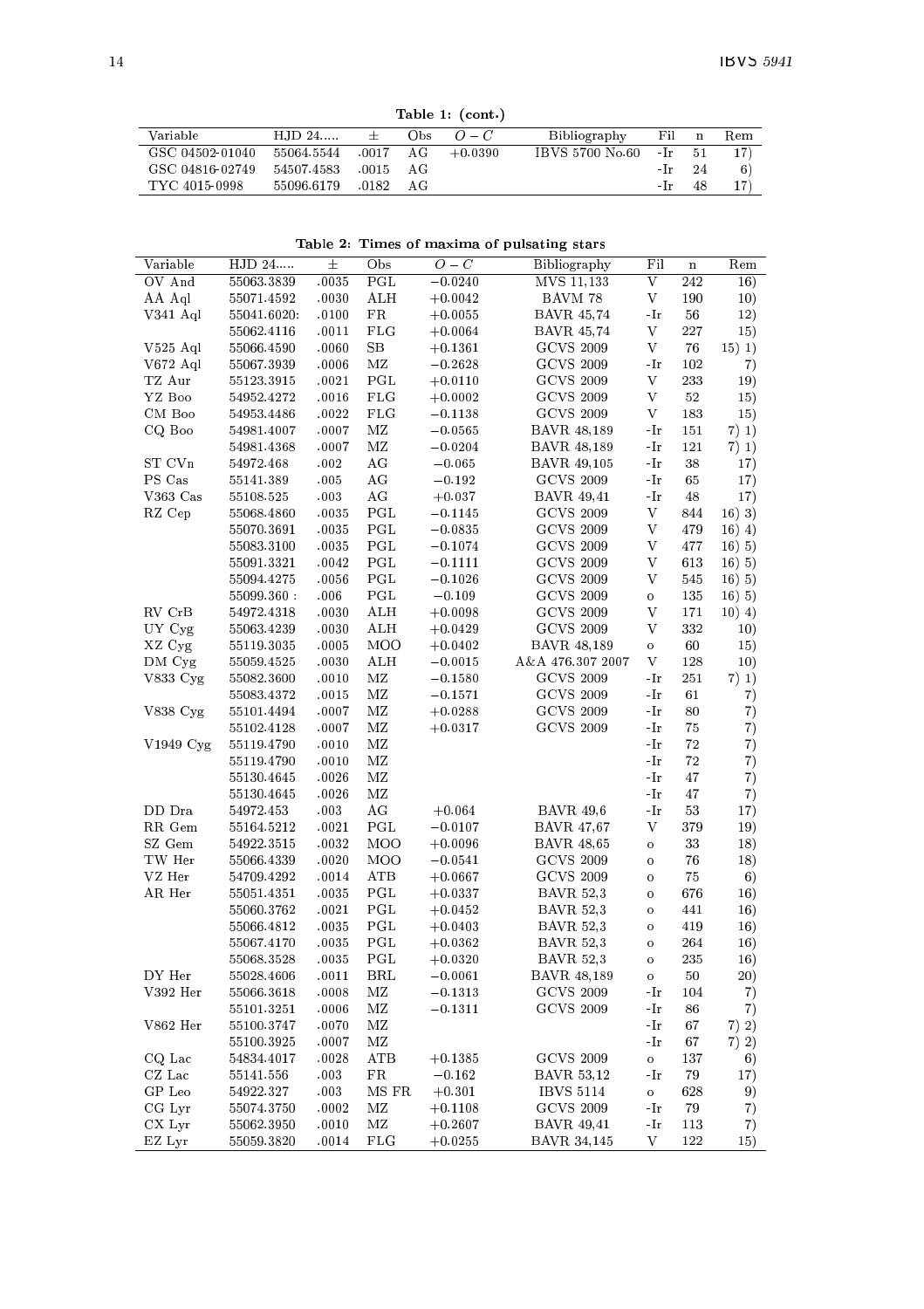Table 2: (cont.)

|                 |            |          | ------        | 10007     |                   |          |             |                               |
|-----------------|------------|----------|---------------|-----------|-------------------|----------|-------------|-------------------------------|
| Variable        | HJD 24     | $_{\pm}$ | Obs           | $O-C$     | Bibliography      | Fil      | $\mathbf n$ | $\operatorname{Re}\mathrm{m}$ |
| FN Lyr          | 54735.4498 | .0021    | ATB           | $+0.0244$ | <b>GCVS 2009</b>  | $\Omega$ | 41          | 6)                            |
| IO Lyr          | 54709.5058 | .0024    | ATB           | $-0.0322$ | <b>GCVS 2009</b>  | $\circ$  | 52          | 6)                            |
|                 | 55083.4786 | .0030    | ALH           | $-0.0349$ | <b>GCVS 2009</b>  | V        | 255         | 10)                           |
| QV Lyr          | 55092.3998 | .0009    | ΜZ            | $+0.1047$ | <b>GCVS 2009</b>  | -Ir      | 132         | 7)                            |
|                 | 55130.3561 | .0009    | ΜZ            | $+0.1035$ | <b>GCVS 2009</b>  | -Ir      | 110         | 7)                            |
| VZ Peg          | 54831.2817 | .0056    | ATB           | $-0.0114$ | <b>BAVR</b> 49,41 | $\circ$  | 81          | 6)                            |
| CG Peg          | 55050.4419 | .0035    | $_{\rm{PGL}}$ | $-0.0314$ | SAC Vol.72        | V        | 648         | 16)                           |
| DH Peg          | 55097.4007 | .0030    | ALH           | $-0.0021$ | <b>GCVS 2009</b>  | V        | 398         | 10) 2)                        |
|                 | 55097.4288 | .0030    | ALH           | $+0.0260$ | <b>GCVS 2009</b>  | V        | 398         | 10) 2)                        |
|                 | 55141.378  | .003     | FR            | $+0.027$  | <b>GCVS 2009</b>  | -Ir      | 47          | 12)                           |
| DY Peg          | 55068.4982 | .0010    | <b>BRL</b>    | $-0.0093$ | <b>GCVS 2009</b>  | $\circ$  | 41          | (20)                          |
|                 | 55091.3980 | .0009    | BRL           | $-0.0083$ | <b>GCVS 2009</b>  | $\circ$  | 64          | (20)                          |
|                 | 55091.4707 | .0007    | BRL           | $-0.0085$ | <b>GCVS 2009</b>  | $\circ$  | 36          | (20)                          |
|                 | 55091.5436 | .0007    | BRL           | $-0.0086$ | <b>GCVS 2009</b>  | $\circ$  | 65          | 20)                           |
|                 | 55093.3656 | .0035    | PGL           | $-0.0097$ | <b>GCVS 2009</b>  | V        | 79          | 16)                           |
|                 | 55097.3769 | .0021    | PGL           | $-0.0094$ | <b>GCVS 2009</b>  | m        | 218         | 16)                           |
| AR Per          | 55155.538  | .002     | FR            | $+0.058$  | <b>GCVS 2009</b>  | -Ir      | 101         | 17)                           |
|                 | 55168.3042 | .0035    | PGL           | $+0.0574$ | <b>GCVS 2009</b>  | V        | 464         | 16)                           |
| V375 Per        | 55155.265  | .001     | AG            | $-0.258$  | <b>GCVS 2009</b>  | -Ir      | 54          | 17)                           |
| EV Psc          | 55082.4053 | .0030    | ΜZ            | $-0.0105$ | <b>GCVS 2009</b>  | -Ir      | 121         | 7)                            |
|                 | 55097.4178 | .0030    | MZ            | $-0.0046$ | <b>GCVS 2009</b>  | -Ir      | 127         | 7)                            |
| $V1025$ Sgr     | 55042.530  | .006     | FR            | $-0.027$  | <b>GCVS 2009</b>  | -Ir      | 90          | 17)                           |
| GSC 01666-00929 | 55083.617  | .005     | FR            |           |                   | -Ir      | 208         | 17)                           |
| GSC 02681-00859 | 55062.426  | .002     | FR            |           |                   | -Ir      | 52          | 17)                           |
|                 | 55062.558  | .002     | $_{\rm FR}$   |           |                   | -Ir      | 52          | 17)                           |

#### Observers:

- 
- $\begin{tabular}{ll} AG: & \quad \textbf{Agerer, F., Tiefenbach} \\ ALH: & \quad \textbf{Alich, K., Schaffhausen (CH)} \end{tabular}$
- ATB: Achterberg, H., Norderstedt<br>BKN: Bakan, S., Wedel
- Bakan, S., Wedel
- $\operatorname{BRL}$ Brettel, Dr. G., Schwarzenbek
- $DIE:$ Dietrich, M., Radebeul
- FLG: Flechsig, Dr. G., Teterow
- $FR<sub>2</sub>$ Frank, P., Velden
- $\mathbf{G}\mathbf{B}$ : Gröbel, R., Eckental
- Jungbluth, Dr. H., Karlsruhe  $JU$ :
- MOO: Moos, C., Netphen
- Moschner, W., Lennestadt<br>Maintz, Dr. G., Bonn  $MS:$
- $MZ:$
- $PGL:$ Pagel, Dr. L., Klockenhagen<br>Quester, W., Esslingen
- $\mathbf{Q} \mathbf{U}$
- $SB:$ Steinbach, Dr. H., Neu-Anspach
- Schmidt, U., Karlsruhe  $SCI:$
- $SIR:$ Schirmer, J., Willisau (CH)
- WTR: Walter, F., München